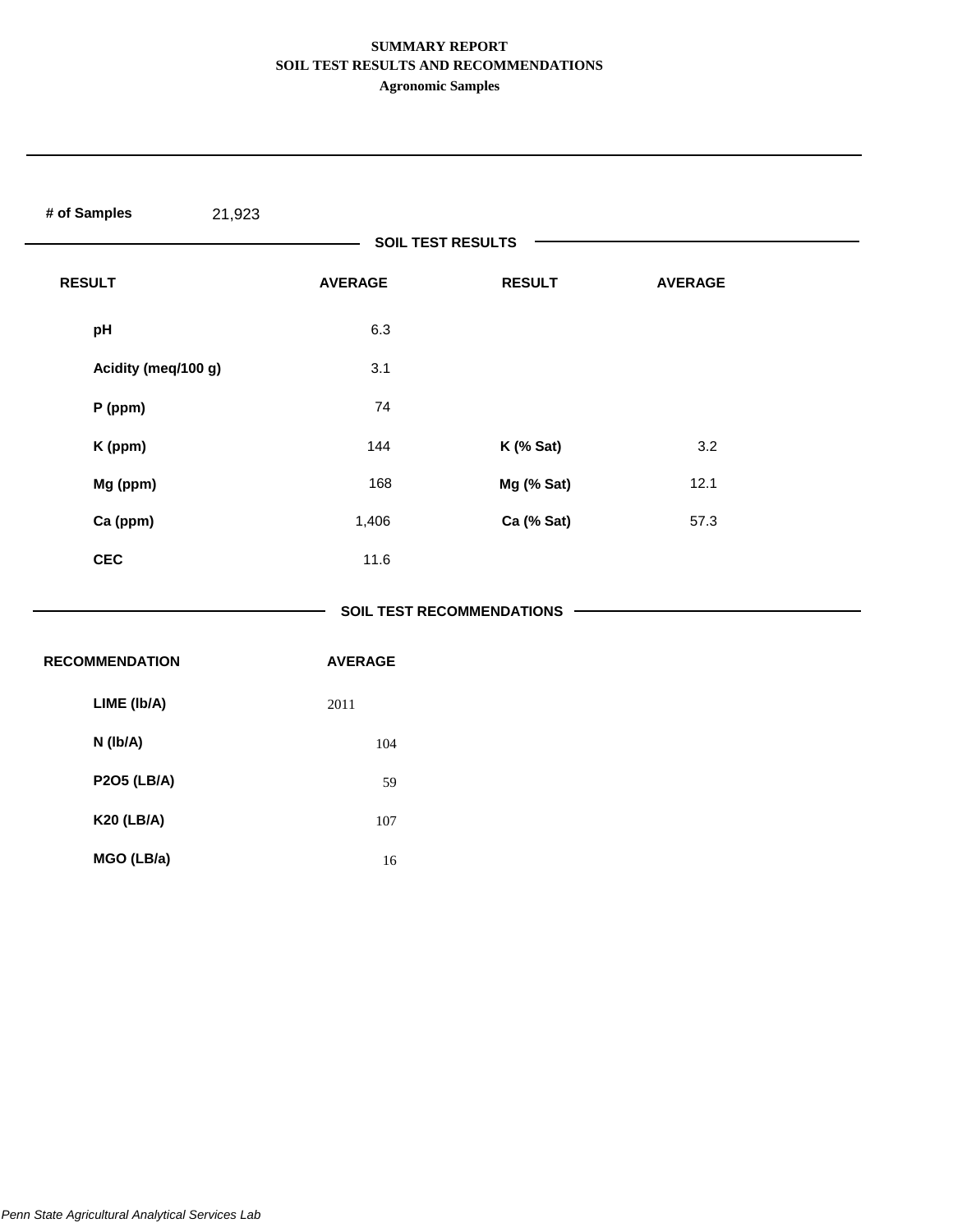| <b>Adams</b><br><b>COUNTY:</b> |                          |                                  | # of Samples   | 239 |
|--------------------------------|--------------------------|----------------------------------|----------------|-----|
|                                | <b>SOIL TEST RESULTS</b> |                                  |                |     |
| <b>RESULT</b>                  | <b>AVERAGE</b>           | <b>RESULT</b>                    | <b>AVERAGE</b> |     |
| pH                             | 6.5                      |                                  |                |     |
| Acidity (meq/100 g)            | 2.2                      |                                  |                |     |
| $P$ (ppm)                      | 106                      |                                  |                |     |
| K (ppm)                        | 194                      | $K$ (% Sat)                      | 4.0            |     |
| Mg (ppm)                       | 231                      | Mg (% Sat)                       | 5.3            |     |
| Ca (ppm)                       | 1,626                    | Ca (% Sat)                       | 63.4           |     |
| <b>CEC</b>                     | 12.7                     |                                  |                |     |
|                                |                          | <b>SOIL TEST RECOMMENDATIONS</b> |                |     |
| <b>RECOMMENDATION</b>          | <b>AVERAGE</b>           |                                  |                |     |
| LIME (Ib/A)                    | 977                      |                                  |                |     |
| $N$ (lb/A)                     | 136                      |                                  |                |     |
| <b>P2O5 (LB/A)</b>             | 60                       |                                  |                |     |
| <b>K20 (LB/A)</b>              | 134                      |                                  |                |     |
| MGO (LB/a)                     | 24                       |                                  |                |     |

| <b>COUNTY:</b> | <b>Allegheny</b>      |                          |                                  | # of Samples   | 456 |
|----------------|-----------------------|--------------------------|----------------------------------|----------------|-----|
|                |                       | <b>SOIL TEST RESULTS</b> |                                  |                |     |
| <b>RESULT</b>  |                       | <b>AVERAGE</b>           | <b>RESULT</b>                    | <b>AVERAGE</b> |     |
| pH             |                       | 5.7                      |                                  |                |     |
|                | Acidity (meq/100 g)   | 6.4                      |                                  |                |     |
|                | $P$ (ppm)             | 51                       |                                  |                |     |
|                | K (ppm)               | 141                      | $K$ (% Sat)                      | 2.6            |     |
|                | Mg (ppm)              | 153                      | Mg (% Sat)                       | 11.5           |     |
|                | Ca (ppm)              | 1,310                    | Ca (% Sat)                       | 41.2           |     |
| <b>CEC</b>     |                       | 13.5                     |                                  |                |     |
|                |                       |                          | <b>SOIL TEST RECOMMENDATIONS</b> |                |     |
|                | <b>RECOMMENDATION</b> | <b>AVERAGE</b>           |                                  |                |     |
|                | LIME (Ib/A)           | 5019                     |                                  |                |     |
|                | $N$ (lb/A)            | 97                       |                                  |                |     |
|                | <b>P2O5 (LB/A)</b>    | 55                       |                                  |                |     |
|                | <b>K20 (LB/A)</b>     | 77                       |                                  |                |     |
|                | MGO (LB/a)            | 46                       |                                  |                |     |
|                |                       |                          |                                  |                |     |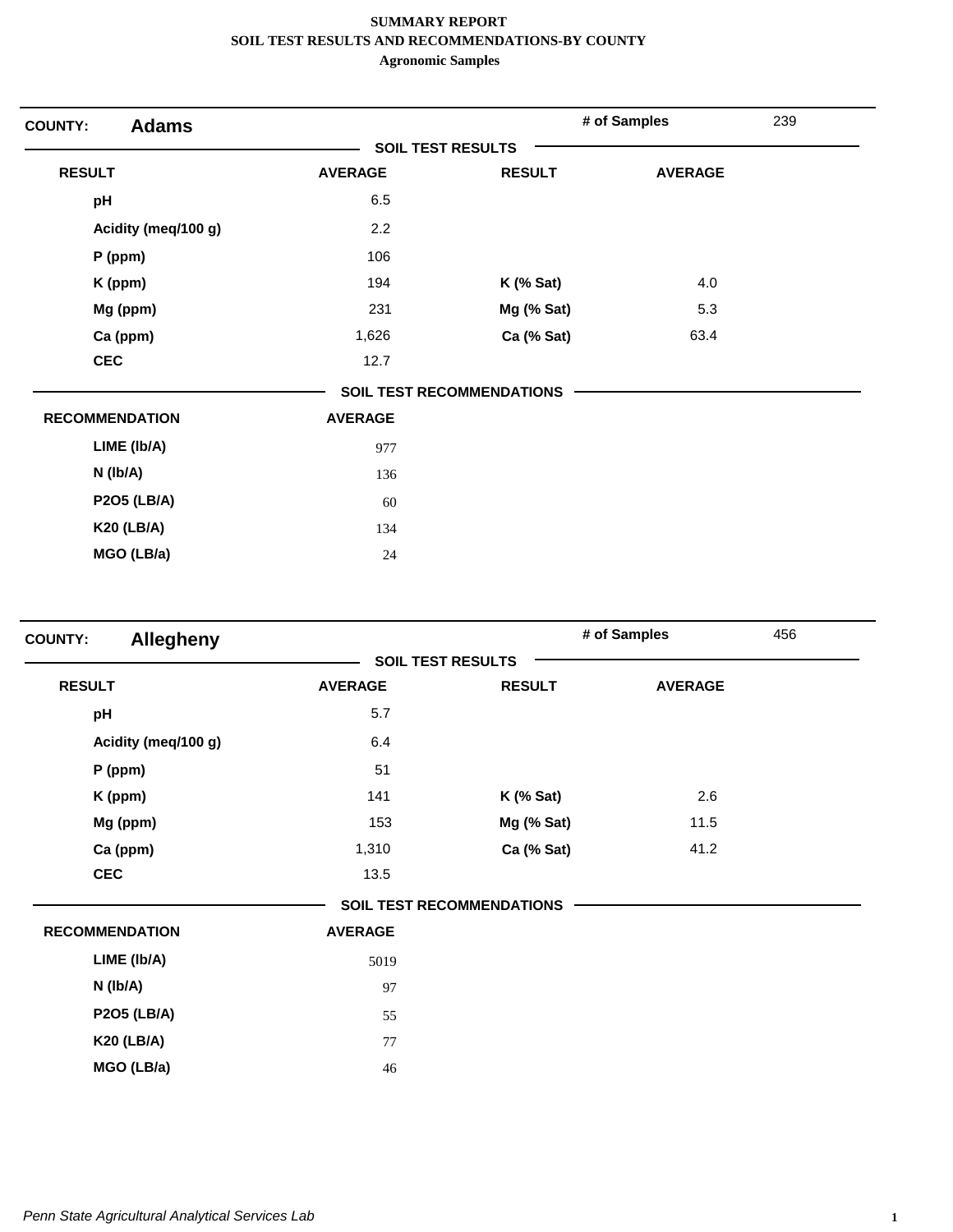| <b>COUNTY:</b><br><b>Armstrong</b> |                          |                                  | # of Samples   | 140 |
|------------------------------------|--------------------------|----------------------------------|----------------|-----|
|                                    | <b>SOIL TEST RESULTS</b> |                                  |                |     |
| <b>RESULT</b>                      | <b>AVERAGE</b>           | <b>RESULT</b>                    | <b>AVERAGE</b> |     |
| pH                                 | 6.3                      |                                  |                |     |
| Acidity (meq/100 g)                | 3.3                      |                                  |                |     |
| $P$ (ppm)                          | 41                       |                                  |                |     |
| K (ppm)                            | 117                      | $K$ (% Sat)                      | 2.6            |     |
| Mg (ppm)                           | 160                      | Mg (% Sat)                       | 1.2            |     |
| Ca (ppm)                           | 1,499                    | Ca (% Sat)                       | 57.2           |     |
| <b>CEC</b>                         | 11.9                     |                                  |                |     |
|                                    |                          | <b>SOIL TEST RECOMMENDATIONS</b> |                |     |
| <b>RECOMMENDATION</b>              | <b>AVERAGE</b>           |                                  |                |     |
| LIME (Ib/A)                        | 2407                     |                                  |                |     |
| N (Ib/A)                           | 68                       |                                  |                |     |
| <b>P2O5 (LB/A)</b>                 | 82                       |                                  |                |     |
| <b>K20 (LB/A)</b>                  | 130                      |                                  |                |     |
| MGO (LB/a)                         | 24                       |                                  |                |     |

| <b>COUNTY:</b><br><b>Beaver</b> |                |                                  | # of Samples   | 143 |
|---------------------------------|----------------|----------------------------------|----------------|-----|
|                                 |                | <b>SOIL TEST RESULTS</b>         |                |     |
| <b>RESULT</b>                   | <b>AVERAGE</b> | <b>RESULT</b>                    | <b>AVERAGE</b> |     |
| pH                              | 6.2            |                                  |                |     |
| Acidity (meq/100 g)             | 3.3            |                                  |                |     |
| P (ppm)                         | 42             |                                  |                |     |
| K (ppm)                         | 133            | $K$ (% Sat)                      | 3.2            |     |
| Mg (ppm)                        | 140            | Mg (% Sat)                       | 8.4            |     |
| Ca (ppm)                        | 1,258          | Ca (% Sat)                       | 55.5           |     |
| <b>CEC</b>                      | 11.0           |                                  |                |     |
|                                 |                | <b>SOIL TEST RECOMMENDATIONS</b> |                |     |
| <b>RECOMMENDATION</b>           | <b>AVERAGE</b> |                                  |                |     |
| LIME (Ib/A)                     | 2402           |                                  |                |     |
| N (Ib/A)                        | 102            |                                  |                |     |
| <b>P2O5 (LB/A)</b>              | 65             |                                  |                |     |
| <b>K20 (LB/A)</b>               | 120            |                                  |                |     |
| MGO (LB/a)                      | 36             |                                  |                |     |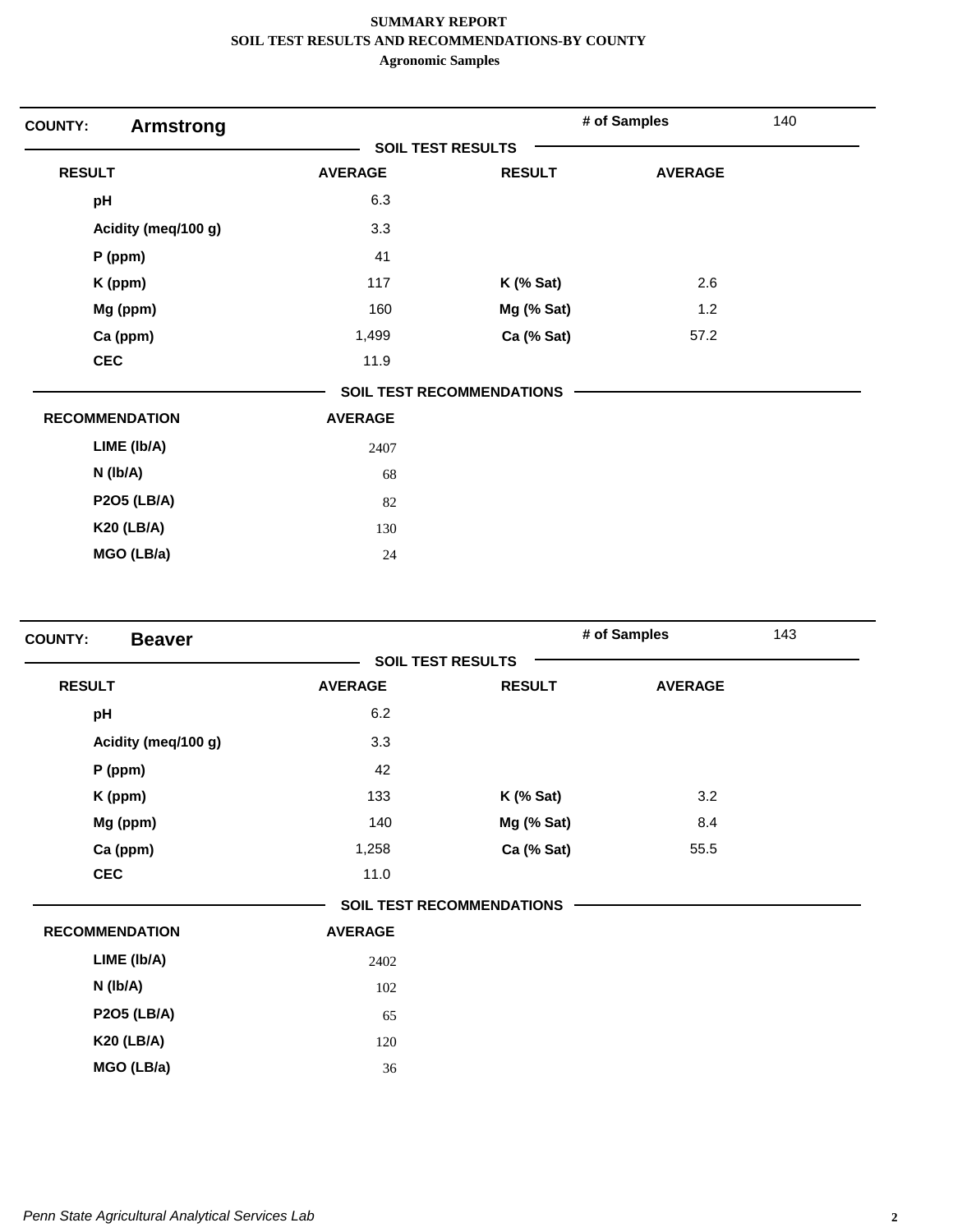| <b>COUNTY:</b>        | <b>Bedford</b>      |                          |                           | # of Samples   | 292 |
|-----------------------|---------------------|--------------------------|---------------------------|----------------|-----|
|                       |                     | <b>SOIL TEST RESULTS</b> |                           |                |     |
| <b>RESULT</b>         |                     | <b>AVERAGE</b>           | <b>RESULT</b>             | <b>AVERAGE</b> |     |
| pH                    |                     | 6.4                      |                           |                |     |
|                       | Acidity (meq/100 g) | 2.6                      |                           |                |     |
| $P$ (ppm)             |                     | 66                       |                           |                |     |
| K (ppm)               |                     | 134                      | <b>K</b> (% Sat)          | 3.4            |     |
|                       | Mg (ppm)            | 159                      | Mg (% Sat)                | 6.6            |     |
|                       | Ca (ppm)            | 1,314                    | Ca (% Sat)                | 59.1           |     |
| <b>CEC</b>            |                     | 10.8                     |                           |                |     |
|                       |                     |                          | SOIL TEST RECOMMENDATIONS |                |     |
| <b>RECOMMENDATION</b> |                     | <b>AVERAGE</b>           |                           |                |     |
|                       | LIME (Ib/A)         | 1656                     |                           |                |     |
| $N$ (lb/A)            |                     | 123                      |                           |                |     |
|                       | <b>P2O5 (LB/A)</b>  | 59                       |                           |                |     |
|                       | <b>K20 (LB/A)</b>   | 140                      |                           |                |     |
|                       | MGO (LB/a)          | 19                       |                           |                |     |

| <b>Berks</b><br><b>COUNTY:</b> |                |                                  | # of Samples   | 774 |
|--------------------------------|----------------|----------------------------------|----------------|-----|
|                                |                | <b>SOIL TEST RESULTS</b>         |                |     |
| <b>RESULT</b>                  | <b>AVERAGE</b> | <b>RESULT</b>                    | <b>AVERAGE</b> |     |
| pH                             | 6.6            |                                  |                |     |
| Acidity (meq/100 g)            | 2.2            |                                  |                |     |
| P (ppm)                        | 101            |                                  |                |     |
| K (ppm)                        | 156            | $K$ (% Sat)                      | 3.6            |     |
| Mg (ppm)                       | 170            | Mg (% Sat)                       | 5.5            |     |
| Ca (ppm)                       | 1,511          | Ca (% Sat)                       | 64.6           |     |
| <b>CEC</b>                     | 11.5           |                                  |                |     |
|                                |                | <b>SOIL TEST RECOMMENDATIONS</b> |                |     |
| <b>RECOMMENDATION</b>          | <b>AVERAGE</b> |                                  |                |     |
| LIME (Ib/A)                    | 1028           |                                  |                |     |
| N (Ib/A)                       | 85             |                                  |                |     |
| <b>P2O5 (LB/A)</b>             | 43             |                                  |                |     |
| <b>K20 (LB/A)</b>              | 81             |                                  |                |     |
| MGO (LB/a)                     | 6              |                                  |                |     |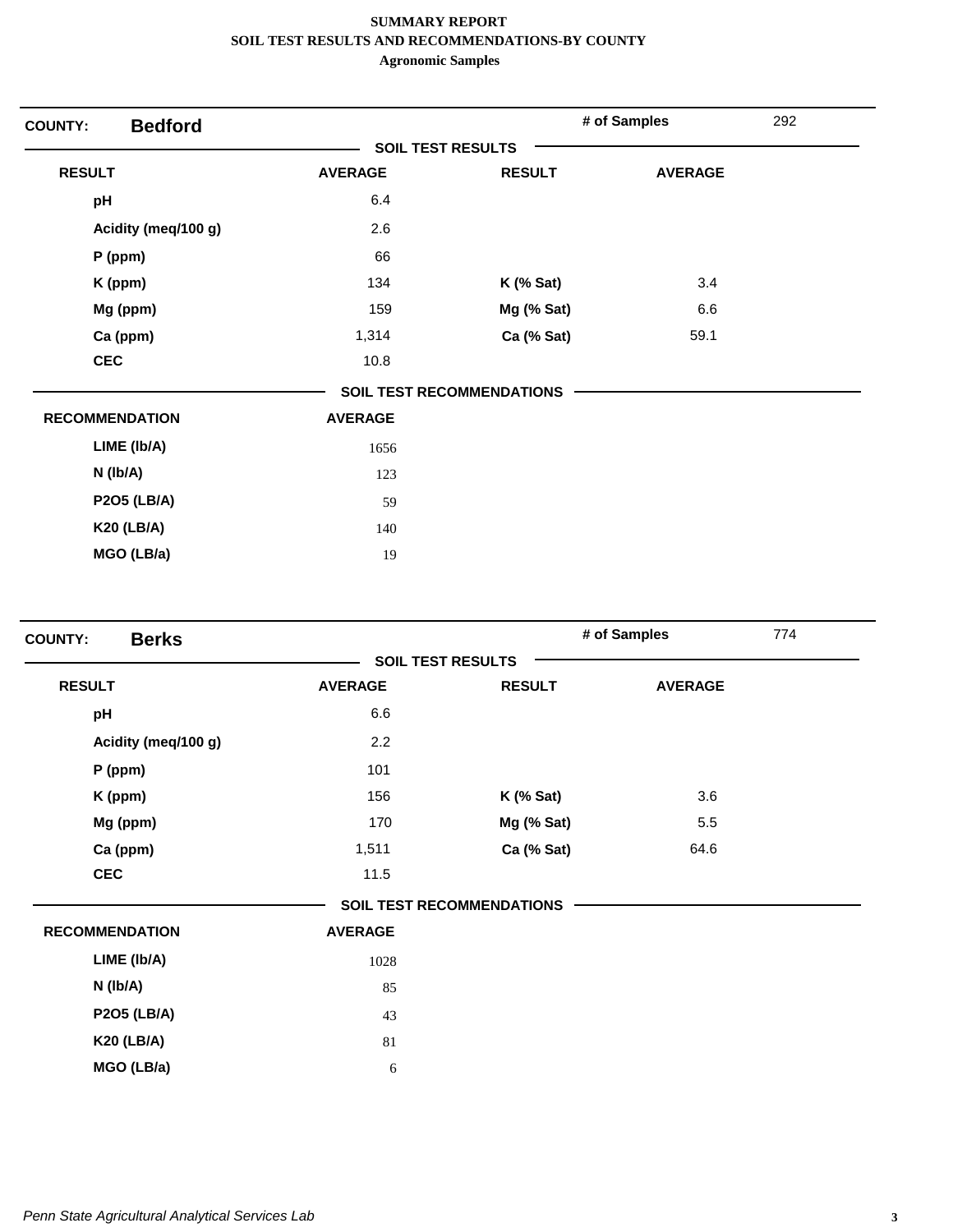| <b>Blair</b><br><b>COUNTY:</b> |                          |                                  | # of Samples   | 291 |
|--------------------------------|--------------------------|----------------------------------|----------------|-----|
|                                | <b>SOIL TEST RESULTS</b> |                                  |                |     |
| <b>RESULT</b>                  | <b>AVERAGE</b>           | <b>RESULT</b>                    | <b>AVERAGE</b> |     |
| pH                             | 6.6                      |                                  |                |     |
| Acidity (meq/100 g)            | 2.0                      |                                  |                |     |
| $P$ (ppm)                      | 76                       |                                  |                |     |
| K (ppm)                        | 155                      | $K$ (% Sat)                      | 3.5            |     |
| Mg (ppm)                       | 247                      | Mg (% Sat)                       | 2.3            |     |
| Ca (ppm)                       | 1,614                    | Ca (% Sat)                       | 62.4           |     |
| <b>CEC</b>                     | 12.1                     |                                  |                |     |
|                                |                          | <b>SOIL TEST RECOMMENDATIONS</b> |                |     |
| <b>RECOMMENDATION</b>          | <b>AVERAGE</b>           |                                  |                |     |
| LIME (Ib/A)                    | 1080                     |                                  |                |     |
| N (Ib/A)                       | 128                      |                                  |                |     |
| <b>P2O5 (LB/A)</b>             | 64                       |                                  |                |     |
| <b>K20 (LB/A)</b>              | 121                      |                                  |                |     |
| MGO (LB/a)                     | 9                        |                                  |                |     |

| <b>Bradford</b><br><b>COUNTY:</b> |                |                                  | # of Samples<br>1,278 |  |
|-----------------------------------|----------------|----------------------------------|-----------------------|--|
|                                   |                | <b>SOIL TEST RESULTS</b>         |                       |  |
| <b>RESULT</b>                     | <b>AVERAGE</b> | <b>RESULT</b>                    | <b>AVERAGE</b>        |  |
| pH                                | 6.1            |                                  |                       |  |
| Acidity (meq/100 g)               | 3.7            |                                  |                       |  |
| P (ppm)                           | 75             |                                  |                       |  |
| K (ppm)                           | 132            | <b>K</b> (% Sat)                 | 2.7                   |  |
| Mg (ppm)                          | 187            | Mg (% Sat)                       | 9.7                   |  |
| Ca (ppm)                          | 1,389          | Ca (% Sat)                       | 53.5                  |  |
| <b>CEC</b>                        | 12.4           |                                  |                       |  |
|                                   |                | <b>SOIL TEST RECOMMENDATIONS</b> |                       |  |
| <b>RECOMMENDATION</b>             | <b>AVERAGE</b> |                                  |                       |  |
| LIME (Ib/A)                       | 2491           |                                  |                       |  |
| $N$ (lb/A)                        | 120            |                                  |                       |  |
| <b>P2O5 (LB/A)</b>                | 52             |                                  |                       |  |
| <b>K20 (LB/A)</b>                 | 136            |                                  |                       |  |
| MGO (LB/a)                        | 25             |                                  |                       |  |
|                                   |                |                                  |                       |  |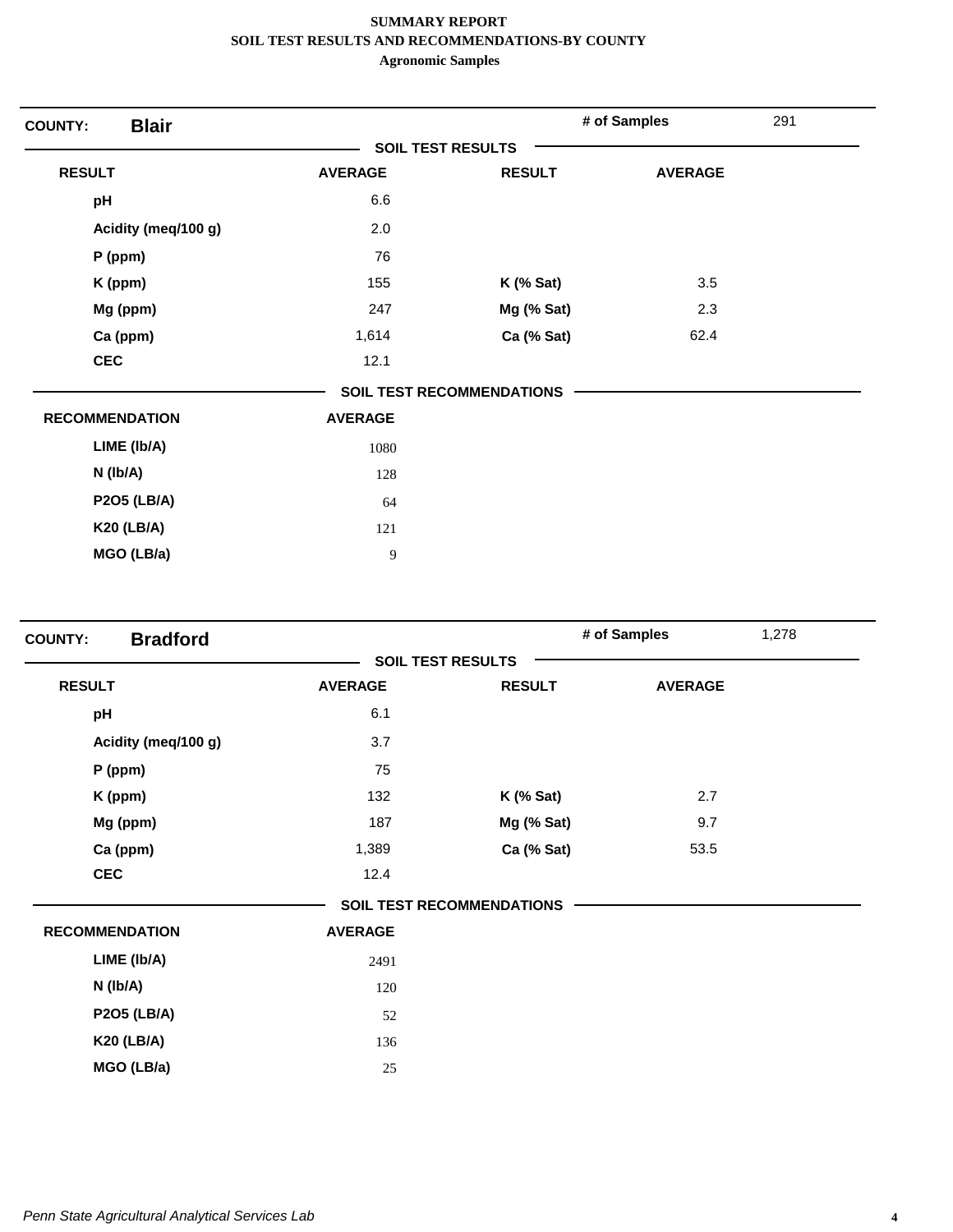| <b>Bucks</b><br><b>COUNTY:</b> |                          |                                  | # of Samples   | 201 |
|--------------------------------|--------------------------|----------------------------------|----------------|-----|
|                                | <b>SOIL TEST RESULTS</b> |                                  |                |     |
| <b>RESULT</b>                  | <b>AVERAGE</b>           | <b>RESULT</b>                    | <b>AVERAGE</b> |     |
| pH                             | 6.2                      |                                  |                |     |
| Acidity (meq/100 g)            | 3.5                      |                                  |                |     |
| $P$ (ppm)                      | 56                       |                                  |                |     |
| K (ppm)                        | 127                      | $K$ (% Sat)                      | 2.8            |     |
| Mg (ppm)                       | 225                      | Mg (% Sat)                       | 15.8           |     |
| Ca (ppm)                       | 1,175                    | Ca (% Sat)                       | 50.2           |     |
| <b>CEC</b>                     | 11.5                     |                                  |                |     |
|                                |                          | <b>SOIL TEST RECOMMENDATIONS</b> |                |     |
| <b>RECOMMENDATION</b>          | <b>AVERAGE</b>           |                                  |                |     |
| LIME (Ib/A)                    | 2030                     |                                  |                |     |
| N (Ib/A)                       | 101                      |                                  |                |     |
| <b>P2O5 (LB/A)</b>             | 44                       |                                  |                |     |
| <b>K20 (LB/A)</b>              | 97                       |                                  |                |     |
| MGO (LB/a)                     | $\overline{7}$           |                                  |                |     |

| <b>Butler</b><br><b>COUNTY:</b> |                |                                  | # of Samples   | 514 |
|---------------------------------|----------------|----------------------------------|----------------|-----|
|                                 |                | <b>SOIL TEST RESULTS</b>         |                |     |
| <b>RESULT</b>                   | <b>AVERAGE</b> | <b>RESULT</b>                    | <b>AVERAGE</b> |     |
| pH                              | 6.3            |                                  |                |     |
| Acidity (meq/100 g)             | 3.2            |                                  |                |     |
| P (ppm)                         | 41             |                                  |                |     |
| K (ppm)                         | 121            | $K$ (% Sat)                      | 2.8            |     |
| Mg (ppm)                        | 134            | Mg (% Sat)                       | 6.0            |     |
| Ca (ppm)                        | 1,349          | Ca (% Sat)                       | 58.5           |     |
| <b>CEC</b>                      | 11.1           |                                  |                |     |
|                                 |                | <b>SOIL TEST RECOMMENDATIONS</b> |                |     |
| <b>RECOMMENDATION</b>           | <b>AVERAGE</b> |                                  |                |     |
| LIME (Ib/A)                     | 2131           |                                  |                |     |
| N (Ib/A)                        | 102            |                                  |                |     |
| <b>P2O5 (LB/A)</b>              | 69             |                                  |                |     |
| <b>K20 (LB/A)</b>               | 98             |                                  |                |     |
| MGO (LB/a)                      | 17             |                                  |                |     |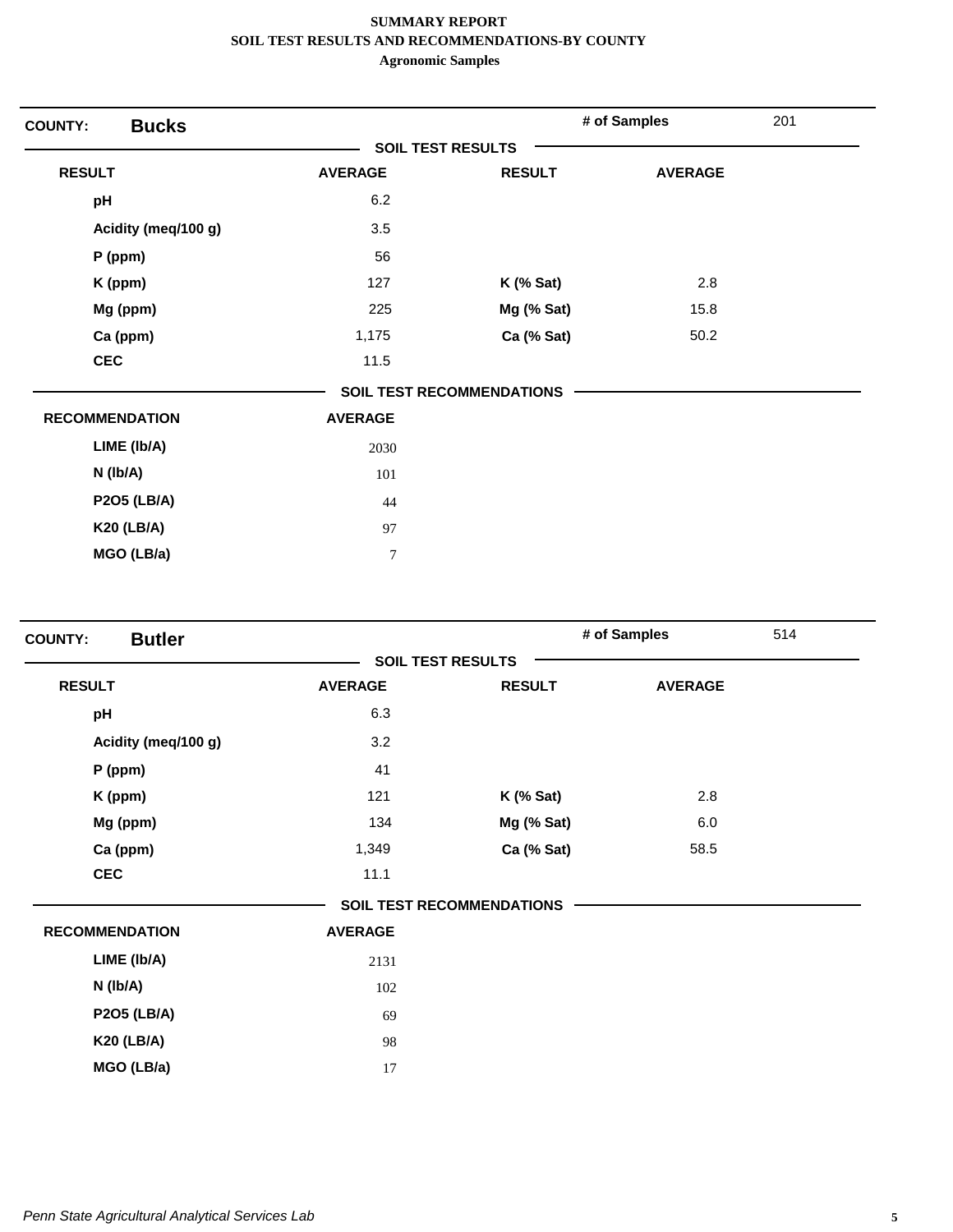| <b>COUNTY:</b>        | <b>Cambria</b>      |                          |                                  | # of Samples   | 305 |
|-----------------------|---------------------|--------------------------|----------------------------------|----------------|-----|
|                       |                     | <b>SOIL TEST RESULTS</b> |                                  |                |     |
| <b>RESULT</b>         |                     | <b>AVERAGE</b>           | <b>RESULT</b>                    | <b>AVERAGE</b> |     |
| pH                    |                     | 6.1                      |                                  |                |     |
|                       | Acidity (meq/100 g) | 4.4                      |                                  |                |     |
| $P$ (ppm)             |                     | 48                       |                                  |                |     |
| K (ppm)               |                     | 136                      | <b>K</b> (% Sat)                 | 2.9            |     |
| Mg (ppm)              |                     | 223                      | Mg (% Sat)                       | 6.1            |     |
| Ca (ppm)              |                     | 1,435                    | Ca (% Sat)                       | 50.5           |     |
| <b>CEC</b>            |                     | 12.7                     |                                  |                |     |
|                       |                     |                          | <b>SOIL TEST RECOMMENDATIONS</b> |                |     |
| <b>RECOMMENDATION</b> |                     | <b>AVERAGE</b>           |                                  |                |     |
|                       | LIME (Ib/A)         | 3590                     |                                  |                |     |
| $N$ (lb/A)            |                     | 88                       |                                  |                |     |
|                       | <b>P2O5 (LB/A)</b>  | 70                       |                                  |                |     |
|                       | <b>K20 (LB/A)</b>   | 116                      |                                  |                |     |
|                       | MGO (LB/a)          | $\,8\,$                  |                                  |                |     |

| <b>COUNTY:</b><br><b>Cameron</b> |                |                                  | # of Samples   | 50 |
|----------------------------------|----------------|----------------------------------|----------------|----|
|                                  |                | <b>SOIL TEST RESULTS</b>         |                |    |
| <b>RESULT</b>                    | <b>AVERAGE</b> | <b>RESULT</b>                    | <b>AVERAGE</b> |    |
| pH                               | 6.2            |                                  |                |    |
| Acidity (meq/100 g)              | 4.4            |                                  |                |    |
| P (ppm)                          | 32             |                                  |                |    |
| K (ppm)                          | 97             | <b>K</b> (% Sat)                 | 2.0            |    |
| Mg (ppm)                         | 102            | Mg (% Sat)                       | 5.1            |    |
| Ca (ppm)                         | 1,642          | Ca (% Sat)                       | 56.9           |    |
| <b>CEC</b>                       | 13.1           |                                  |                |    |
|                                  |                | <b>SOIL TEST RECOMMENDATIONS</b> |                |    |
| <b>RECOMMENDATION</b>            | <b>AVERAGE</b> |                                  |                |    |
| LIME (Ib/A)                      | 3360           |                                  |                |    |
| N (Ib/A)                         | 48             |                                  |                |    |
| <b>P2O5 (LB/A)</b>               | 59             |                                  |                |    |
| <b>K20 (LB/A)</b>                | 103            |                                  |                |    |
| MGO (LB/a)                       | 25             |                                  |                |    |
|                                  |                |                                  |                |    |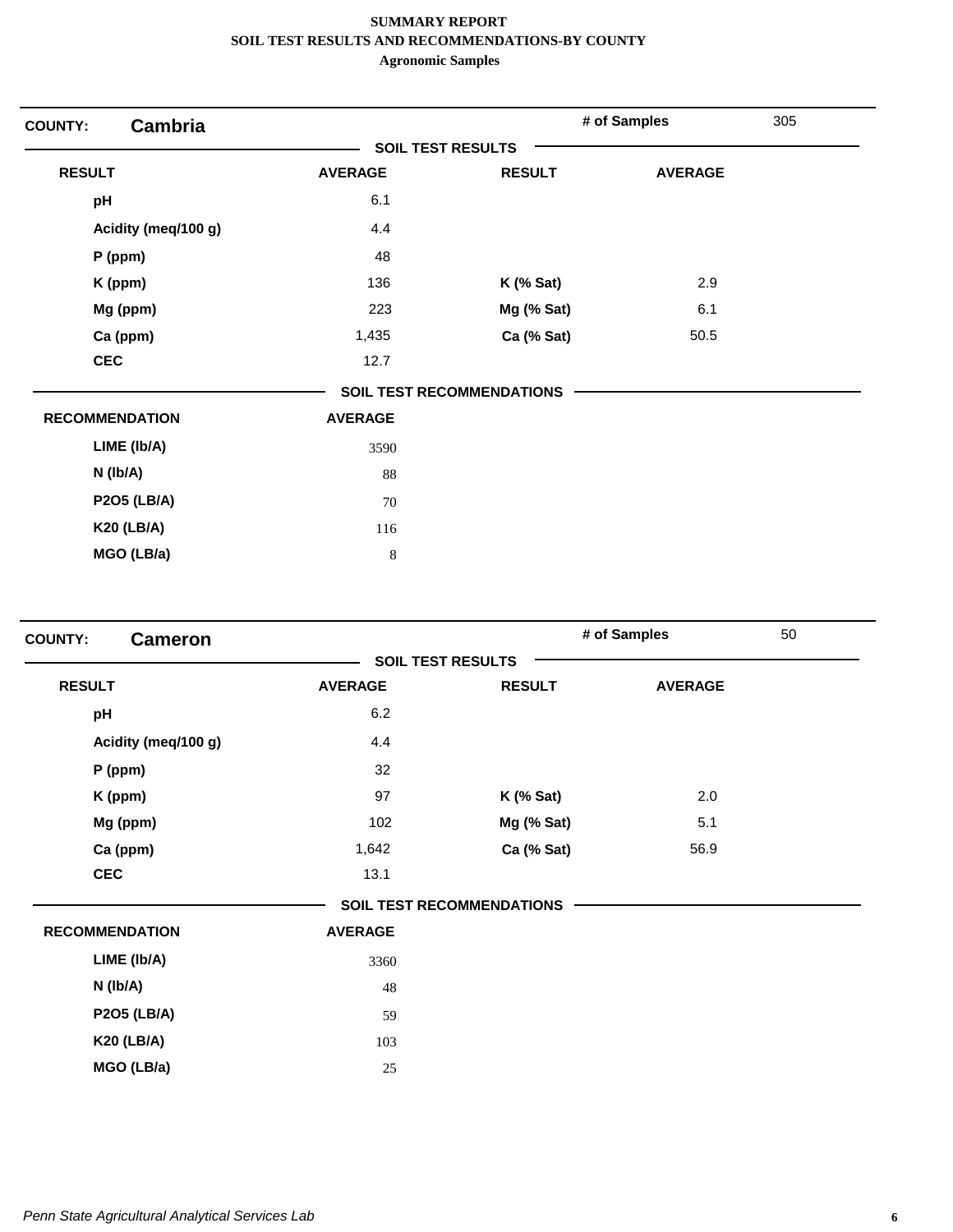| <b>Carbon</b><br><b>COUNTY:</b> |                          |                                  | # of Samples   | 51 |
|---------------------------------|--------------------------|----------------------------------|----------------|----|
|                                 | <b>SOIL TEST RESULTS</b> |                                  |                |    |
| <b>RESULT</b>                   | <b>AVERAGE</b>           | <b>RESULT</b>                    | <b>AVERAGE</b> |    |
| pH                              | 6.1                      |                                  |                |    |
| Acidity (meq/100 g)             | 3.8                      |                                  |                |    |
| P (ppm)                         | 51                       |                                  |                |    |
| K (ppm)                         | 94                       | $K$ (% Sat)                      | 2.4            |    |
| Mg (ppm)                        | 150                      | Mg (% Sat)                       | 7.7            |    |
| Ca (ppm)                        | 912                      | Ca (% Sat)                       | 45.4           |    |
| <b>CEC</b>                      | 9.9                      |                                  |                |    |
|                                 |                          | <b>SOIL TEST RECOMMENDATIONS</b> |                |    |
| <b>RECOMMENDATION</b>           | <b>AVERAGE</b>           |                                  |                |    |
| LIME (Ib/A)                     | 2735                     |                                  |                |    |
| N (Ib/A)                        | 121                      |                                  |                |    |
| <b>P2O5 (LB/A)</b>              | 51                       |                                  |                |    |
| <b>K20 (LB/A)</b>               | 140                      |                                  |                |    |
| MGO (LB/a)                      | 28                       |                                  |                |    |

| <b>AVERAGE</b> | <b>RESULT</b> | <b>AVERAGE</b>                                               |                       |
|----------------|---------------|--------------------------------------------------------------|-----------------------|
| 6.5            |               |                                                              |                       |
| 2.2            |               |                                                              |                       |
| 100            |               |                                                              |                       |
| 160            | $K$ (% Sat)   | 3.9                                                          |                       |
| 145            | Mg (% Sat)    | 5.0                                                          |                       |
| 1,565          | Ca (% Sat)    | 63.8                                                         |                       |
| 10.9           |               |                                                              |                       |
|                |               |                                                              |                       |
| <b>AVERAGE</b> |               |                                                              |                       |
| 1133           |               |                                                              |                       |
| 96             |               |                                                              |                       |
| 54             |               |                                                              |                       |
| 99             |               |                                                              |                       |
| 11             |               |                                                              |                       |
|                |               | <b>SOIL TEST RESULTS</b><br><b>SOIL TEST RECOMMENDATIONS</b> | # of Samples<br>2,942 |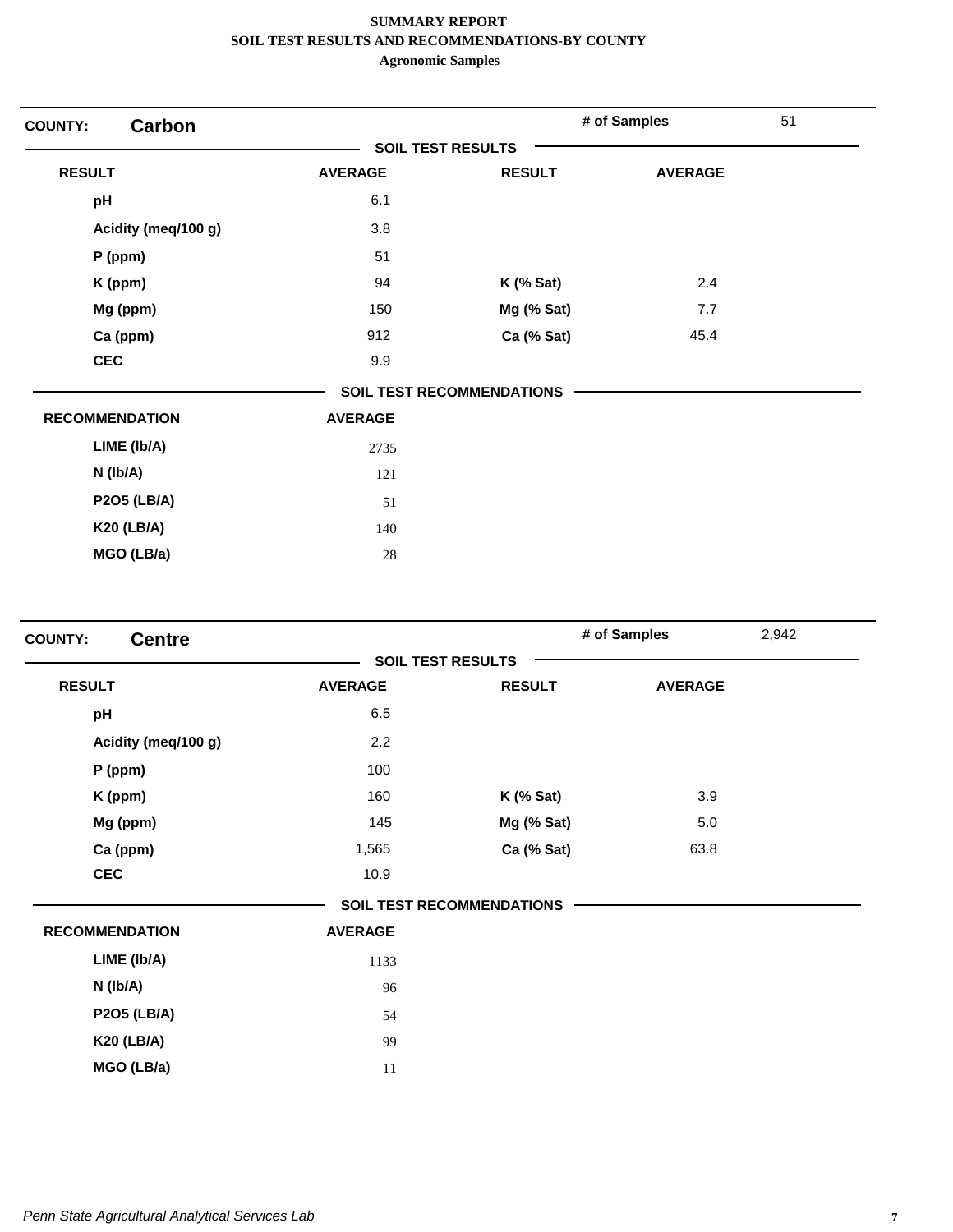| <b>Chester</b><br><b>COUNTY:</b> |                          |                                  | # of Samples   | 195 |
|----------------------------------|--------------------------|----------------------------------|----------------|-----|
|                                  | <b>SOIL TEST RESULTS</b> |                                  |                |     |
| <b>RESULT</b>                    | <b>AVERAGE</b>           | <b>RESULT</b>                    | <b>AVERAGE</b> |     |
| pH                               | 6.9                      |                                  |                |     |
| Acidity (meq/100 g)              | 1.5                      |                                  |                |     |
| P (ppm)                          | 78                       |                                  |                |     |
| K (ppm)                          | 217                      | <b>K</b> (% Sat)                 | 3.8            |     |
| Mg (ppm)                         | 326                      | Mg (% Sat)                       | 14.2           |     |
| Ca (ppm)                         | 2,294                    | Ca (% Sat)                       | 65.6           |     |
| <b>CEC</b>                       | 14.8                     |                                  |                |     |
|                                  |                          | <b>SOIL TEST RECOMMENDATIONS</b> |                |     |
| <b>RECOMMENDATION</b>            | <b>AVERAGE</b>           |                                  |                |     |
| LIME (Ib/A)                      | 782                      |                                  |                |     |
| N (Ib/A)                         | 126                      |                                  |                |     |
| <b>P2O5 (LB/A)</b>               | 67                       |                                  |                |     |
| <b>K20 (LB/A)</b>                | 106                      |                                  |                |     |
| MGO (LB/a)                       | 14                       |                                  |                |     |

| <b>Clarion</b><br><b>COUNTY:</b> |                |                                  | # of Samples   | 169 |
|----------------------------------|----------------|----------------------------------|----------------|-----|
|                                  |                | <b>SOIL TEST RESULTS</b>         |                |     |
| <b>RESULT</b>                    | <b>AVERAGE</b> | <b>RESULT</b>                    | <b>AVERAGE</b> |     |
| pH                               | 6.2            |                                  |                |     |
| Acidity (meq/100 g)              | 3.6            |                                  |                |     |
| $P$ (ppm)                        | 27             |                                  |                |     |
| K (ppm)                          | 95             | $K$ (% Sat)                      | 2.1            |     |
| Mg (ppm)                         | 177            | Mg (% Sat)                       | 3.6            |     |
| Ca (ppm)                         | 1,364          | Ca (% Sat)                       | 55.5           |     |
| <b>CEC</b>                       | 11.7           |                                  |                |     |
|                                  |                | <b>SOIL TEST RECOMMENDATIONS</b> |                |     |
| <b>RECOMMENDATION</b>            | <b>AVERAGE</b> |                                  |                |     |
| LIME (Ib/A)                      | 2633           |                                  |                |     |
| N (Ib/A)                         | 128            |                                  |                |     |
| <b>P2O5 (LB/A)</b>               | 85             |                                  |                |     |
| <b>K20 (LB/A)</b>                | 135            |                                  |                |     |
| MGO (LB/a)                       | 26             |                                  |                |     |
|                                  |                |                                  |                |     |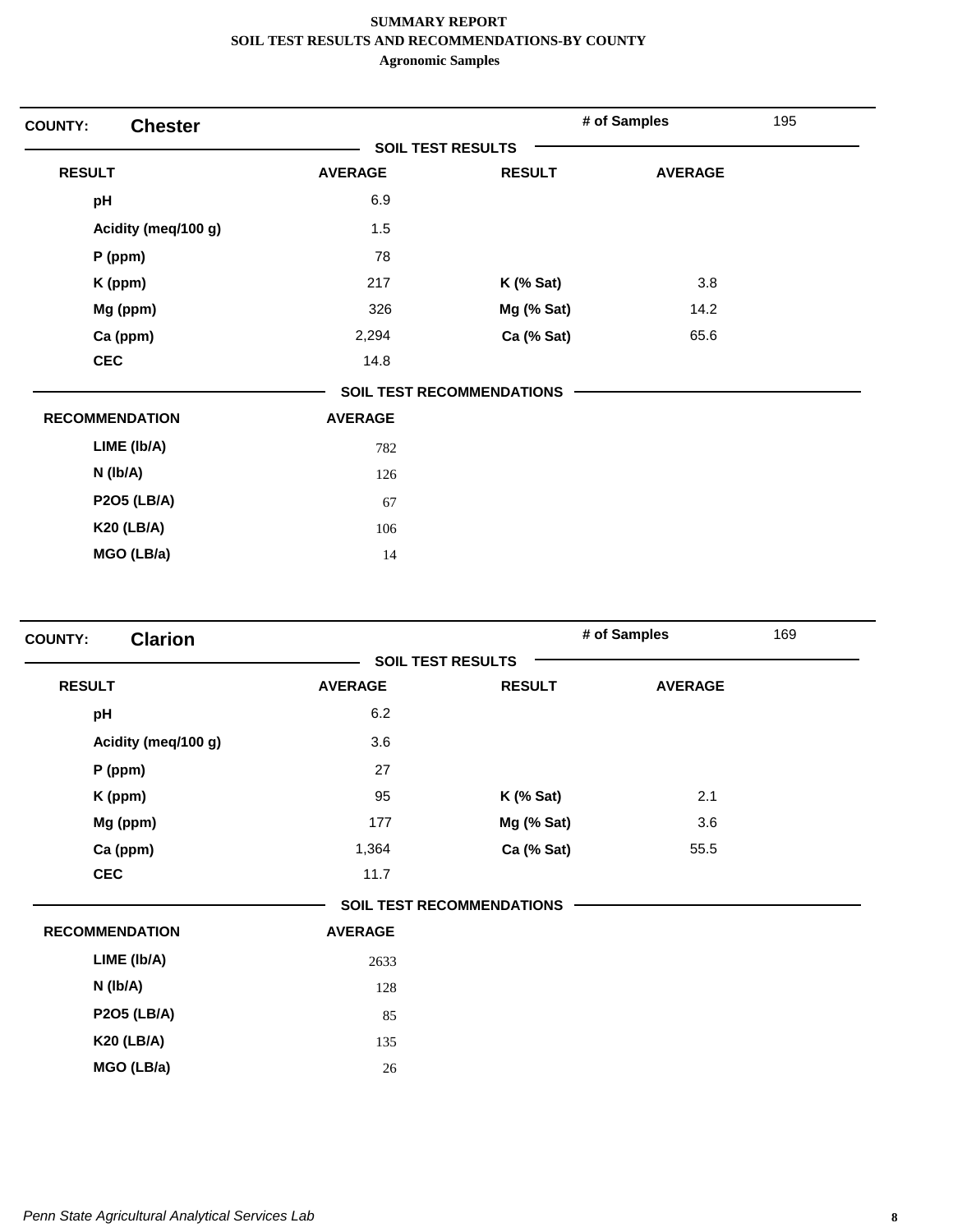| <b>COUNTY:</b> | <b>Clearfield</b>     |                |                                  | # of Samples   | 379 |
|----------------|-----------------------|----------------|----------------------------------|----------------|-----|
|                |                       |                | <b>SOIL TEST RESULTS</b>         |                |     |
| <b>RESULT</b>  |                       | <b>AVERAGE</b> | <b>RESULT</b>                    | <b>AVERAGE</b> |     |
| pH             |                       | 6.3            |                                  |                |     |
|                | Acidity (meq/100 g)   | 3.2            |                                  |                |     |
|                | P (ppm)               | 59             |                                  |                |     |
|                | K (ppm)               | 129            | $K$ (% Sat)                      | 2.7            |     |
|                | Mg (ppm)              | 121            | Mg (% Sat)                       | 2.7            |     |
|                | Ca (ppm)              | 1,761          | Ca (% Sat)                       | 62.3           |     |
| <b>CEC</b>     |                       | 12.5           |                                  |                |     |
|                |                       |                | <b>SOIL TEST RECOMMENDATIONS</b> |                |     |
|                | <b>RECOMMENDATION</b> | <b>AVERAGE</b> |                                  |                |     |
|                | LIME (Ib/A)           | 2368           |                                  |                |     |
|                | N (Ib/A)              | 70             |                                  |                |     |
|                | <b>P2O5 (LB/A)</b>    | 65             |                                  |                |     |
|                | <b>K20 (LB/A)</b>     | 108            |                                  |                |     |
|                | MGO (LB/a)            | 16             |                                  |                |     |

| <b>Clinton</b><br><b>COUNTY:</b> |                |                                  | # of Samples   | 197 |
|----------------------------------|----------------|----------------------------------|----------------|-----|
|                                  |                | <b>SOIL TEST RESULTS</b>         |                |     |
| <b>RESULT</b>                    | <b>AVERAGE</b> | <b>RESULT</b>                    | <b>AVERAGE</b> |     |
| pH                               | 6.6            |                                  |                |     |
| Acidity (meq/100 g)              | 2.2            |                                  |                |     |
| $P$ (ppm)                        | 49             |                                  |                |     |
| K (ppm)                          | 175            | <b>K</b> (% Sat)                 | 3.7            |     |
| Mg (ppm)                         | 166            | Mg (% Sat)                       | 5.9            |     |
| Ca (ppm)                         | 1,642          | Ca (% Sat)                       | 66.3           |     |
| <b>CEC</b>                       | 12.2           |                                  |                |     |
|                                  |                | <b>SOIL TEST RECOMMENDATIONS</b> |                |     |
| <b>RECOMMENDATION</b>            | <b>AVERAGE</b> |                                  |                |     |
| LIME (Ib/A)                      | 1160           |                                  |                |     |
| N (Ib/A)                         | 89             |                                  |                |     |
| <b>P2O5 (LB/A)</b>               | 65             |                                  |                |     |
| <b>K20 (LB/A)</b>                | 109            |                                  |                |     |
| MGO (LB/a)                       | 14             |                                  |                |     |
|                                  |                |                                  |                |     |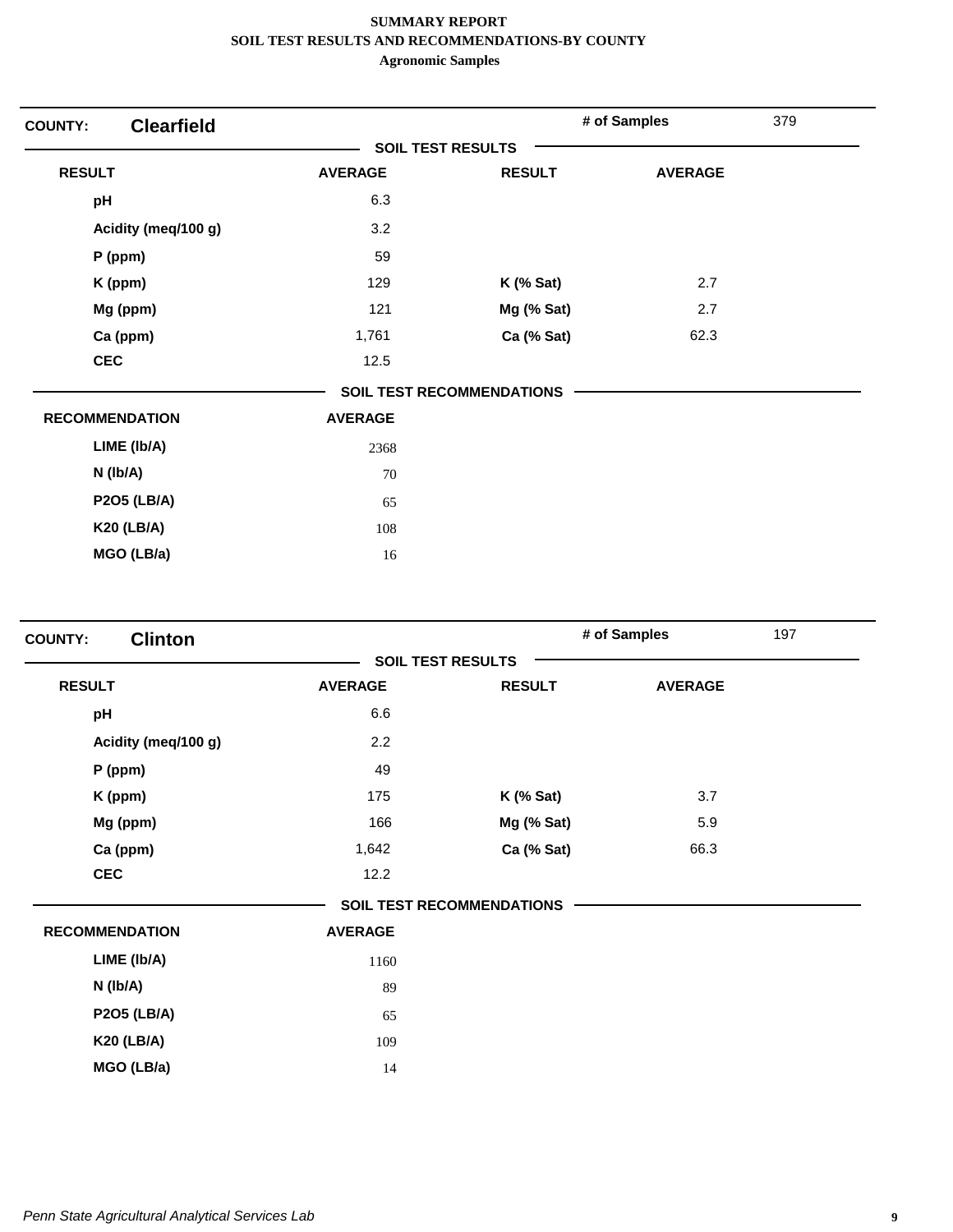| <b>COUNTY:</b>        | Columbia            |                          |                           | # of Samples   | 607 |
|-----------------------|---------------------|--------------------------|---------------------------|----------------|-----|
|                       |                     | <b>SOIL TEST RESULTS</b> |                           |                |     |
| <b>RESULT</b>         |                     | <b>AVERAGE</b>           | <b>RESULT</b>             | <b>AVERAGE</b> |     |
| pH                    |                     | 6.1                      |                           |                |     |
|                       | Acidity (meq/100 g) | 3.4                      |                           |                |     |
| $P$ (ppm)             |                     | 80                       |                           |                |     |
| K (ppm)               |                     | 137                      | $K$ (% Sat)               | 3.4            |     |
|                       | Mg (ppm)            | 132                      | Mg (% Sat)                | 4.5            |     |
| Ca (ppm)              |                     | 1,122                    | Ca (% Sat)                | 52.4           |     |
| <b>CEC</b>            |                     | 10.5                     |                           |                |     |
|                       |                     |                          | SOIL TEST RECOMMENDATIONS |                |     |
| <b>RECOMMENDATION</b> |                     | <b>AVERAGE</b>           |                           |                |     |
|                       | LIME (Ib/A)         | 2153                     |                           |                |     |
| N (Ib/A)              |                     | 91                       |                           |                |     |
|                       | <b>P2O5 (LB/A)</b>  | 42                       |                           |                |     |
|                       | <b>K20 (LB/A)</b>   | 88                       |                           |                |     |
|                       | MGO (LB/a)          | 8                        |                           |                |     |

| <b>COUNTY:</b> | <b>Crawford</b>       |                |                                  | # of Samples   | 581 |
|----------------|-----------------------|----------------|----------------------------------|----------------|-----|
|                |                       |                | <b>SOIL TEST RESULTS</b>         |                |     |
| <b>RESULT</b>  |                       | <b>AVERAGE</b> | <b>RESULT</b>                    | <b>AVERAGE</b> |     |
| pH             |                       | 6.0            |                                  |                |     |
|                | Acidity (meq/100 g)   | 4.1            |                                  |                |     |
|                | P (ppm)               | 44             |                                  |                |     |
|                | K (ppm)               | 112            | <b>K</b> (% Sat)                 | 2.5            |     |
|                | Mg (ppm)              | 171            | Mg (% Sat)                       | 4.6            |     |
|                | Ca (ppm)              | 1,117          | Ca (% Sat)                       | 48.0           |     |
| <b>CEC</b>     |                       | 11.4           |                                  |                |     |
|                |                       |                | <b>SOIL TEST RECOMMENDATIONS</b> |                |     |
|                | <b>RECOMMENDATION</b> | <b>AVERAGE</b> |                                  |                |     |
|                | LIME (Ib/A)           | 2647           |                                  |                |     |
|                | N (Ib/A)              | 90             |                                  |                |     |
|                | <b>P2O5 (LB/A)</b>    | 51             |                                  |                |     |
|                | <b>K20 (LB/A)</b>     | 83             |                                  |                |     |
|                | MGO (LB/a)            | 17             |                                  |                |     |
|                |                       |                |                                  |                |     |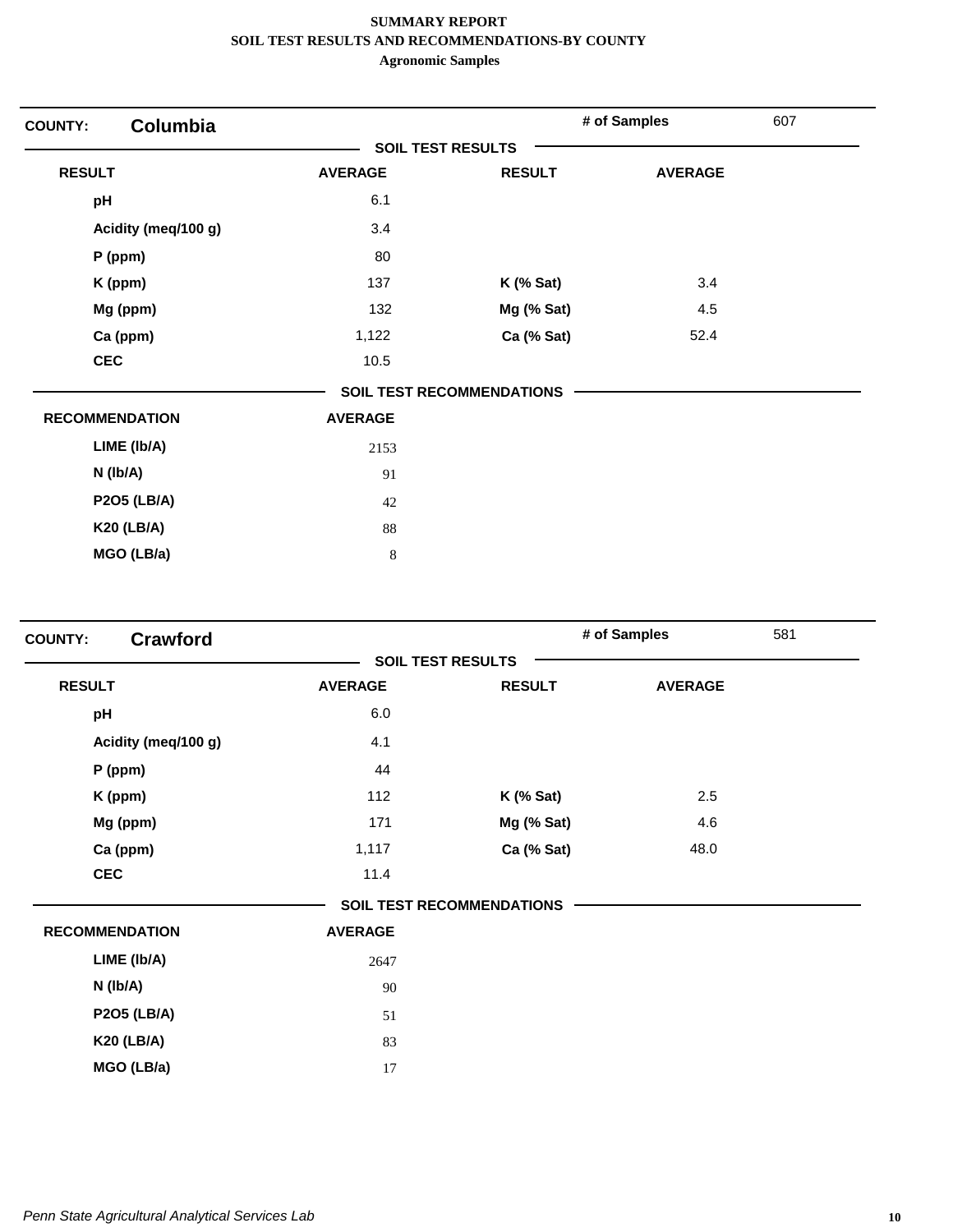| <b>COUNTY:</b>        | <b>Cumberland</b> |                          |                                  | # of Samples   | 256 |
|-----------------------|-------------------|--------------------------|----------------------------------|----------------|-----|
|                       |                   | <b>SOIL TEST RESULTS</b> |                                  |                |     |
| <b>RESULT</b>         |                   | <b>AVERAGE</b>           | <b>RESULT</b>                    | <b>AVERAGE</b> |     |
| pH                    |                   | 6.5                      |                                  |                |     |
| Acidity (meq/100 g)   |                   | 2.2                      |                                  |                |     |
| $P$ (ppm)             |                   | 68                       |                                  |                |     |
| K (ppm)               |                   | 162                      | $K$ (% Sat)                      | 3.7            |     |
| Mg (ppm)              |                   | 190                      | Mg (% Sat)                       | 7.2            |     |
| Ca (ppm)              |                   | 1,490                    | Ca (% Sat)                       | 63.0           |     |
| <b>CEC</b>            |                   | 11.6                     |                                  |                |     |
|                       |                   |                          | <b>SOIL TEST RECOMMENDATIONS</b> |                |     |
| <b>RECOMMENDATION</b> |                   | <b>AVERAGE</b>           |                                  |                |     |
| LIME (Ib/A)           |                   | 1193                     |                                  |                |     |
| N (Ib/A)              |                   | 115                      |                                  |                |     |
| <b>P2O5 (LB/A)</b>    |                   | 52                       |                                  |                |     |
| <b>K20 (LB/A)</b>     |                   | 90                       |                                  |                |     |
| MGO (LB/a)            |                   | $\boldsymbol{7}$         |                                  |                |     |

| <b>Dauphin</b><br><b>COUNTY:</b> |                |                                  | # of Samples   | 292 |
|----------------------------------|----------------|----------------------------------|----------------|-----|
|                                  |                | <b>SOIL TEST RESULTS</b>         |                |     |
| <b>RESULT</b>                    | <b>AVERAGE</b> | <b>RESULT</b>                    | <b>AVERAGE</b> |     |
| pH                               | 6.4            |                                  |                |     |
| Acidity (meq/100 g)              | 2.8            |                                  |                |     |
| P (ppm)                          | 112            |                                  |                |     |
| K (ppm)                          | 163            | $K$ (% Sat)                      | 3.7            |     |
| Mg (ppm)                         | 150            | Mg (% Sat)                       | 8.1            |     |
| Ca (ppm)                         | 1,335          | Ca (% Sat)                       | 59.9           |     |
| <b>CEC</b>                       | 11.0           |                                  |                |     |
|                                  |                | <b>SOIL TEST RECOMMENDATIONS</b> |                |     |
| <b>RECOMMENDATION</b>            | <b>AVERAGE</b> |                                  |                |     |
| LIME (Ib/A)                      | 1580           |                                  |                |     |
| $N$ (lb/A)                       | 107            |                                  |                |     |
| <b>P2O5 (LB/A)</b>               | 48             |                                  |                |     |
| <b>K20 (LB/A)</b>                | 105            |                                  |                |     |
| MGO (LB/a)                       | 16             |                                  |                |     |
|                                  |                |                                  |                |     |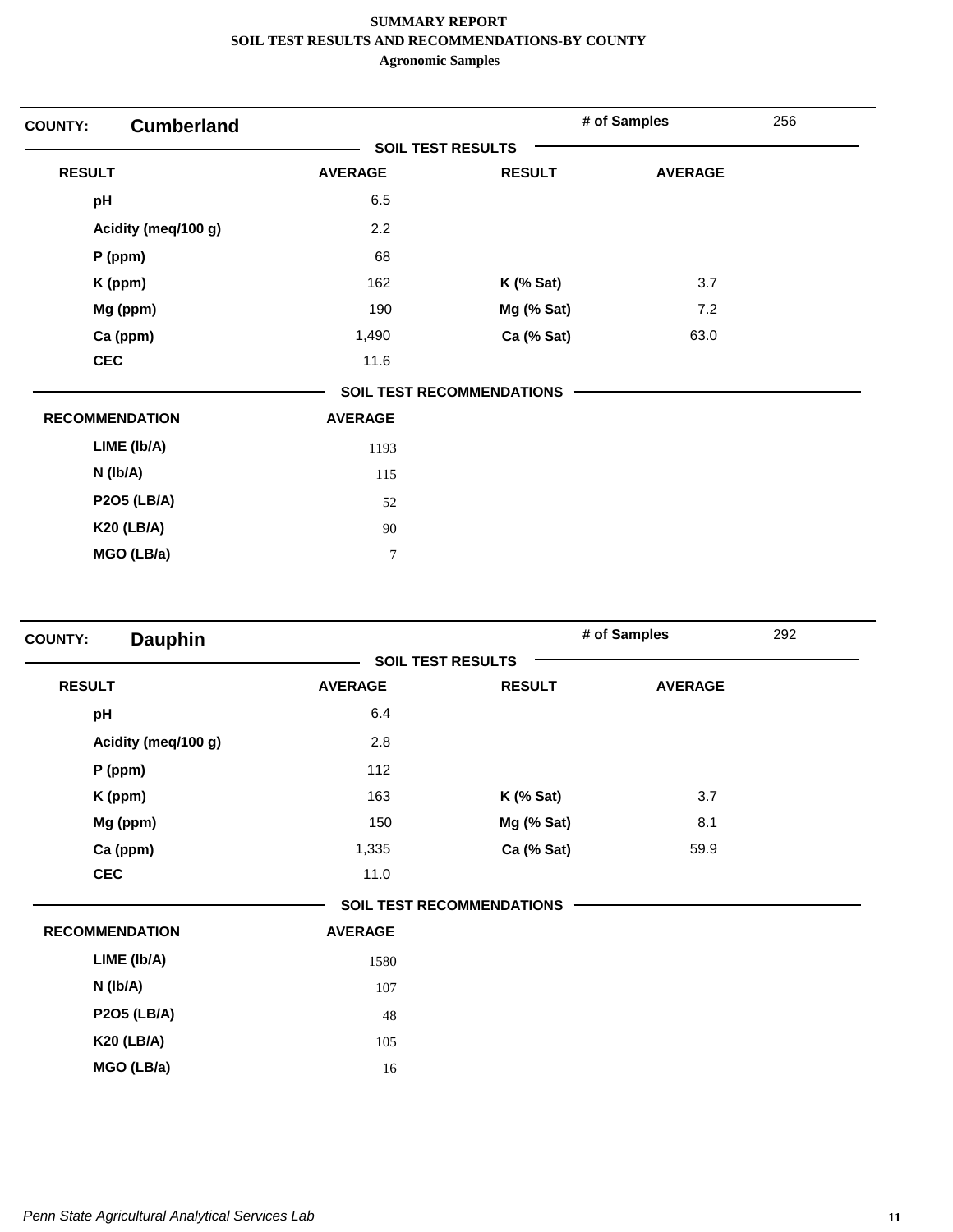| <b>COUNTY:</b> | <b>Delaware</b>       |                |                                  | # of Samples   | 35 |
|----------------|-----------------------|----------------|----------------------------------|----------------|----|
|                |                       |                | <b>SOIL TEST RESULTS</b>         |                |    |
| <b>RESULT</b>  |                       | <b>AVERAGE</b> | <b>RESULT</b>                    | <b>AVERAGE</b> |    |
| pH             |                       | 6.7            |                                  |                |    |
|                | Acidity (meq/100 g)   | 1.9            |                                  |                |    |
|                | $P$ (ppm)             | 79             |                                  |                |    |
|                | K (ppm)               | 137            | $K$ (% Sat)                      | 3.2            |    |
|                | Mg (ppm)              | 224            | Mg (% Sat)                       | 6.6            |    |
|                | Ca (ppm)              | 1,417          | Ca (% Sat)                       | 58.2           |    |
| <b>CEC</b>     |                       | 10.6           |                                  |                |    |
|                |                       |                | <b>SOIL TEST RECOMMENDATIONS</b> |                |    |
|                | <b>RECOMMENDATION</b> | <b>AVERAGE</b> |                                  |                |    |
|                | LIME (Ib/A)           | 1143           |                                  |                |    |
|                | $N$ ( $lb/A$ )        | 119            |                                  |                |    |
|                | <b>P2O5 (LB/A)</b>    | 45             |                                  |                |    |
|                | <b>K20 (LB/A)</b>     | 117            |                                  |                |    |
|                | MGO (LB/a)            | 35             |                                  |                |    |
|                |                       |                |                                  |                |    |

| Elk<br><b>COUNTY:</b> |                |                                  | # of Samples   | 74 |
|-----------------------|----------------|----------------------------------|----------------|----|
|                       |                | <b>SOIL TEST RESULTS</b>         |                |    |
| <b>RESULT</b>         | <b>AVERAGE</b> | <b>RESULT</b>                    | <b>AVERAGE</b> |    |
| pH                    | 6.4            |                                  |                |    |
| Acidity (meq/100 g)   | 3.3            |                                  |                |    |
| P (ppm)               | 31             |                                  |                |    |
| K (ppm)               | 109            | $K$ (% Sat)                      | 2.1            |    |
| Mg (ppm)              | 124            | Mg (% Sat)                       | 4.8            |    |
| Ca (ppm)              | 1,863          | Ca (% Sat)                       | 66.0           |    |
| <b>CEC</b>            | 13.4           |                                  |                |    |
|                       |                | <b>SOIL TEST RECOMMENDATIONS</b> |                |    |
| <b>RECOMMENDATION</b> | <b>AVERAGE</b> |                                  |                |    |
| LIME (Ib/A)           | 2230           |                                  |                |    |
| $N$ (lb/A)            | 86             |                                  |                |    |
| <b>P2O5 (LB/A)</b>    | 79             |                                  |                |    |
| <b>K20 (LB/A)</b>     | 131            |                                  |                |    |
| MGO (LB/a)            | 23             |                                  |                |    |
|                       |                |                                  |                |    |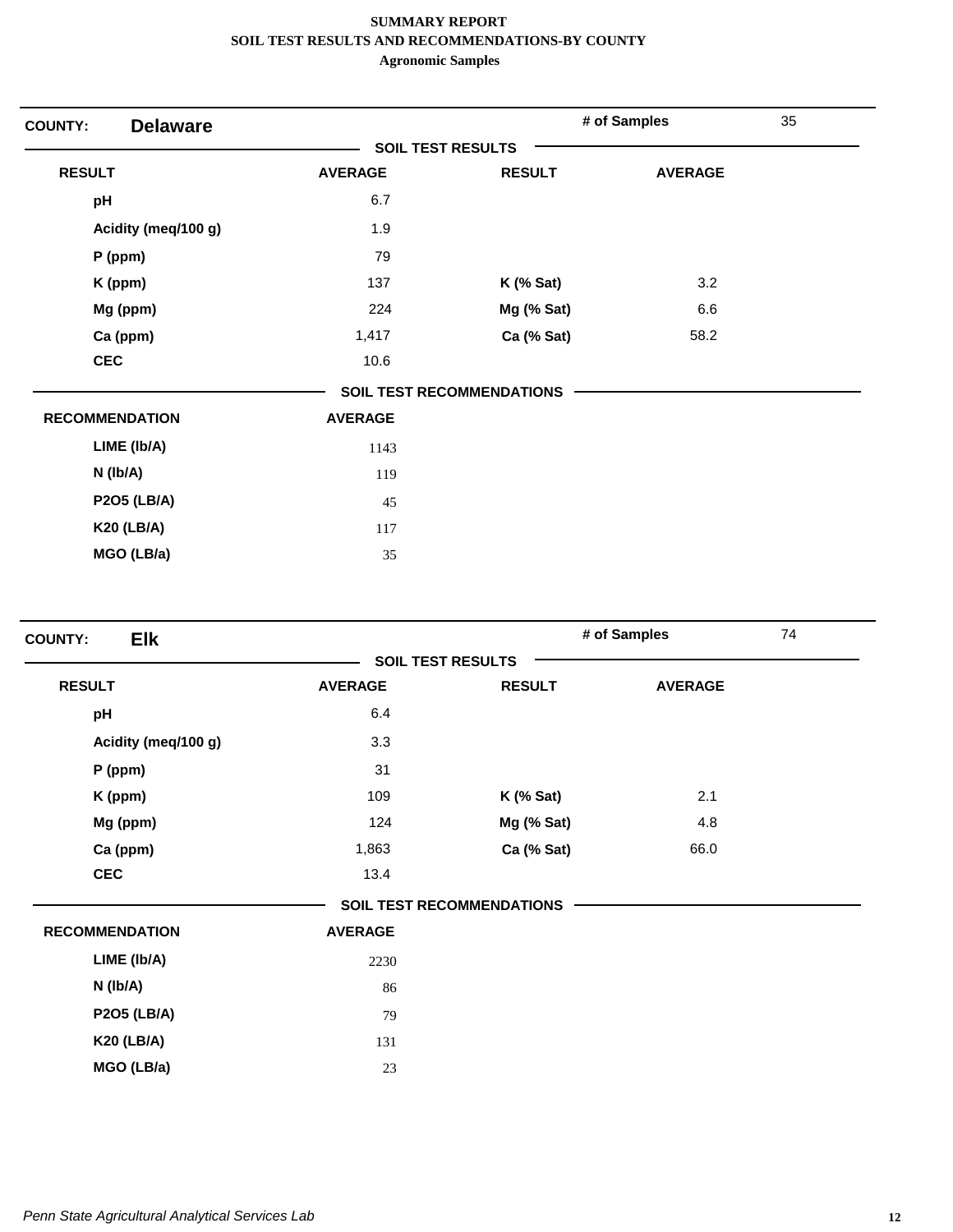| <b>Erie</b><br><b>COUNTY:</b> |                          |                                  | # of Samples   | 334 |
|-------------------------------|--------------------------|----------------------------------|----------------|-----|
|                               | <b>SOIL TEST RESULTS</b> |                                  |                |     |
| <b>RESULT</b>                 | <b>AVERAGE</b>           | <b>RESULT</b>                    | <b>AVERAGE</b> |     |
| pH                            | 6.0                      |                                  |                |     |
| Acidity (meq/100 g)           | 4.2                      |                                  |                |     |
| $P$ (ppm)                     | 39                       |                                  |                |     |
| K (ppm)                       | 109                      | $K$ (% Sat)                      | 2.5            |     |
| Mg (ppm)                      | 163                      | Mg (% Sat)                       | 5.6            |     |
| Ca (ppm)                      | 1,071                    | Ca (% Sat)                       | 47.2           |     |
| <b>CEC</b>                    | 11.2                     |                                  |                |     |
|                               |                          | <b>SOIL TEST RECOMMENDATIONS</b> |                |     |
| <b>RECOMMENDATION</b>         | <b>AVERAGE</b>           |                                  |                |     |
| LIME (Ib/A)                   | 2987                     |                                  |                |     |
| $N$ ( $lb/A$ )                | 97                       |                                  |                |     |
| <b>P2O5 (LB/A)</b>            | 68                       |                                  |                |     |
| <b>K20 (LB/A)</b>             | 101                      |                                  |                |     |
| MGO (LB/a)                    | $\,8\,$                  |                                  |                |     |

| <b>Fayette</b><br><b>COUNTY:</b> |                |                                  | # of Samples   | 207 |
|----------------------------------|----------------|----------------------------------|----------------|-----|
|                                  |                | <b>SOIL TEST RESULTS</b>         |                |     |
| <b>RESULT</b>                    | <b>AVERAGE</b> | <b>RESULT</b>                    | <b>AVERAGE</b> |     |
| pH                               | 6.2            |                                  |                |     |
| Acidity (meq/100 g)              | 3.7            |                                  |                |     |
| P (ppm)                          | 38             |                                  |                |     |
| K (ppm)                          | 141            | $K$ (% Sat)                      | 2.9            |     |
| Mg (ppm)                         | 165            | Mg (% Sat)                       | 10.6           |     |
| Ca (ppm)                         | 1,470          | Ca (% Sat)                       | 56.0           |     |
| <b>CEC</b>                       | 12.5           |                                  |                |     |
|                                  |                | <b>SOIL TEST RECOMMENDATIONS</b> |                |     |
| <b>RECOMMENDATION</b>            | <b>AVERAGE</b> |                                  |                |     |
| LIME (Ib/A)                      | 2729           |                                  |                |     |
| N (Ib/A)                         | 113            |                                  |                |     |
| <b>P2O5 (LB/A)</b>               | 72             |                                  |                |     |
| <b>K20 (LB/A)</b>                | 106            |                                  |                |     |
| MGO (LB/a)                       | 24             |                                  |                |     |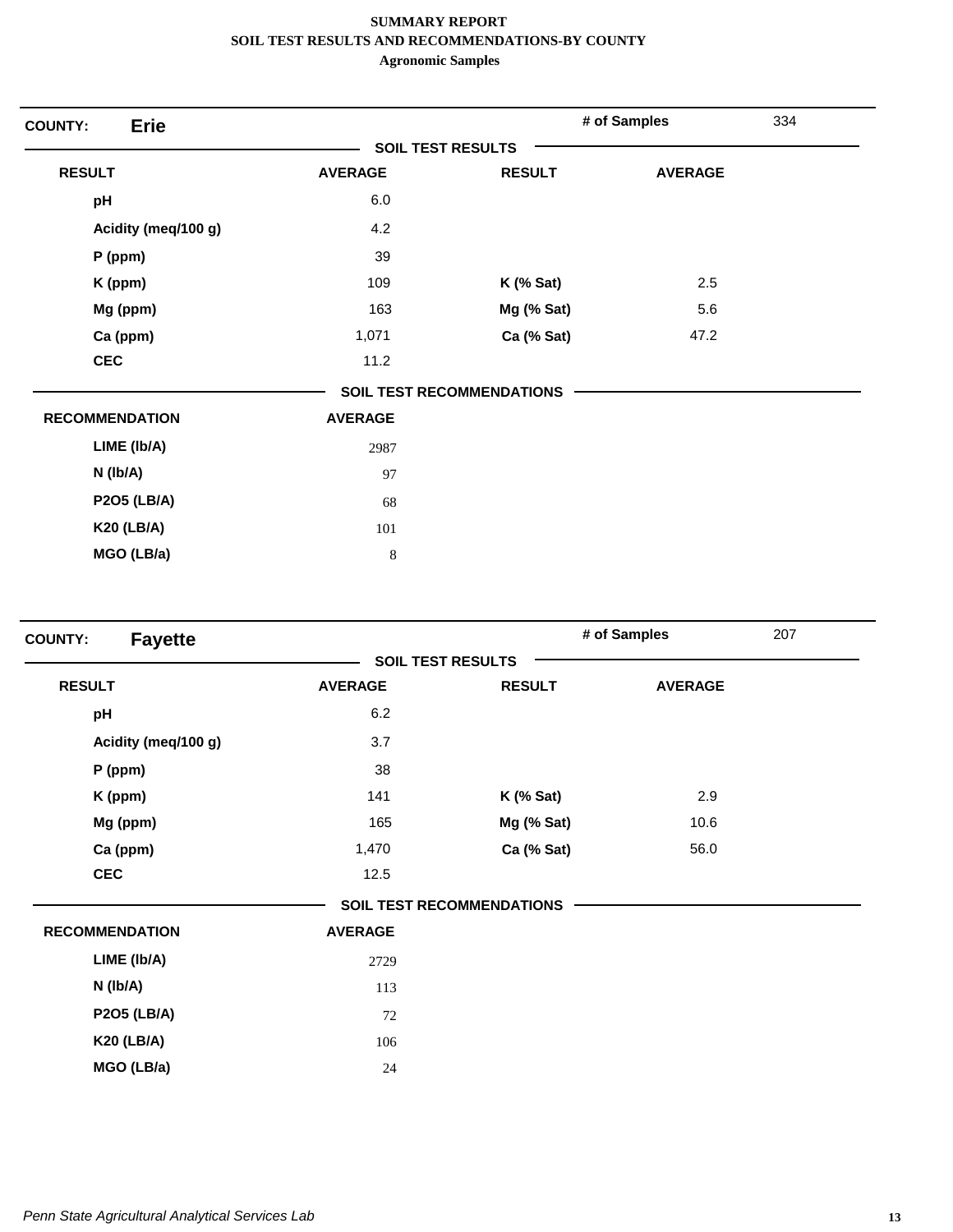| <b>Forest</b><br><b>COUNTY:</b> |                          |                                  | # of Samples   | 55 |
|---------------------------------|--------------------------|----------------------------------|----------------|----|
|                                 | <b>SOIL TEST RESULTS</b> |                                  |                |    |
| <b>RESULT</b>                   | <b>AVERAGE</b>           | <b>RESULT</b>                    | <b>AVERAGE</b> |    |
| pH                              | 6.2                      |                                  |                |    |
| Acidity (meq/100 g)             | 3.1                      |                                  |                |    |
| $P$ (ppm)                       | 31                       |                                  |                |    |
| K (ppm)                         | 100                      | $K$ (% Sat)                      | 2.7            |    |
| Mg (ppm)                        | 82                       | Mg (% Sat)                       | 2.6            |    |
| Ca (ppm)                        | 1,065                    | Ca (% Sat)                       | 56.6           |    |
| <b>CEC</b>                      | 9.3                      |                                  |                |    |
|                                 |                          | <b>SOIL TEST RECOMMENDATIONS</b> |                |    |
| <b>RECOMMENDATION</b>           | <b>AVERAGE</b>           |                                  |                |    |
| LIME (Ib/A)                     | 2255                     |                                  |                |    |
| $N$ ( $lb/A$ )                  | 88                       |                                  |                |    |
| <b>P2O5 (LB/A)</b>              | 81                       |                                  |                |    |
| <b>K20 (LB/A)</b>               | 154                      |                                  |                |    |
| MGO (LB/a)                      | 45                       |                                  |                |    |

| <b>Franklin</b><br><b>COUNTY:</b> |                |                                  | # of Samples   | 211 |
|-----------------------------------|----------------|----------------------------------|----------------|-----|
|                                   |                | <b>SOIL TEST RESULTS</b>         |                |     |
| <b>RESULT</b>                     | <b>AVERAGE</b> | <b>RESULT</b>                    | <b>AVERAGE</b> |     |
| pH                                | 6.7            |                                  |                |     |
| Acidity (meq/100 g)               | 1.3            |                                  |                |     |
| P (ppm)                           | 68             |                                  |                |     |
| K (ppm)                           | 155            | <b>K</b> (% Sat)                 | 4.1            |     |
| Mg (ppm)                          | 176            | Mg (% Sat)                       | 6.8            |     |
| Ca (ppm)                          | 1,397          | Ca (% Sat)                       | 68.6           |     |
| <b>CEC</b>                        | 10.2           |                                  |                |     |
|                                   |                | <b>SOIL TEST RECOMMENDATIONS</b> |                |     |
| <b>RECOMMENDATION</b>             | <b>AVERAGE</b> |                                  |                |     |
| LIME (Ib/A)                       | 562            |                                  |                |     |
| $N$ (lb/A)                        | 88             |                                  |                |     |
| <b>P2O5 (LB/A)</b>                | 49             |                                  |                |     |
| <b>K20 (LB/A)</b>                 | 118            |                                  |                |     |
| MGO (LB/a)                        | 8              |                                  |                |     |
|                                   |                |                                  |                |     |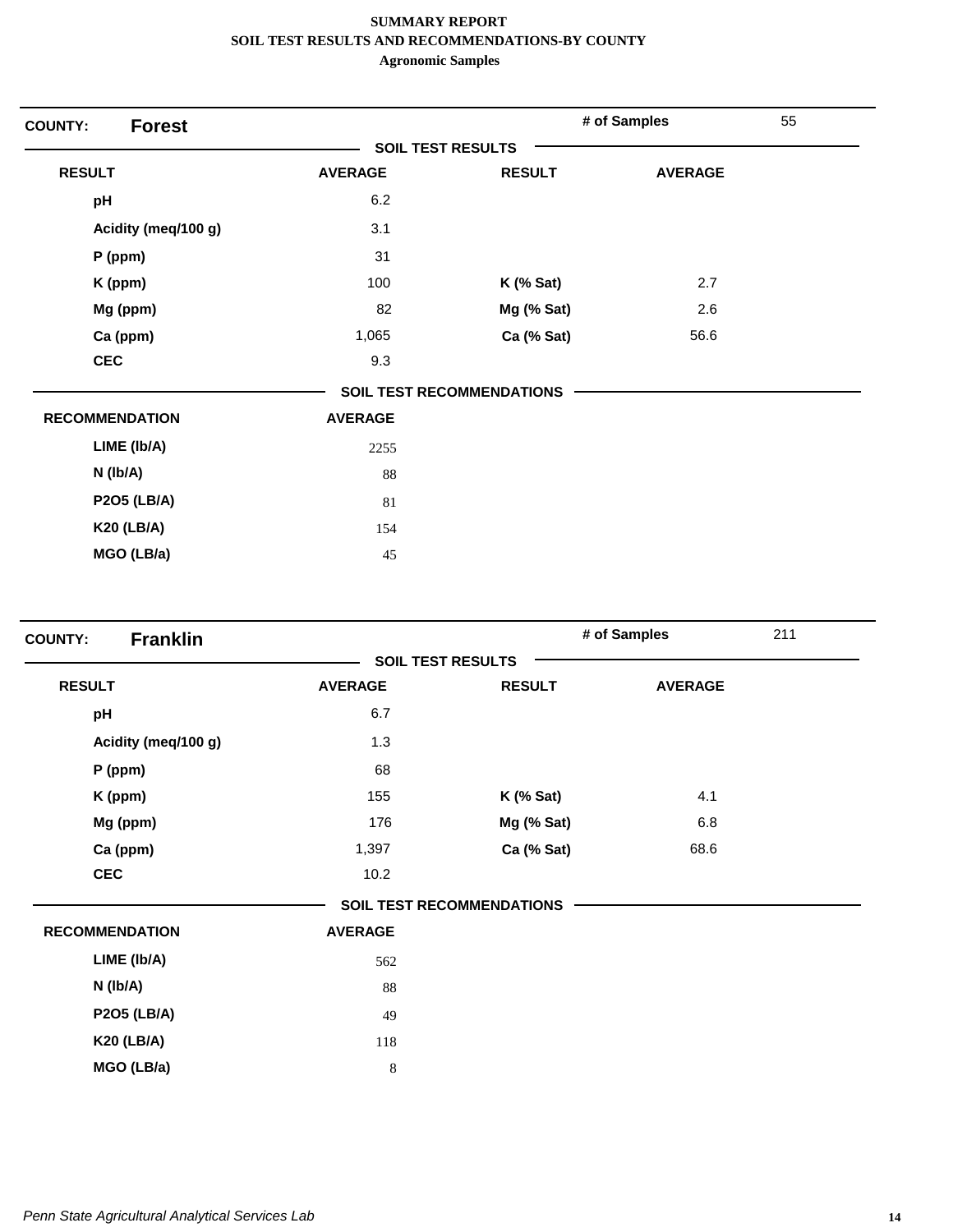| <b>Fulton</b><br><b>COUNTY:</b> |                |                                  | # of Samples   | 104 |
|---------------------------------|----------------|----------------------------------|----------------|-----|
|                                 |                | <b>SOIL TEST RESULTS</b>         |                |     |
| <b>RESULT</b>                   | <b>AVERAGE</b> | <b>RESULT</b>                    | <b>AVERAGE</b> |     |
| pH                              | 6.7            |                                  |                |     |
| Acidity (meq/100 g)             | 1.7            |                                  |                |     |
| $P$ (ppm)                       | 44             |                                  |                |     |
| K (ppm)                         | 134            | $K$ (% Sat)                      | 3.4            |     |
| Mg (ppm)                        | 187            | Mg (% Sat)                       | 7.6            |     |
| Ca (ppm)                        | 1,433          | Ca (% Sat)                       | 65.2           |     |
| <b>CEC</b>                      | 10.7           |                                  |                |     |
|                                 |                | <b>SOIL TEST RECOMMENDATIONS</b> |                |     |
| <b>RECOMMENDATION</b>           | <b>AVERAGE</b> |                                  |                |     |
| LIME (Ib/A)                     | 817            |                                  |                |     |
| N (Ib/A)                        | 118            |                                  |                |     |
| <b>P2O5 (LB/A)</b>              | 67             |                                  |                |     |
| <b>K20 (LB/A)</b>               | 126            |                                  |                |     |
| MGO (LB/a)                      | 9              |                                  |                |     |

| <b>GREENE</b><br><b>COUNTY:</b> |                |                                  | # of Samples   | 76 |
|---------------------------------|----------------|----------------------------------|----------------|----|
|                                 |                | <b>SOIL TEST RESULTS</b>         |                |    |
| <b>RESULT</b>                   | <b>AVERAGE</b> | <b>RESULT</b>                    | <b>AVERAGE</b> |    |
| pH                              | 6.1            |                                  |                |    |
| Acidity (meq/100 g)             | 4.0            |                                  |                |    |
| $P$ (ppm)                       | 54             |                                  |                |    |
| K (ppm)                         | 144            | $K$ (% Sat)                      | 2.7            |    |
| Mg (ppm)                        | 213            | Mg (% Sat)                       | 10.5           |    |
| Ca (ppm)                        | 1,592          | Ca (% Sat)                       | 55.5           |    |
| <b>CEC</b>                      | 13.9           |                                  |                |    |
|                                 |                | <b>SOIL TEST RECOMMENDATIONS</b> |                |    |
| <b>RECOMMENDATION</b>           | <b>AVERAGE</b> |                                  |                |    |
| LIME (Ib/A)                     | 3308           |                                  |                |    |
| $N$ (lb/A)                      | 114            |                                  |                |    |
| <b>P2O5 (LB/A)</b>              | 49             |                                  |                |    |
| <b>K20 (LB/A)</b>               | 103            |                                  |                |    |
| MGO (LB/a)                      | 35             |                                  |                |    |
|                                 |                |                                  |                |    |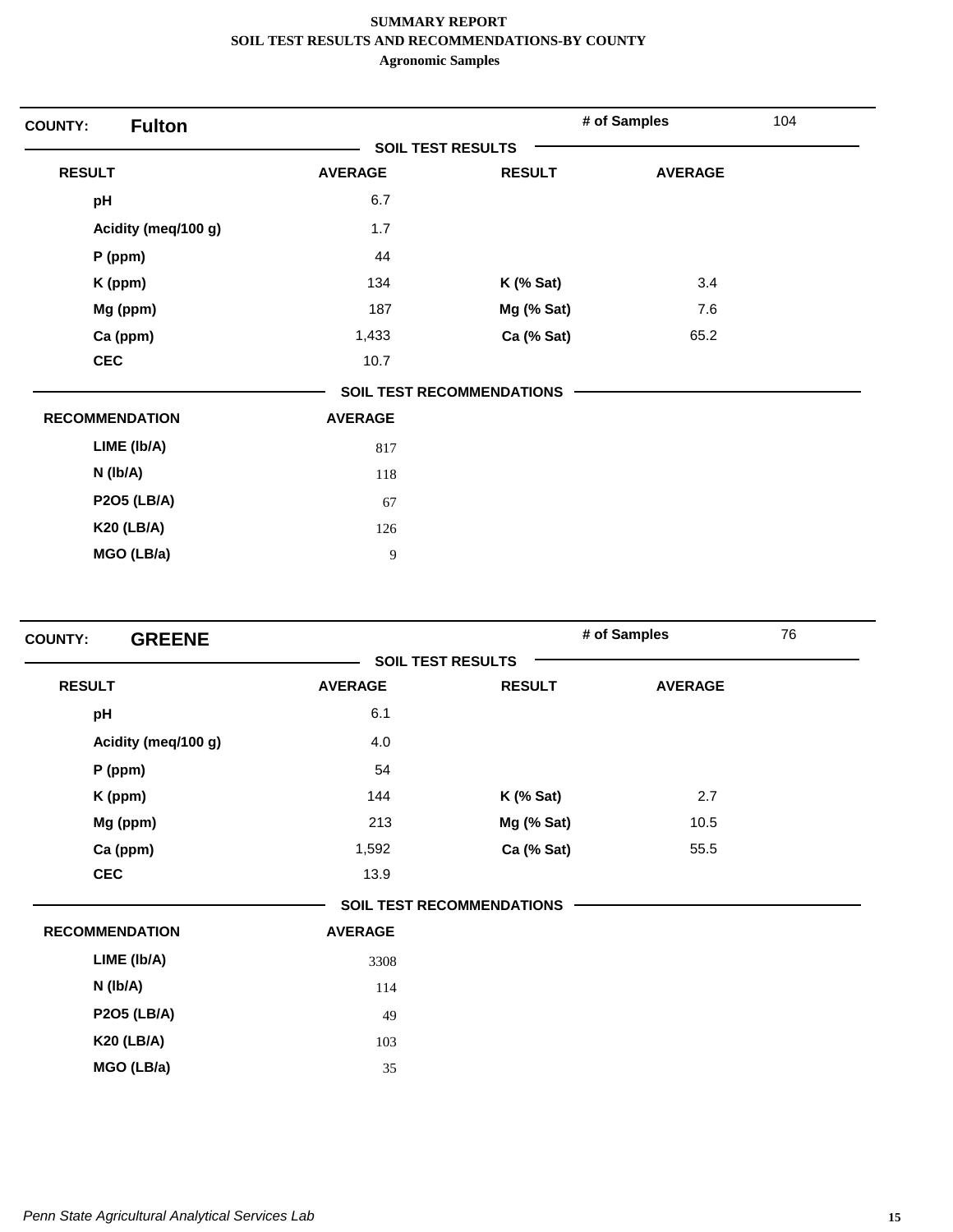| <b>GREENE</b><br><b>COUNTY:</b> |                          |                                  | # of Samples   | 1 |
|---------------------------------|--------------------------|----------------------------------|----------------|---|
|                                 | <b>SOIL TEST RESULTS</b> |                                  |                |   |
| <b>RESULT</b>                   | <b>AVERAGE</b>           | <b>RESULT</b>                    | <b>AVERAGE</b> |   |
| pH                              | 6.0                      |                                  |                |   |
| Acidity (meq/100 g)             | 3.4                      |                                  |                |   |
| $P$ (ppm)                       | 55                       |                                  |                |   |
| K (ppm)                         | 147                      | <b>K</b> (% Sat)                 | 2.0            |   |
| Mg (ppm)                        | 305                      | Mg (% Sat)                       | 13.6           |   |
| Ca (ppm)                        | 2,466                    | Ca (% Sat)                       | 66.1           |   |
| <b>CEC</b>                      | 18.6                     |                                  |                |   |
|                                 |                          | <b>SOIL TEST RECOMMENDATIONS</b> |                |   |
| <b>RECOMMENDATION</b>           | <b>AVERAGE</b>           |                                  |                |   |
| LIME (Ib/A)                     | 2000                     |                                  |                |   |
| $N$ ( $lb/A$ )                  |                          |                                  |                |   |
| <b>P2O5 (LB/A)</b>              | $\boldsymbol{0}$         |                                  |                |   |
| <b>K20 (LB/A)</b>               | $\boldsymbol{0}$         |                                  |                |   |
| MGO (LB/a)                      |                          |                                  |                |   |

| <b>GREENE</b><br><b>COUNTY:</b> |                |                                  | # of Samples   | 1 |
|---------------------------------|----------------|----------------------------------|----------------|---|
|                                 |                | <b>SOIL TEST RESULTS</b>         |                |   |
| <b>RESULT</b>                   | <b>AVERAGE</b> | <b>RESULT</b>                    | <b>AVERAGE</b> |   |
| pH                              | 6.7            |                                  |                |   |
| Acidity (meq/100 g)             | 2.0            |                                  |                |   |
| P (ppm)                         | 47             |                                  |                |   |
| K (ppm)                         | 136            | $K$ (% Sat)                      | 2.3            |   |
| Mg (ppm)                        | 290            | Mg (% Sat)                       | 15.6           |   |
| Ca (ppm)                        | 2,143          | Ca (% Sat)                       | 69.2           |   |
| <b>CEC</b>                      | 15.5           |                                  |                |   |
|                                 |                | <b>SOIL TEST RECOMMENDATIONS</b> |                |   |
| <b>RECOMMENDATION</b>           | <b>AVERAGE</b> |                                  |                |   |
| LIME (Ib/A)                     | $\mathbf{0}$   |                                  |                |   |
| $N$ ( $lb/A$ )                  | 100            |                                  |                |   |
| <b>P2O5 (LB/A)</b>              | $\mathbf{0}$   |                                  |                |   |
| <b>K20 (LB/A)</b>               | 60             |                                  |                |   |
| MGO (LB/a)                      |                |                                  |                |   |
|                                 |                |                                  |                |   |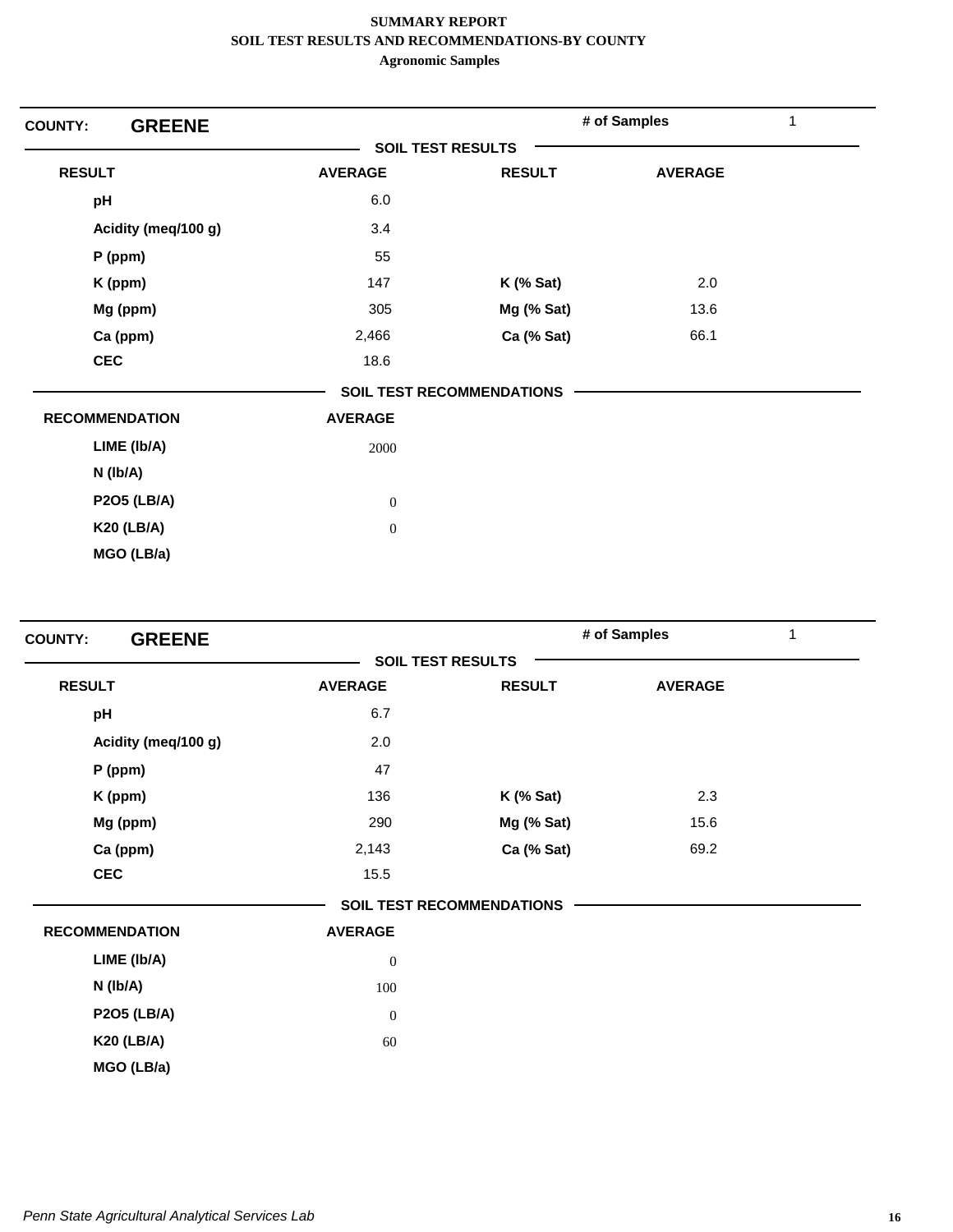| <b>COUNTY:</b> | Huntingdon            |                          |                                  | # of Samples   | 318 |
|----------------|-----------------------|--------------------------|----------------------------------|----------------|-----|
|                |                       | <b>SOIL TEST RESULTS</b> |                                  |                |     |
| <b>RESULT</b>  |                       | <b>AVERAGE</b>           | <b>RESULT</b>                    | <b>AVERAGE</b> |     |
| pH             |                       | 6.5                      |                                  |                |     |
|                | Acidity (meq/100 g)   | 2.3                      |                                  |                |     |
|                | $P$ (ppm)             | 49                       |                                  |                |     |
|                | K (ppm)               | 137                      | $K$ (% Sat)                      | 3.1            |     |
|                | Mg (ppm)              | 199                      | Mg (% Sat)                       | 9.6            |     |
|                | Ca (ppm)              | 1,471                    | Ca (% Sat)                       | 62.3           |     |
| <b>CEC</b>     |                       | 11.6                     |                                  |                |     |
|                |                       |                          | <b>SOIL TEST RECOMMENDATIONS</b> |                |     |
|                | <b>RECOMMENDATION</b> | <b>AVERAGE</b>           |                                  |                |     |
|                | LIME (Ib/A)           | 1421                     |                                  |                |     |
|                | N (Ib/A)              | 102                      |                                  |                |     |
|                | <b>P2O5 (LB/A)</b>    | 68                       |                                  |                |     |
|                | <b>K20 (LB/A)</b>     | 126                      |                                  |                |     |
|                | MGO (LB/a)            | 9                        |                                  |                |     |

| Indiana<br><b>COUNTY:</b> |                |                                  | # of Samples   | 442 |
|---------------------------|----------------|----------------------------------|----------------|-----|
|                           |                | <b>SOIL TEST RESULTS</b>         |                |     |
| <b>RESULT</b>             | <b>AVERAGE</b> | <b>RESULT</b>                    | <b>AVERAGE</b> |     |
| pH                        | 6.2            |                                  |                |     |
| Acidity (meq/100 g)       | 3.5            |                                  |                |     |
| $P$ (ppm)                 | 40             |                                  |                |     |
| K (ppm)                   | 133            | <b>K</b> (% Sat)                 | 2.9            |     |
| Mg (ppm)                  | 171            | Mg (% Sat)                       | 12.9           |     |
| Ca (ppm)                  | 1,356          | Ca (% Sat)                       | 53.9           |     |
| <b>CEC</b>                | 11.9           |                                  |                |     |
|                           |                | <b>SOIL TEST RECOMMENDATIONS</b> |                |     |
| <b>RECOMMENDATION</b>     | <b>AVERAGE</b> |                                  |                |     |
| LIME (Ib/A)               | 2621           |                                  |                |     |
| $N$ ( $lb/A$ )            | 80             |                                  |                |     |
| <b>P2O5 (LB/A)</b>        | 66             |                                  |                |     |
| <b>K20 (LB/A)</b>         | 95             |                                  |                |     |
| MGO (LB/a)                | 10             |                                  |                |     |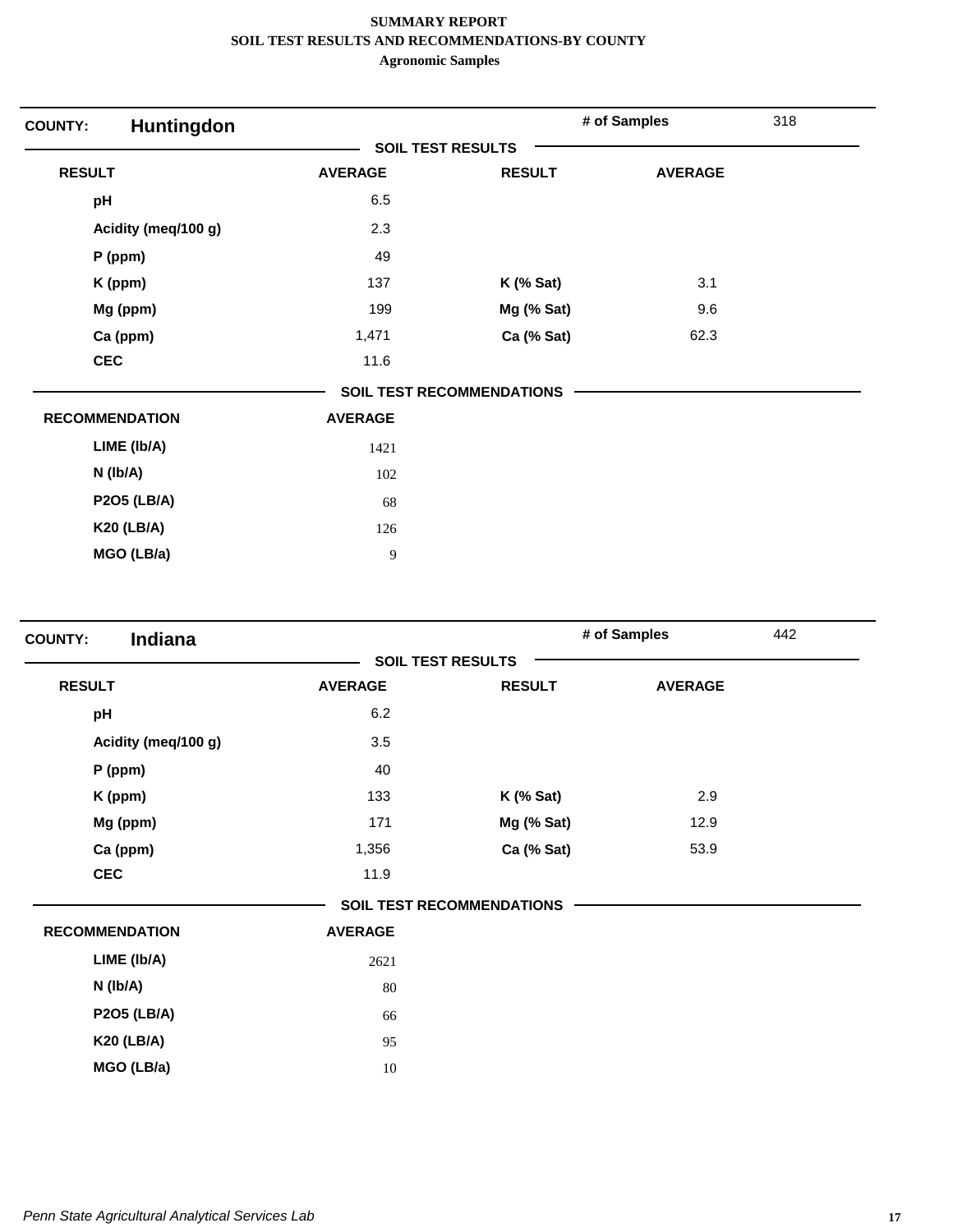| <b>Jefferson</b><br><b>COUNTY:</b> |                |                                  | # of Samples   | 345 |
|------------------------------------|----------------|----------------------------------|----------------|-----|
|                                    |                | <b>SOIL TEST RESULTS</b>         |                |     |
| <b>RESULT</b>                      | <b>AVERAGE</b> | <b>RESULT</b>                    | <b>AVERAGE</b> |     |
| pH                                 | 6.2            |                                  |                |     |
| Acidity (meq/100 g)                | 3.4            |                                  |                |     |
| $P$ (ppm)                          | 37             |                                  |                |     |
| K (ppm)                            | 128            | $K$ (% Sat)                      | 2.7            |     |
| Mg (ppm)                           | 144            | Mg (% Sat)                       | 3.5            |     |
| Ca (ppm)                           | 1,530          | Ca (% Sat)                       | 59.4           |     |
| <b>CEC</b>                         | 12.4           |                                  |                |     |
|                                    |                | <b>SOIL TEST RECOMMENDATIONS</b> |                |     |
| <b>RECOMMENDATION</b>              | <b>AVERAGE</b> |                                  |                |     |
| LIME (Ib/A)                        | 2255           |                                  |                |     |
| $N$ (lb/A)                         | 102            |                                  |                |     |
| <b>P2O5 (LB/A)</b>                 | 73             |                                  |                |     |
| <b>K20 (LB/A)</b>                  | 115            |                                  |                |     |
| MGO (LB/a)                         | 12             |                                  |                |     |

| <b>SOIL TEST RESULTS</b><br><b>RESULT</b><br><b>AVERAGE</b><br><b>RESULT</b><br><b>AVERAGE</b><br>pH<br>6.4<br>Acidity (meq/100 g)<br>2.5<br>115<br>P (ppm)<br>3.7<br>K (ppm)<br>154<br>$K$ (% Sat)<br>Mg (ppm)<br>136<br>Mg (% Sat)<br>6.4<br>Ca (ppm)<br>60.3<br>1,327<br>Ca (% Sat)<br><b>CEC</b><br>10.6<br><b>SOIL TEST RECOMMENDATIONS</b><br><b>RECOMMENDATION</b><br><b>AVERAGE</b><br>LIME (Ib/A)<br>1447<br>N (Ib/A)<br>92<br><b>P2O5 (LB/A)</b><br>50<br><b>K20 (LB/A)</b> | Juniata<br><b>COUNTY:</b> |     | # of Samples | 486 |
|---------------------------------------------------------------------------------------------------------------------------------------------------------------------------------------------------------------------------------------------------------------------------------------------------------------------------------------------------------------------------------------------------------------------------------------------------------------------------------------|---------------------------|-----|--------------|-----|
|                                                                                                                                                                                                                                                                                                                                                                                                                                                                                       |                           |     |              |     |
|                                                                                                                                                                                                                                                                                                                                                                                                                                                                                       |                           |     |              |     |
|                                                                                                                                                                                                                                                                                                                                                                                                                                                                                       |                           |     |              |     |
|                                                                                                                                                                                                                                                                                                                                                                                                                                                                                       |                           |     |              |     |
|                                                                                                                                                                                                                                                                                                                                                                                                                                                                                       |                           |     |              |     |
|                                                                                                                                                                                                                                                                                                                                                                                                                                                                                       |                           |     |              |     |
|                                                                                                                                                                                                                                                                                                                                                                                                                                                                                       |                           |     |              |     |
|                                                                                                                                                                                                                                                                                                                                                                                                                                                                                       |                           |     |              |     |
|                                                                                                                                                                                                                                                                                                                                                                                                                                                                                       |                           |     |              |     |
|                                                                                                                                                                                                                                                                                                                                                                                                                                                                                       |                           |     |              |     |
|                                                                                                                                                                                                                                                                                                                                                                                                                                                                                       |                           |     |              |     |
|                                                                                                                                                                                                                                                                                                                                                                                                                                                                                       |                           |     |              |     |
|                                                                                                                                                                                                                                                                                                                                                                                                                                                                                       |                           |     |              |     |
|                                                                                                                                                                                                                                                                                                                                                                                                                                                                                       |                           |     |              |     |
|                                                                                                                                                                                                                                                                                                                                                                                                                                                                                       |                           | 114 |              |     |
| MGO (LB/a)<br>15                                                                                                                                                                                                                                                                                                                                                                                                                                                                      |                           |     |              |     |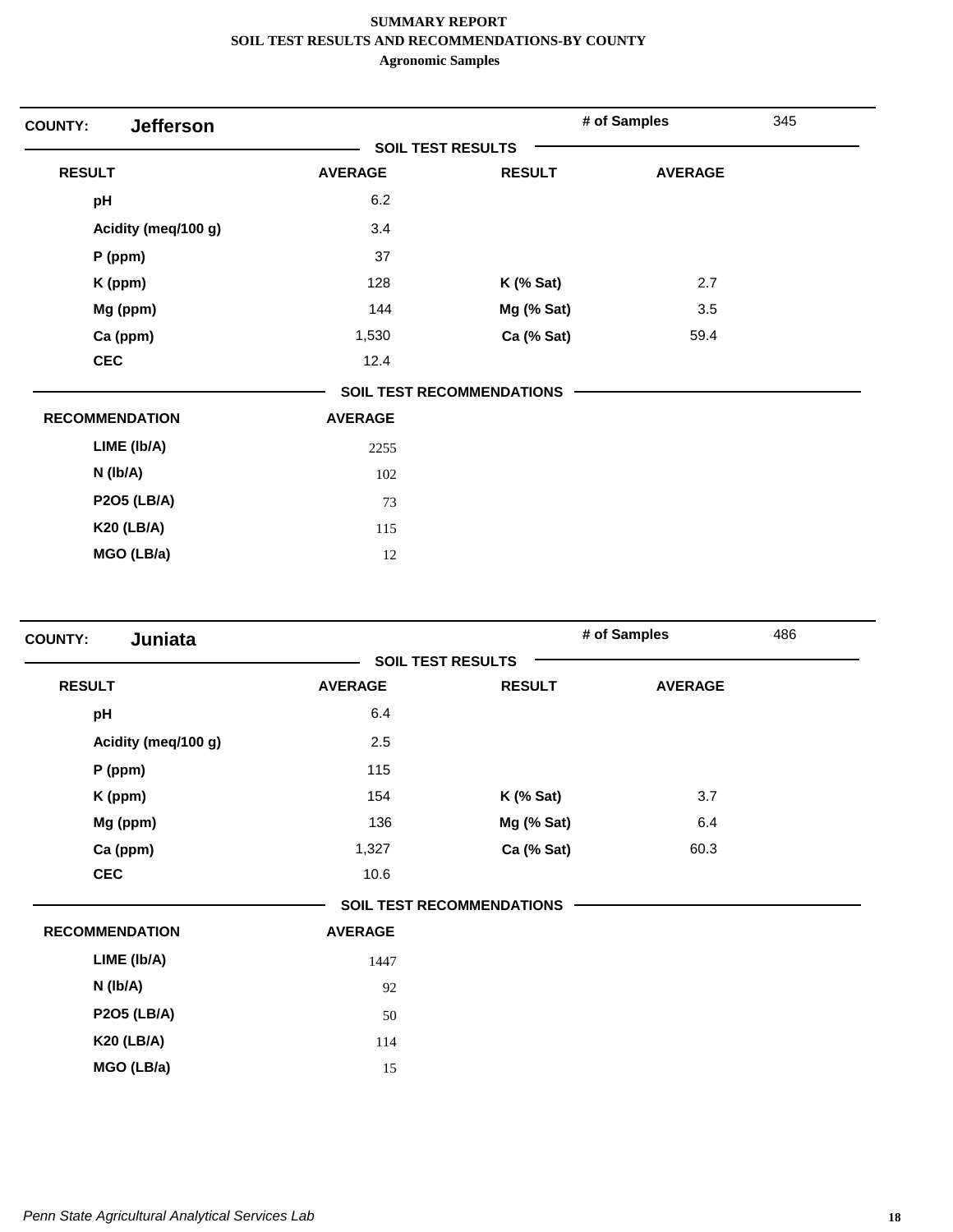| Lackawanna<br><b>COUNTY:</b> |                |                                  | # of Samples   | 451 |
|------------------------------|----------------|----------------------------------|----------------|-----|
|                              |                | <b>SOIL TEST RESULTS</b>         |                |     |
| <b>RESULT</b>                | <b>AVERAGE</b> | <b>RESULT</b>                    | <b>AVERAGE</b> |     |
| pH                           | 5.5            |                                  |                |     |
| Acidity (meq/100 g)          | 7.3            |                                  |                |     |
| $P$ (ppm)                    | 48             |                                  |                |     |
| K (ppm)                      | 106            | $K$ (% Sat)                      | 2.2            |     |
| Mg (ppm)                     | 109            | Mg (% Sat)                       | 5.0            |     |
| Ca (ppm)                     | 900            | Ca (% Sat)                       | 36.4           |     |
| <b>CEC</b>                   | 12.7           |                                  |                |     |
|                              |                | <b>SOIL TEST RECOMMENDATIONS</b> |                |     |
| <b>RECOMMENDATION</b>        | <b>AVERAGE</b> |                                  |                |     |
| LIME (Ib/A)                  | 5702           |                                  |                |     |
| $N$ (lb/A)                   | 72             |                                  |                |     |
| <b>P2O5 (LB/A)</b>           | 51             |                                  |                |     |
| <b>K20 (LB/A)</b>            | 69             |                                  |                |     |
| MGO (LB/a)                   | 27             |                                  |                |     |

| <b>COUNTY:</b><br>Lancaster |                |                                  | # of Samples   | 288 |
|-----------------------------|----------------|----------------------------------|----------------|-----|
|                             |                | <b>SOIL TEST RESULTS</b>         |                |     |
| <b>RESULT</b>               | <b>AVERAGE</b> | <b>RESULT</b>                    | <b>AVERAGE</b> |     |
| pH                          | 6.7            |                                  |                |     |
| Acidity (meq/100 g)         | 2.1            |                                  |                |     |
| $P$ (ppm)                   | 139            |                                  |                |     |
| K (ppm)                     | 186            | $K$ (% Sat)                      | 4.0            |     |
| Mg (ppm)                    | 181            | Mg (% Sat)                       | 8.7            |     |
| Ca (ppm)                    | 1,863          | Ca (% Sat)                       | 65.2           |     |
| <b>CEC</b>                  | 12.3           |                                  |                |     |
|                             |                | <b>SOIL TEST RECOMMENDATIONS</b> |                |     |
| <b>RECOMMENDATION</b>       | <b>AVERAGE</b> |                                  |                |     |
| LIME (Ib/A)                 | 1132           |                                  |                |     |
| $N$ ( $lb/A$ )              | 117            |                                  |                |     |
| <b>P2O5 (LB/A)</b>          | 52             |                                  |                |     |
| <b>K20 (LB/A)</b>           | 86             |                                  |                |     |
| MGO (LB/a)                  | 10             |                                  |                |     |
|                             |                |                                  |                |     |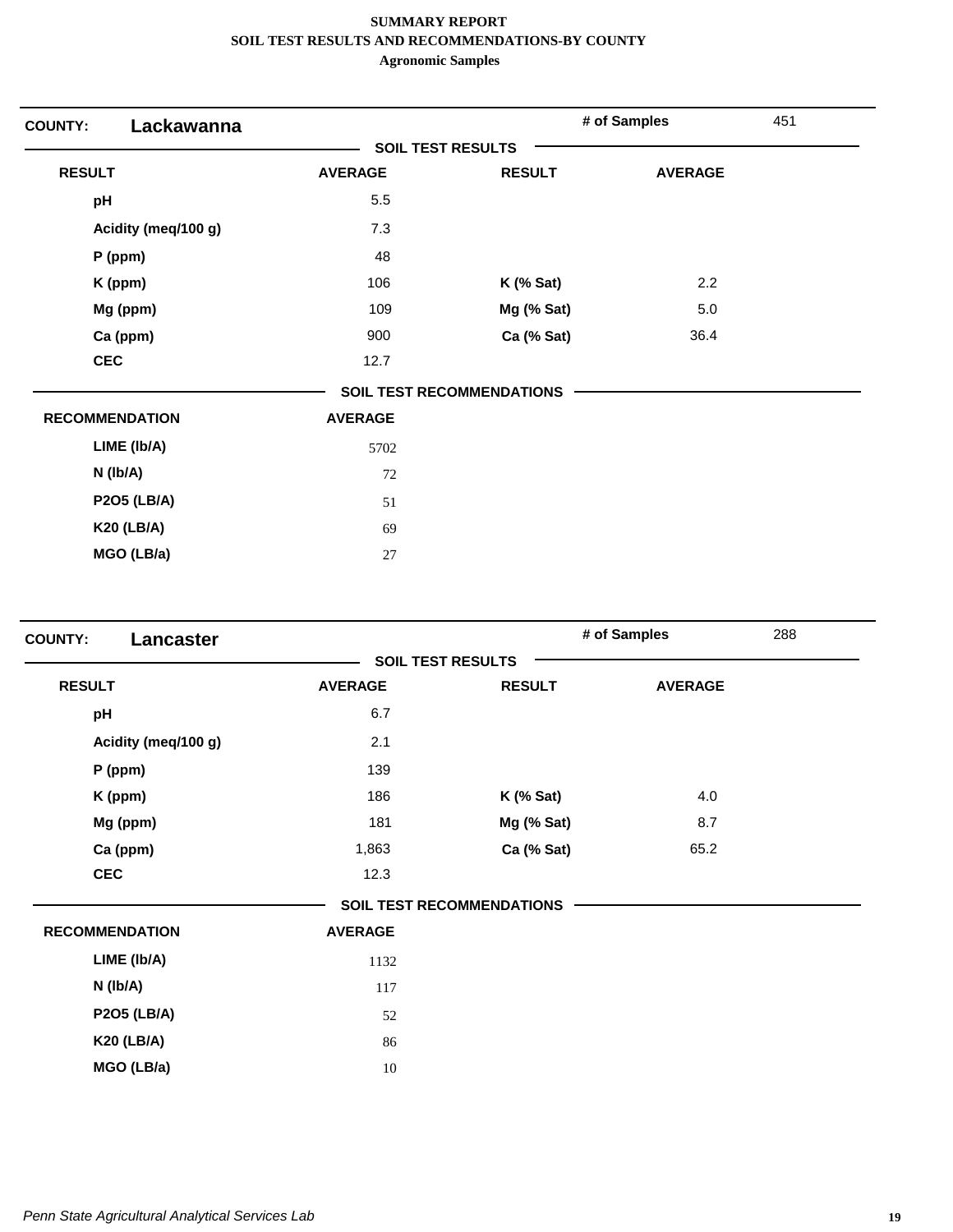| <b>COUNTY:</b><br><b>Lawrence</b> |                          |                                  | # of Samples   | 195 |
|-----------------------------------|--------------------------|----------------------------------|----------------|-----|
|                                   | <b>SOIL TEST RESULTS</b> |                                  |                |     |
| <b>RESULT</b>                     | <b>AVERAGE</b>           | <b>RESULT</b>                    | <b>AVERAGE</b> |     |
| pH                                | 6.2                      |                                  |                |     |
| Acidity (meq/100 g)               | 2.9                      |                                  |                |     |
| $P$ (ppm)                         | 52                       |                                  |                |     |
| K (ppm)                           | 119                      | $K$ (% Sat)                      | 3.0            |     |
| Mg (ppm)                          | 143                      | Mg (% Sat)                       | 10.3           |     |
| Ca (ppm)                          | 1,219                    | Ca (% Sat)                       | 57.5           |     |
| <b>CEC</b>                        | 10.5                     |                                  |                |     |
|                                   |                          | <b>SOIL TEST RECOMMENDATIONS</b> |                |     |
| <b>RECOMMENDATION</b>             | <b>AVERAGE</b>           |                                  |                |     |
| LIME (Ib/A)                       | 1841                     |                                  |                |     |
| N (Ib/A)                          | 94                       |                                  |                |     |
| <b>P2O5 (LB/A)</b>                | 55                       |                                  |                |     |
| <b>K20 (LB/A)</b>                 | 96                       |                                  |                |     |
| MGO (LB/a)                        | 14                       |                                  |                |     |

| Lebanon<br><b>COUNTY:</b> |                |                                  | # of Samples   | 516 |
|---------------------------|----------------|----------------------------------|----------------|-----|
|                           |                | <b>SOIL TEST RESULTS</b>         |                |     |
| <b>RESULT</b>             | <b>AVERAGE</b> | <b>RESULT</b>                    | <b>AVERAGE</b> |     |
| pH                        | 6.4            |                                  |                |     |
| Acidity (meq/100 g)       | 2.5            |                                  |                |     |
| $P$ (ppm)                 | 89             |                                  |                |     |
| K (ppm)                   | 184            | <b>K</b> (% Sat)                 | 4.3            |     |
| Mg (ppm)                  | 192            | Mg (% Sat)                       | 8.1            |     |
| Ca (ppm)                  | 1,310          | Ca (% Sat)                       | 58.1           |     |
| <b>CEC</b>                | 11.1           |                                  |                |     |
|                           |                | <b>SOIL TEST RECOMMENDATIONS</b> |                |     |
| <b>RECOMMENDATION</b>     | <b>AVERAGE</b> |                                  |                |     |
| LIME (Ib/A)               | 1276           |                                  |                |     |
| N (Ib/A)                  | 108            |                                  |                |     |
| <b>P2O5 (LB/A)</b>        | 64             |                                  |                |     |
| <b>K20 (LB/A)</b>         | 110            |                                  |                |     |
| MGO (LB/a)                | 16             |                                  |                |     |
|                           |                |                                  |                |     |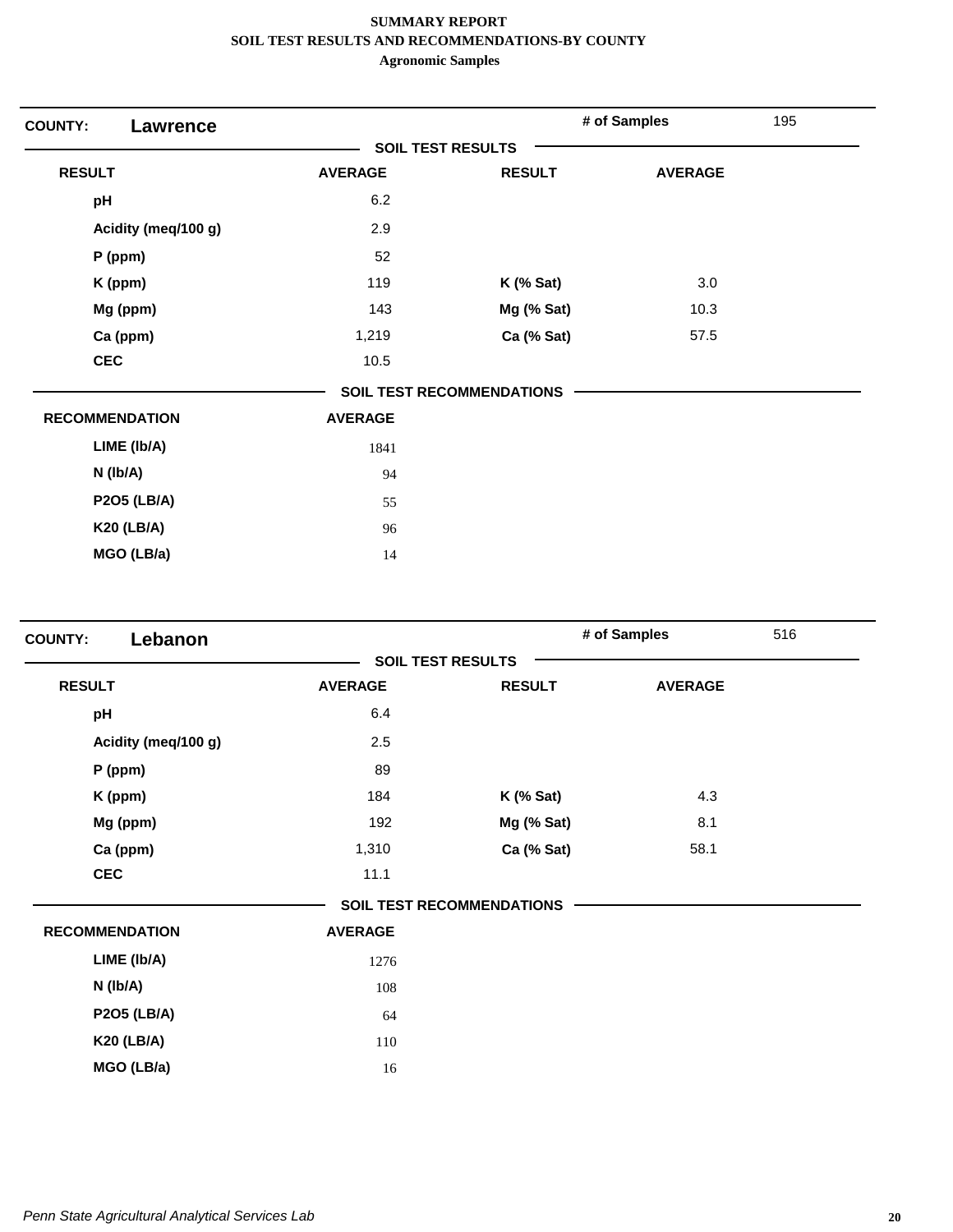| Lehigh<br><b>COUNTY:</b> |                          |                                  | # of Samples   | 119 |
|--------------------------|--------------------------|----------------------------------|----------------|-----|
|                          | <b>SOIL TEST RESULTS</b> |                                  |                |     |
| <b>RESULT</b>            | <b>AVERAGE</b>           | <b>RESULT</b>                    | <b>AVERAGE</b> |     |
| pH                       | 6.4                      |                                  |                |     |
| Acidity (meq/100 g)      | 3.4                      |                                  |                |     |
| $P$ (ppm)                | 54                       |                                  |                |     |
| K (ppm)                  | 143                      | $K$ (% Sat)                      | 3.0            |     |
| Mg (ppm)                 | 227                      | Mg (% Sat)                       | 4.0            |     |
| Ca (ppm)                 | 1,361                    | Ca (% Sat)                       | 54.2           |     |
| <b>CEC</b>               | 12.5                     |                                  |                |     |
|                          |                          | <b>SOIL TEST RECOMMENDATIONS</b> |                |     |
| <b>RECOMMENDATION</b>    | <b>AVERAGE</b>           |                                  |                |     |
| LIME (Ib/A)              | 1370                     |                                  |                |     |
| $N$ ( $lb/A$ )           | 107                      |                                  |                |     |
| <b>P2O5 (LB/A)</b>       | 50                       |                                  |                |     |
| <b>K20 (LB/A)</b>        | 68                       |                                  |                |     |
| MGO (LB/a)               | $\overline{7}$           |                                  |                |     |

| <b>COUNTY:</b><br>Luzerne |                |                                  | # of Samples   | 251 |
|---------------------------|----------------|----------------------------------|----------------|-----|
|                           |                | <b>SOIL TEST RESULTS</b>         |                |     |
| <b>RESULT</b>             | <b>AVERAGE</b> | <b>RESULT</b>                    | <b>AVERAGE</b> |     |
| pH                        | 6.1            |                                  |                |     |
| Acidity (meq/100 g)       | 3.5            |                                  |                |     |
| P (ppm)                   | 77             |                                  |                |     |
| K (ppm)                   | 116            | $K$ (% Sat)                      | 2.8            |     |
| Mg (ppm)                  | 143            | Mg (% Sat)                       | 7.3            |     |
| Ca (ppm)                  | 1,164          | Ca (% Sat)                       | 52.3           |     |
| <b>CEC</b>                | 10.6           |                                  |                |     |
|                           |                | <b>SOIL TEST RECOMMENDATIONS</b> |                |     |
| <b>RECOMMENDATION</b>     | <b>AVERAGE</b> |                                  |                |     |
| LIME (Ib/A)               | 2482           |                                  |                |     |
| $N$ ( $lb/A$ )            | 105            |                                  |                |     |
| <b>P2O5 (LB/A)</b>        | 48             |                                  |                |     |
| <b>K20 (LB/A)</b>         | 102            |                                  |                |     |
| MGO (LB/a)                | 16             |                                  |                |     |
|                           |                |                                  |                |     |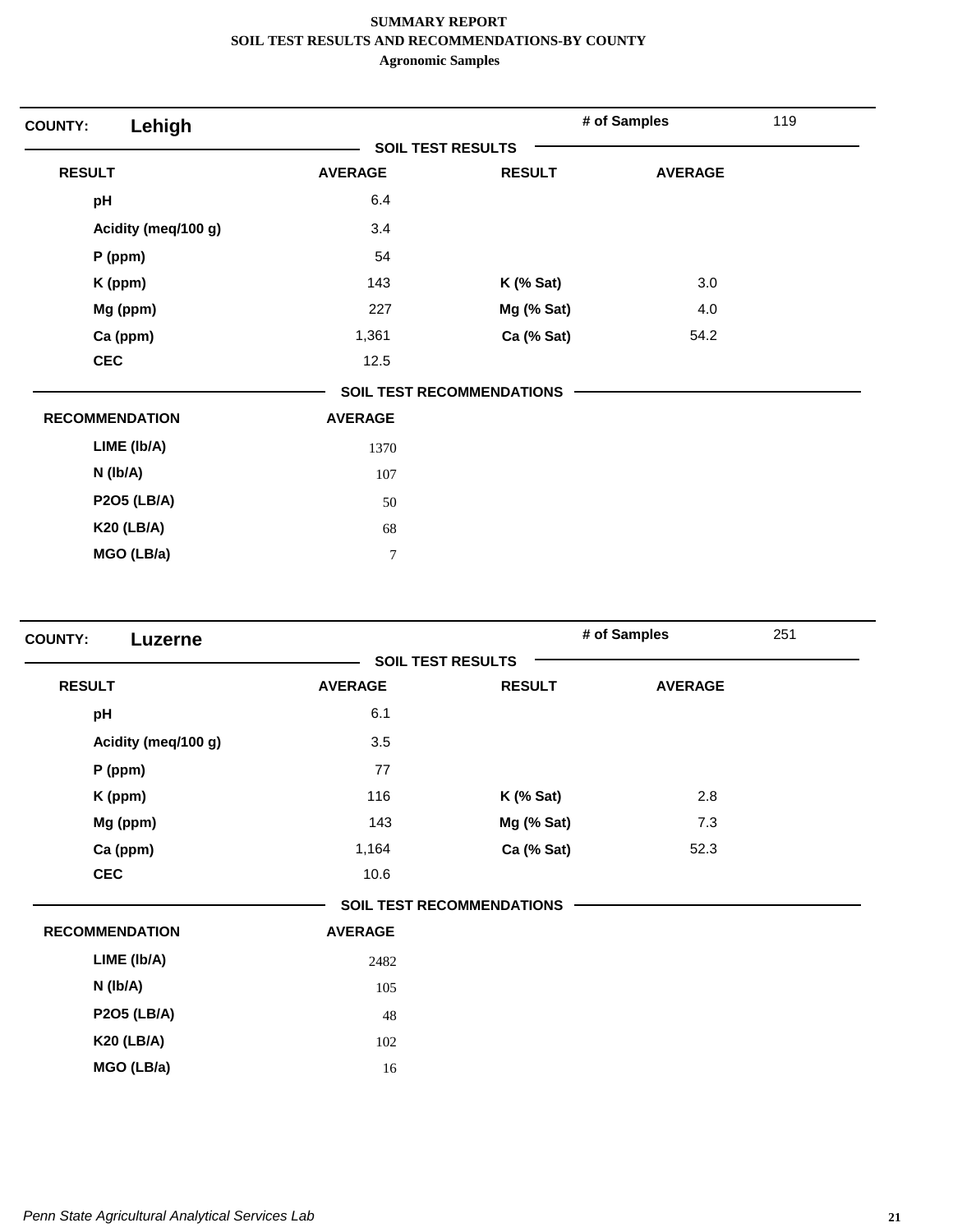| <b>COUNTY:</b>        | Lycoming            |                          |                                  | # of Samples   | 432 |
|-----------------------|---------------------|--------------------------|----------------------------------|----------------|-----|
|                       |                     | <b>SOIL TEST RESULTS</b> |                                  |                |     |
| <b>RESULT</b>         |                     | <b>AVERAGE</b>           | <b>RESULT</b>                    | <b>AVERAGE</b> |     |
| pH                    |                     | 6.4                      |                                  |                |     |
|                       | Acidity (meq/100 g) | 2.6                      |                                  |                |     |
| $P$ (ppm)             |                     | 90                       |                                  |                |     |
| K (ppm)               |                     | 142                      | <b>K</b> (% Sat)                 | 3.3            |     |
| Mg (ppm)              |                     | 163                      | Mg (% Sat)                       | 7.1            |     |
| Ca (ppm)              |                     | 1,326                    | Ca (% Sat)                       | 59.4           |     |
| <b>CEC</b>            |                     | 10.9                     |                                  |                |     |
|                       |                     |                          | <b>SOIL TEST RECOMMENDATIONS</b> |                |     |
| <b>RECOMMENDATION</b> |                     | <b>AVERAGE</b>           |                                  |                |     |
| LIME (Ib/A)           |                     | 1634                     |                                  |                |     |
| $N$ ( $lb/A$ )        |                     | 93                       |                                  |                |     |
|                       | <b>P2O5 (LB/A)</b>  | 53                       |                                  |                |     |
| <b>K20 (LB/A)</b>     |                     | 107                      |                                  |                |     |
|                       | MGO (LB/a)          | $20\,$                   |                                  |                |     |

| <b>McKean</b><br><b>COUNTY:</b> |                |                                  | # of Samples   | 53 |
|---------------------------------|----------------|----------------------------------|----------------|----|
|                                 |                | <b>SOIL TEST RESULTS</b>         |                |    |
| <b>RESULT</b>                   | <b>AVERAGE</b> | <b>RESULT</b>                    | <b>AVERAGE</b> |    |
| pH                              | 6.0            |                                  |                |    |
| Acidity (meq/100 g)             | 4.3            |                                  |                |    |
| P (ppm)                         | 34             |                                  |                |    |
| K (ppm)                         | 90             | $K$ (% Sat)                      | 1.7            |    |
| Mg (ppm)                        | 158            | Mg (% Sat)                       | 3.3            |    |
| Ca (ppm)                        | 1,809          | Ca (% Sat)                       | 53.5           |    |
| <b>CEC</b>                      | 13.1           |                                  |                |    |
|                                 |                | <b>SOIL TEST RECOMMENDATIONS</b> |                |    |
| <b>RECOMMENDATION</b>           | <b>AVERAGE</b> |                                  |                |    |
| LIME (Ib/A)                     | 3000           |                                  |                |    |
| $N$ ( $lb/A$ )                  | 151            |                                  |                |    |
| <b>P2O5 (LB/A)</b>              | 87             |                                  |                |    |
| <b>K20 (LB/A)</b>               | 137            |                                  |                |    |
| MGO (LB/a)                      | 28             |                                  |                |    |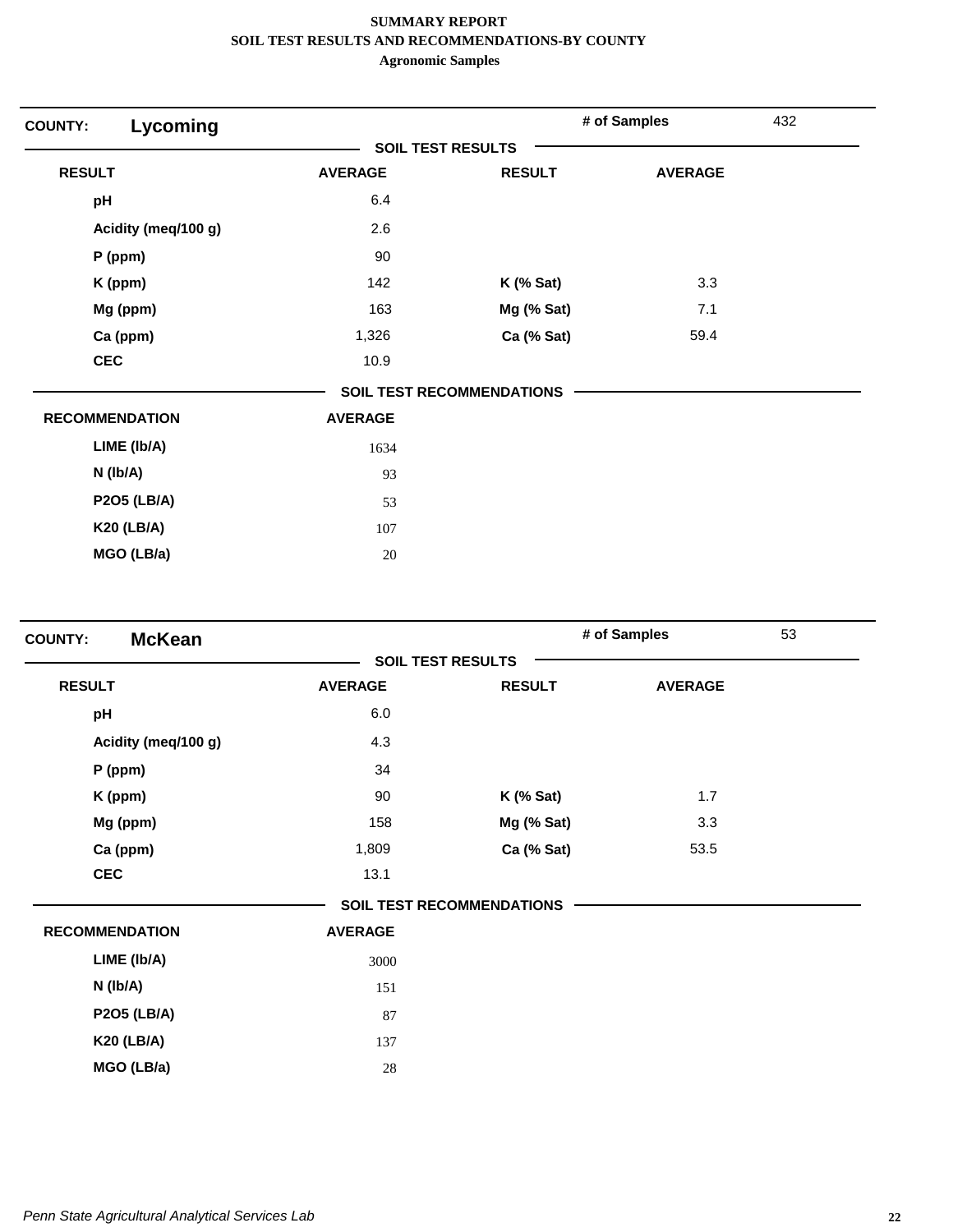| <b>Mercer</b><br><b>COUNTY:</b> |                |                                  | # of Samples   | 399 |
|---------------------------------|----------------|----------------------------------|----------------|-----|
|                                 |                | <b>SOIL TEST RESULTS</b>         |                |     |
| <b>RESULT</b>                   | <b>AVERAGE</b> | <b>RESULT</b>                    | <b>AVERAGE</b> |     |
| pH                              | 6.2            |                                  |                |     |
| Acidity (meq/100 g)             | 3.1            |                                  |                |     |
| $P$ (ppm)                       | 50             |                                  |                |     |
| K (ppm)                         | 113            | $K$ (% Sat)                      | 2.8            |     |
| Mg (ppm)                        | 167            | Mg (% Sat)                       | 4.8            |     |
| Ca (ppm)                        | 1,171          | Ca (% Sat)                       | 54.6           |     |
| <b>CEC</b>                      | 10.6           |                                  |                |     |
|                                 |                | <b>SOIL TEST RECOMMENDATIONS</b> |                |     |
| <b>RECOMMENDATION</b>           | <b>AVERAGE</b> |                                  |                |     |
| LIME (Ib/A)                     | 1799           |                                  |                |     |
| N (Ib/A)                        | 107            |                                  |                |     |
| <b>P2O5 (LB/A)</b>              | 55             |                                  |                |     |
| <b>K20 (LB/A)</b>               | 101            |                                  |                |     |
| MGO (LB/a)                      | 11             |                                  |                |     |

| <b>Mifflin</b><br><b>COUNTY:</b> |                |                                  | # of Samples   | 87 |
|----------------------------------|----------------|----------------------------------|----------------|----|
|                                  |                | <b>SOIL TEST RESULTS</b>         |                |    |
| <b>RESULT</b>                    | <b>AVERAGE</b> | <b>RESULT</b>                    | <b>AVERAGE</b> |    |
| pH                               | 6.4            |                                  |                |    |
| Acidity (meq/100 g)              | 2.7            |                                  |                |    |
| P (ppm)                          | 87             |                                  |                |    |
| K (ppm)                          | 164            | $K$ (% Sat)                      | 3.7            |    |
| Mg (ppm)                         | 162            | Mg (% Sat)                       | 4.5            |    |
| Ca (ppm)                         | 1,452          | Ca (% Sat)                       | 61.6           |    |
| <b>CEC</b>                       | 11.5           |                                  |                |    |
|                                  |                | <b>SOIL TEST RECOMMENDATIONS</b> |                |    |
| <b>RECOMMENDATION</b>            | <b>AVERAGE</b> |                                  |                |    |
| LIME (Ib/A)                      | 1678           |                                  |                |    |
| N (Ib/A)                         | 95             |                                  |                |    |
| <b>P2O5 (LB/A)</b>               | 52             |                                  |                |    |
| <b>K20 (LB/A)</b>                | 84             |                                  |                |    |
| MGO (LB/a)                       | 30             |                                  |                |    |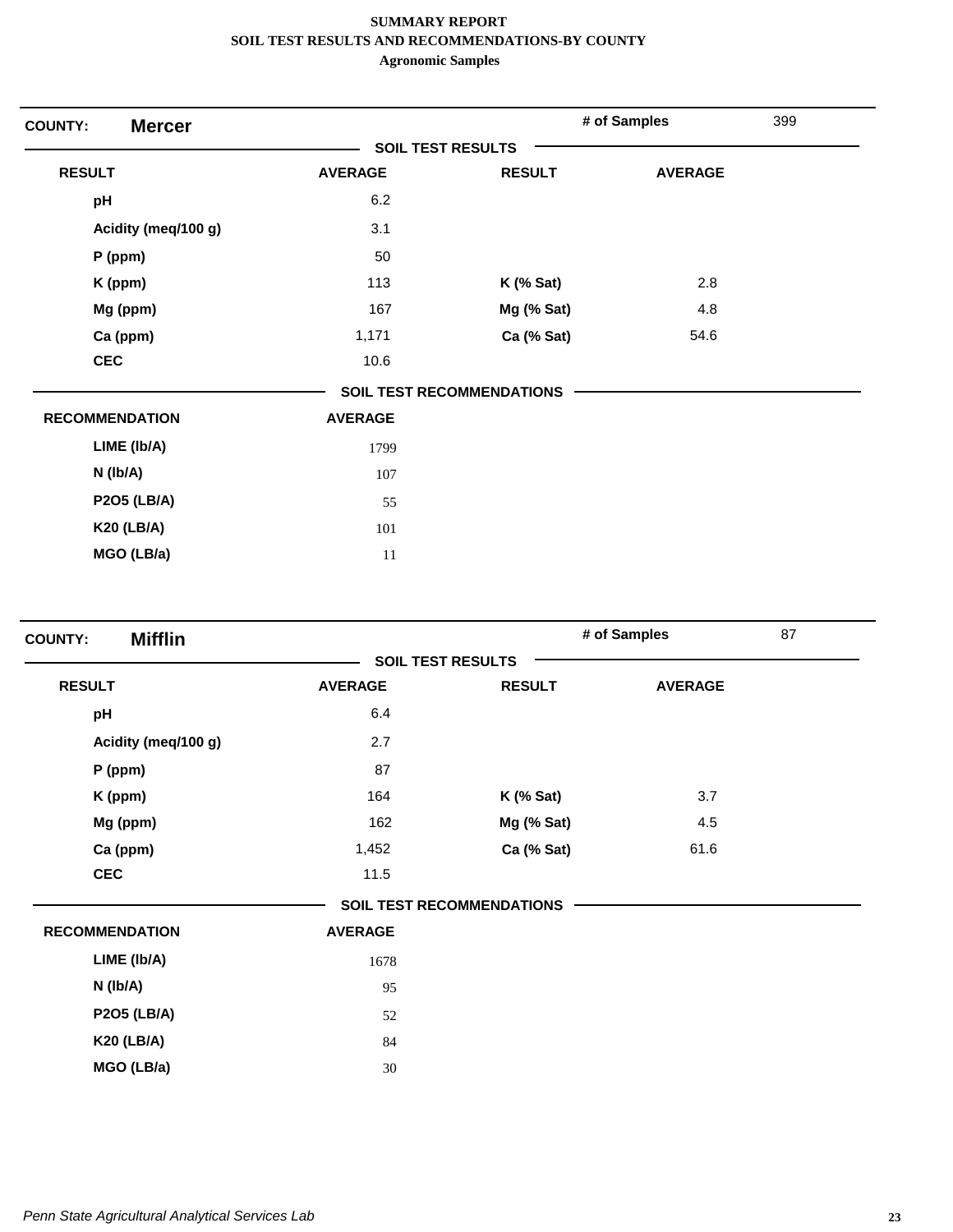| <b>Monroe</b><br><b>COUNTY:</b> |                |                           | # of Samples   | 39 |
|---------------------------------|----------------|---------------------------|----------------|----|
|                                 |                | <b>SOIL TEST RESULTS</b>  |                |    |
| <b>RESULT</b>                   | <b>AVERAGE</b> | <b>RESULT</b>             | <b>AVERAGE</b> |    |
| pH                              | 6.1            |                           |                |    |
| Acidity (meq/100 g)             | 3.9            |                           |                |    |
| $P$ (ppm)                       | 65             |                           |                |    |
| K (ppm)                         | 96             | <b>K</b> (% Sat)          | 2.4            |    |
| Mg (ppm)                        | 147            | Mg (% Sat)                | 2.1            |    |
| Ca (ppm)                        | 975            | Ca (% Sat)                | 47.5           |    |
| <b>CEC</b>                      | 10.3           |                           |                |    |
|                                 |                | SOIL TEST RECOMMENDATIONS |                |    |
| <b>RECOMMENDATION</b>           | <b>AVERAGE</b> |                           |                |    |
| LIME (Ib/A)                     | 2282           |                           |                |    |
| $N$ ( $lb/A$ )                  | 116            |                           |                |    |
| <b>P2O5 (LB/A)</b>              | 56             |                           |                |    |
| <b>K20 (LB/A)</b>               | 111            |                           |                |    |
| MGO (LB/a)                      | 55             |                           |                |    |

| <b>Montgomery</b><br><b>COUNTY:</b> |                          |                           | # of Samples<br>193 |  |
|-------------------------------------|--------------------------|---------------------------|---------------------|--|
|                                     | <b>SOIL TEST RESULTS</b> |                           |                     |  |
| <b>RESULT</b>                       | <b>AVERAGE</b>           | <b>RESULT</b>             | <b>AVERAGE</b>      |  |
| pH                                  | 6.3                      |                           |                     |  |
| Acidity (meq/100 g)                 | 3.3                      |                           |                     |  |
| $P$ (ppm)                           | 74                       |                           |                     |  |
| K (ppm)                             | 131                      | <b>K</b> (% Sat)          | 2.8                 |  |
| Mg (ppm)                            | 244                      | Mg (% Sat)                | 11.0                |  |
| Ca (ppm)                            | 1,434                    | Ca (% Sat)                | 52.6                |  |
| <b>CEC</b>                          | 12.3                     |                           |                     |  |
|                                     |                          | SOIL TEST RECOMMENDATIONS |                     |  |
| <b>RECOMMENDATION</b>               | <b>AVERAGE</b>           |                           |                     |  |
| LIME (Ib/A)                         | 1990                     |                           |                     |  |
| $N$ ( $lb/A$ )                      | 61                       |                           |                     |  |
| <b>P2O5 (LB/A)</b>                  | 46                       |                           |                     |  |
| <b>K20 (LB/A)</b>                   | 89                       |                           |                     |  |
| MGO (LB/a)                          | 6                        |                           |                     |  |
|                                     |                          |                           |                     |  |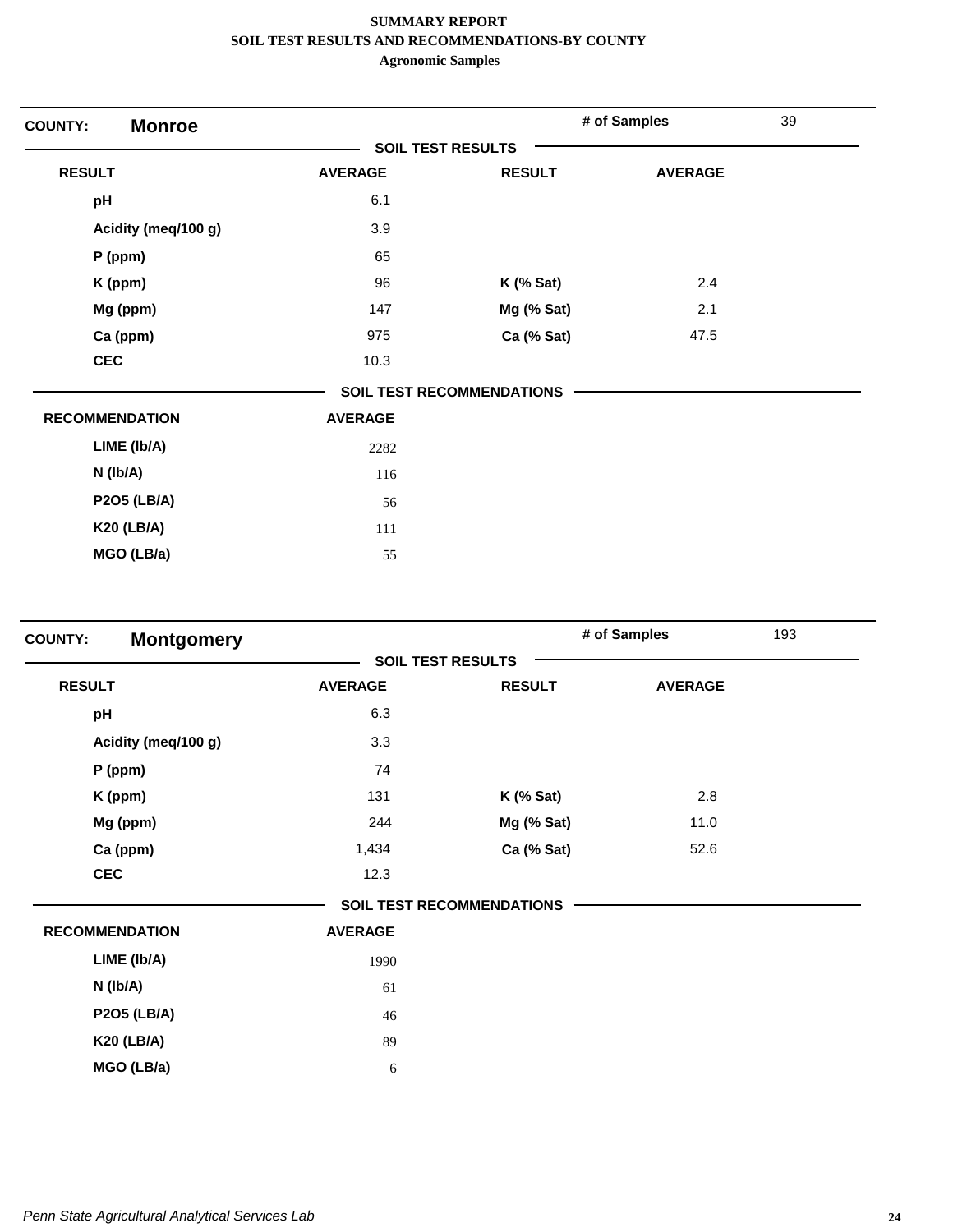| <b>Montour</b><br><b>COUNTY:</b> |                             |                                  | # of Samples   | 192 |
|----------------------------------|-----------------------------|----------------------------------|----------------|-----|
|                                  | <b>SOIL TEST RESULTS</b>    |                                  |                |     |
| <b>RESULT</b>                    | <b>AVERAGE</b>              | <b>RESULT</b>                    | <b>AVERAGE</b> |     |
| pH                               | 6.2                         |                                  |                |     |
| Acidity (meq/100 g)              | 3.2                         |                                  |                |     |
| $P$ (ppm)                        | 59                          |                                  |                |     |
| K (ppm)                          | 149                         | <b>K</b> (% Sat)                 | 3.5            |     |
| Mg (ppm)                         | 134                         | Mg (% Sat)                       | 7.8            |     |
| Ca (ppm)                         | 1,296                       | Ca (% Sat)                       | 57.4           |     |
| <b>CEC</b>                       | 11.2                        |                                  |                |     |
|                                  |                             | <b>SOIL TEST RECOMMENDATIONS</b> |                |     |
| <b>RECOMMENDATION</b>            | <b>AVERAGE</b>              |                                  |                |     |
| LIME (Ib/A)                      | 1891                        |                                  |                |     |
| $N$ (lb/A)                       | 115                         |                                  |                |     |
| <b>P2O5 (LB/A)</b>               | 49                          |                                  |                |     |
| <b>K20 (LB/A)</b>                | 90                          |                                  |                |     |
| MGO (LB/a)                       | $\ensuremath{\mathfrak{Z}}$ |                                  |                |     |

| Northampton<br><b>COUNTY:</b> |                |                           | # of Samples   | 93 |
|-------------------------------|----------------|---------------------------|----------------|----|
|                               |                | <b>SOIL TEST RESULTS</b>  |                |    |
| <b>RESULT</b>                 | <b>AVERAGE</b> | <b>RESULT</b>             | <b>AVERAGE</b> |    |
| pH                            | 6.2            |                           |                |    |
| Acidity (meq/100 g)           | 3.6            |                           |                |    |
| $P$ (ppm)                     | 52             |                           |                |    |
| K (ppm)                       | 114            | $K$ (% Sat)               | 2.7            |    |
| Mg (ppm)                      | 173            | Mg (% Sat)                | 6.4            |    |
| Ca (ppm)                      | 1,298          | Ca (% Sat)                | 51.0           |    |
| <b>CEC</b>                    | 11.1           |                           |                |    |
|                               |                | SOIL TEST RECOMMENDATIONS |                |    |
| <b>RECOMMENDATION</b>         | <b>AVERAGE</b> |                           |                |    |
| LIME (Ib/A)                   | 2355           |                           |                |    |
| N (Ib/A)                      | 121            |                           |                |    |
| <b>P2O5 (LB/A)</b>            | 61             |                           |                |    |
| <b>K20 (LB/A)</b>             | 96             |                           |                |    |
| MGO (LB/a)                    | 21             |                           |                |    |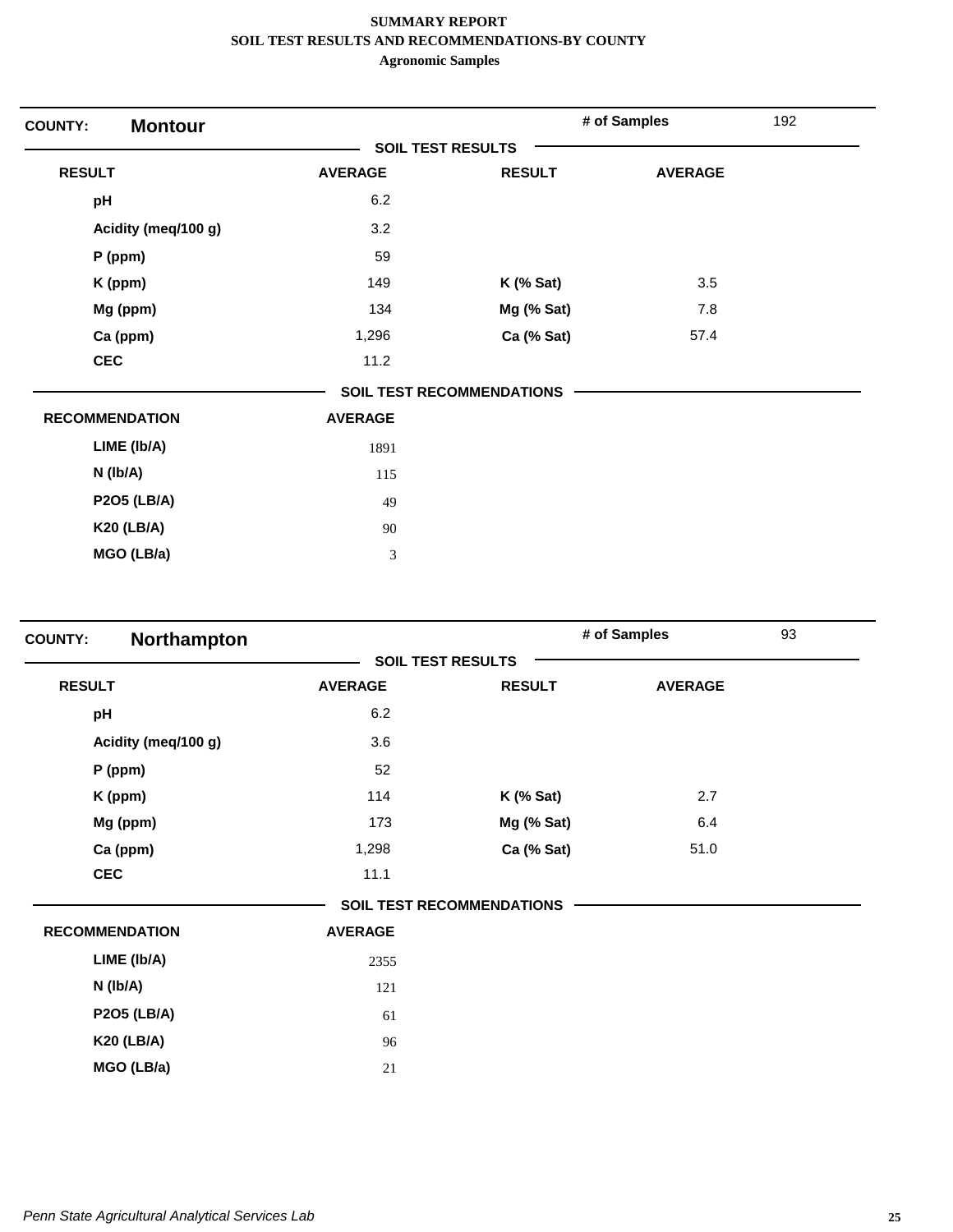| Northumberland<br><b>COUNTY:</b> |                |                                  | # of Samples   | 543 |
|----------------------------------|----------------|----------------------------------|----------------|-----|
|                                  |                | <b>SOIL TEST RESULTS</b>         |                |     |
| <b>RESULT</b>                    | <b>AVERAGE</b> | <b>RESULT</b>                    | <b>AVERAGE</b> |     |
| pH                               | 6.4            |                                  |                |     |
| Acidity (meq/100 g)              | 2.8            |                                  |                |     |
| $P$ (ppm)                        | 90             |                                  |                |     |
| K (ppm)                          | 159            | $K$ (% Sat)                      | 3.8            |     |
| Mg (ppm)                         | 127            | Mg (% Sat)                       | 6.6            |     |
| Ca (ppm)                         | 1,332          | Ca (% Sat)                       | 60.7           |     |
| <b>CEC</b>                       | 10.9           |                                  |                |     |
|                                  |                | <b>SOIL TEST RECOMMENDATIONS</b> |                |     |
| <b>RECOMMENDATION</b>            | <b>AVERAGE</b> |                                  |                |     |
| LIME (Ib/A)                      | 1650           |                                  |                |     |
| $N$ (lb/A)                       | 108            |                                  |                |     |
| <b>P2O5 (LB/A)</b>               | 42             |                                  |                |     |
| <b>K20 (LB/A)</b>                | 82             |                                  |                |     |
| MGO (LB/a)                       | 11             |                                  |                |     |

| <b>Perry</b><br><b>COUNTY:</b> |                |                                  | # of Samples   | 840 |
|--------------------------------|----------------|----------------------------------|----------------|-----|
|                                |                | <b>SOIL TEST RESULTS</b>         |                |     |
| <b>RESULT</b>                  | <b>AVERAGE</b> | <b>RESULT</b>                    | <b>AVERAGE</b> |     |
| pH                             | 6.5            |                                  |                |     |
| Acidity (meq/100 g)            | 2.1            |                                  |                |     |
| P (ppm)                        | 86             |                                  |                |     |
| K (ppm)                        | 158            | $K$ (% Sat)                      | 3.8            |     |
| Mg (ppm)                       | 188            | Mg (% Sat)                       | 9.3            |     |
| Ca (ppm)                       | 1,357          | Ca (% Sat)                       | 61.6           |     |
| <b>CEC</b>                     | 10.7           |                                  |                |     |
|                                |                | <b>SOIL TEST RECOMMENDATIONS</b> |                |     |
| <b>RECOMMENDATION</b>          | <b>AVERAGE</b> |                                  |                |     |
| LIME (Ib/A)                    | 1337           |                                  |                |     |
| $N$ ( $lb/A$ )                 | 97             |                                  |                |     |
| <b>P2O5 (LB/A)</b>             | 46             |                                  |                |     |
| <b>K20 (LB/A)</b>              | 123            |                                  |                |     |
| MGO (LB/a)                     | 8              |                                  |                |     |
|                                |                |                                  |                |     |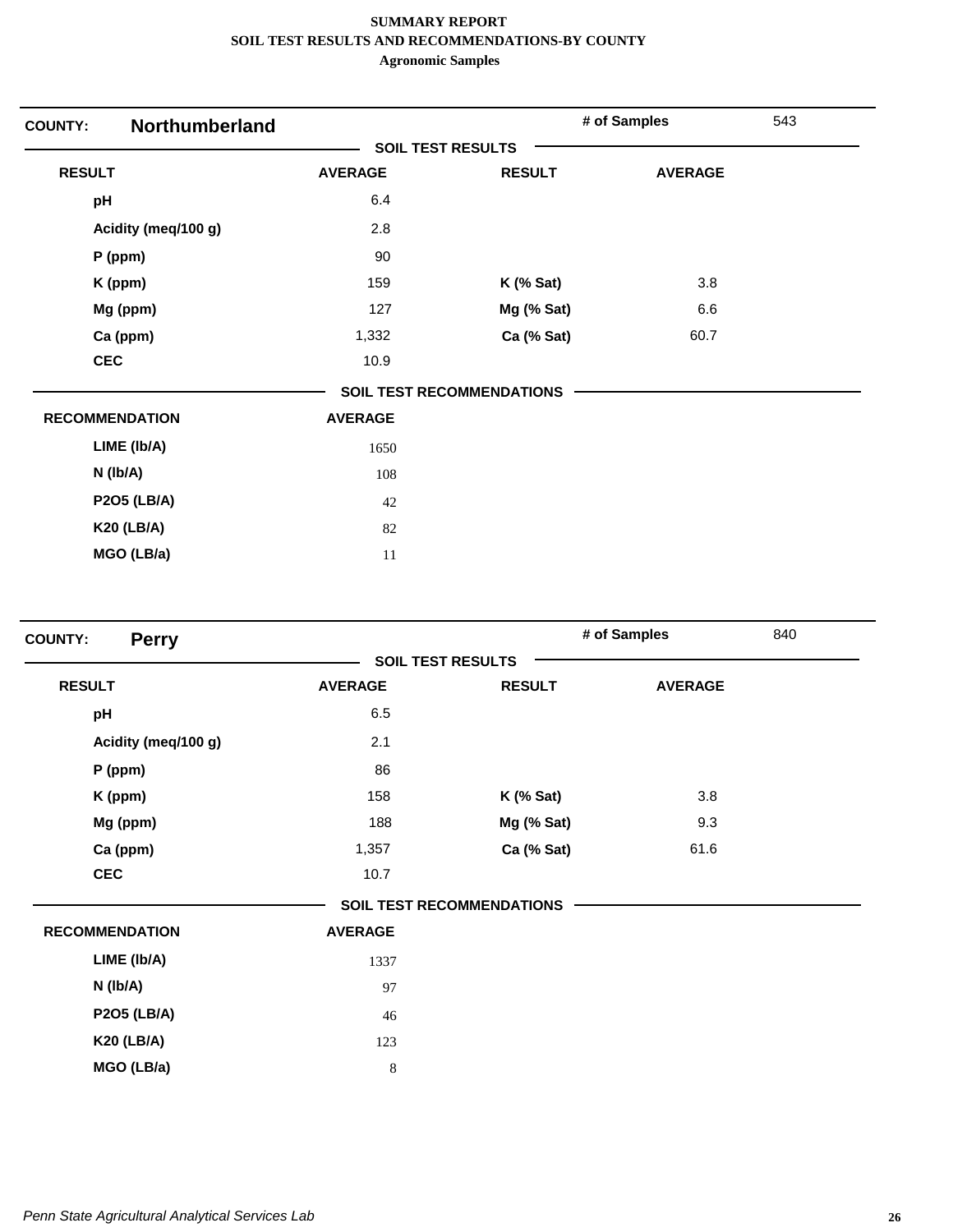| Philadelphia<br><b>COUNTY:</b> |                |                                  | # of Samples   | 23 |
|--------------------------------|----------------|----------------------------------|----------------|----|
|                                |                | <b>SOIL TEST RESULTS</b>         |                |    |
| <b>RESULT</b>                  | <b>AVERAGE</b> | <b>RESULT</b>                    | <b>AVERAGE</b> |    |
| pH                             | 6.9            |                                  |                |    |
| Acidity (meq/100 g)            | 1.6            |                                  |                |    |
| P (ppm)                        | 193            |                                  |                |    |
| K (ppm)                        | 269            | $K$ (% Sat)                      | 5.5            |    |
| Mg (ppm)                       | 273            | Mg (% Sat)                       | 10.7           |    |
| Ca (ppm)                       | 1,660          | Ca (% Sat)                       | 63.6           |    |
| <b>CEC</b>                     | 12.6           |                                  |                |    |
|                                |                | <b>SOIL TEST RECOMMENDATIONS</b> |                |    |
| <b>RECOMMENDATION</b>          | <b>AVERAGE</b> |                                  |                |    |
| LIME (Ib/A)                    | 391            |                                  |                |    |
| $N$ ( $lb/A$ )                 | 74             |                                  |                |    |
| <b>P2O5 (LB/A)</b>             | 40             |                                  |                |    |
| <b>K20 (LB/A)</b>              | 34             |                                  |                |    |
| MGO (LB/a)                     | 5              |                                  |                |    |

| <b>Pike</b><br><b>COUNTY:</b> |                |                                  | # of Samples   | 35 |
|-------------------------------|----------------|----------------------------------|----------------|----|
|                               |                | <b>SOIL TEST RESULTS</b>         |                |    |
| <b>RESULT</b>                 | <b>AVERAGE</b> | <b>RESULT</b>                    | <b>AVERAGE</b> |    |
| pH                            | 6.1            |                                  |                |    |
| Acidity (meq/100 g)           | 3.6            |                                  |                |    |
| $P$ (ppm)                     | 114            |                                  |                |    |
| K (ppm)                       | 116            | <b>K</b> (% Sat)                 | 2.9            |    |
| Mg (ppm)                      | 112            | Mg (% Sat)                       | 3.0            |    |
| Ca (ppm)                      | 1,062          | Ca (% Sat)                       | 50.0           |    |
| <b>CEC</b>                    | 10.1           |                                  |                |    |
|                               |                | <b>SOIL TEST RECOMMENDATIONS</b> |                |    |
| <b>RECOMMENDATION</b>         | <b>AVERAGE</b> |                                  |                |    |
| LIME (Ib/A)                   | 2257           |                                  |                |    |
| N (Ib/A)                      | 141            |                                  |                |    |
| <b>P2O5 (LB/A)</b>            | 48             |                                  |                |    |
| <b>K20 (LB/A)</b>             | 116            |                                  |                |    |
| MGO (LB/a)                    | 57             |                                  |                |    |
|                               |                |                                  |                |    |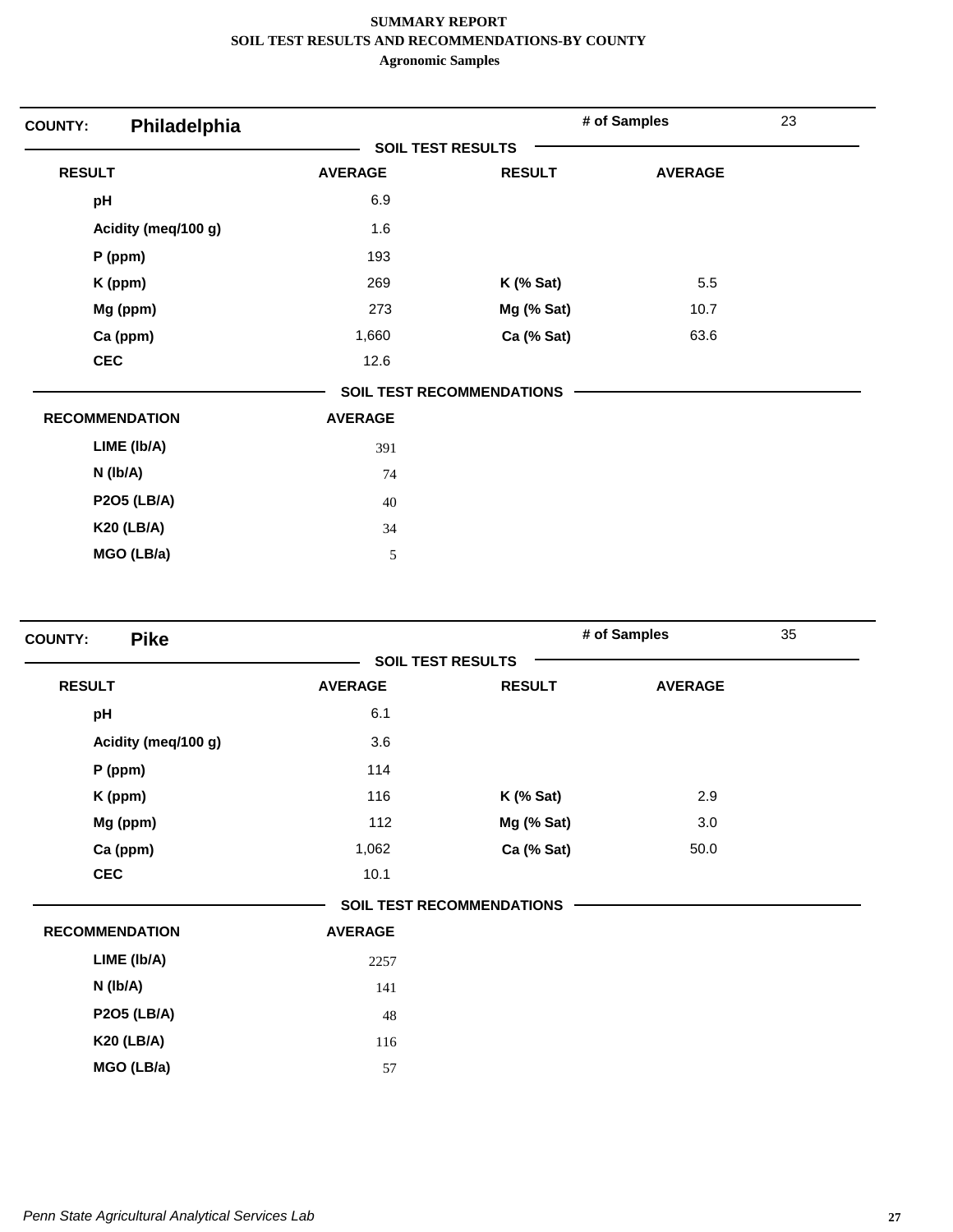| <b>Potter</b><br><b>COUNTY:</b> |                          |                                  | # of Samples   | 84 |
|---------------------------------|--------------------------|----------------------------------|----------------|----|
|                                 | <b>SOIL TEST RESULTS</b> |                                  |                |    |
| <b>RESULT</b>                   | <b>AVERAGE</b>           | <b>RESULT</b>                    | <b>AVERAGE</b> |    |
| pH                              | 5.8                      |                                  |                |    |
| Acidity (meq/100 g)             | 5.0                      |                                  |                |    |
| $P$ (ppm)                       | 32                       |                                  |                |    |
| K (ppm)                         | 123                      | $K$ (% Sat)                      | 2.7            |    |
| Mg (ppm)                        | 162                      | Mg (% Sat)                       | 3.3            |    |
| Ca (ppm)                        | 1,063                    | Ca (% Sat)                       | 43.5           |    |
| <b>CEC</b>                      | 12.0                     |                                  |                |    |
|                                 |                          | <b>SOIL TEST RECOMMENDATIONS</b> |                |    |
| <b>RECOMMENDATION</b>           | <b>AVERAGE</b>           |                                  |                |    |
| LIME (Ib/A)                     | 4030                     |                                  |                |    |
| N (Ib/A)                        | 61                       |                                  |                |    |
| <b>P2O5 (LB/A)</b>              | 57                       |                                  |                |    |
| <b>K20 (LB/A)</b>               | 63                       |                                  |                |    |
| MGO (LB/a)                      | 13                       |                                  |                |    |

| <b>Schuylkill</b><br><b>COUNTY:</b> |                |                                  | # of Samples   | 283 |
|-------------------------------------|----------------|----------------------------------|----------------|-----|
|                                     |                | <b>SOIL TEST RESULTS</b>         |                |     |
| <b>RESULT</b>                       | <b>AVERAGE</b> | <b>RESULT</b>                    | <b>AVERAGE</b> |     |
| pH                                  | 6.0            |                                  |                |     |
| Acidity (meq/100 g)                 | 4.0            |                                  |                |     |
| P (ppm)                             | 101            |                                  |                |     |
| K (ppm)                             | 129            | $K$ (% Sat)                      | 3.3            |     |
| Mg (ppm)                            | 119            | Mg (% Sat)                       | 8.5            |     |
| Ca (ppm)                            | 1,053          | Ca (% Sat)                       | 50.2           |     |
| <b>CEC</b>                          | 10.5           |                                  |                |     |
|                                     |                | <b>SOIL TEST RECOMMENDATIONS</b> |                |     |
| <b>RECOMMENDATION</b>               | <b>AVERAGE</b> |                                  |                |     |
| LIME (Ib/A)                         | 3121           |                                  |                |     |
| $N$ ( $lb/A$ )                      | 125            |                                  |                |     |
| <b>P2O5 (LB/A)</b>                  | 48             |                                  |                |     |
| <b>K20 (LB/A)</b>                   | 76             |                                  |                |     |
| MGO (LB/a)                          | 17             |                                  |                |     |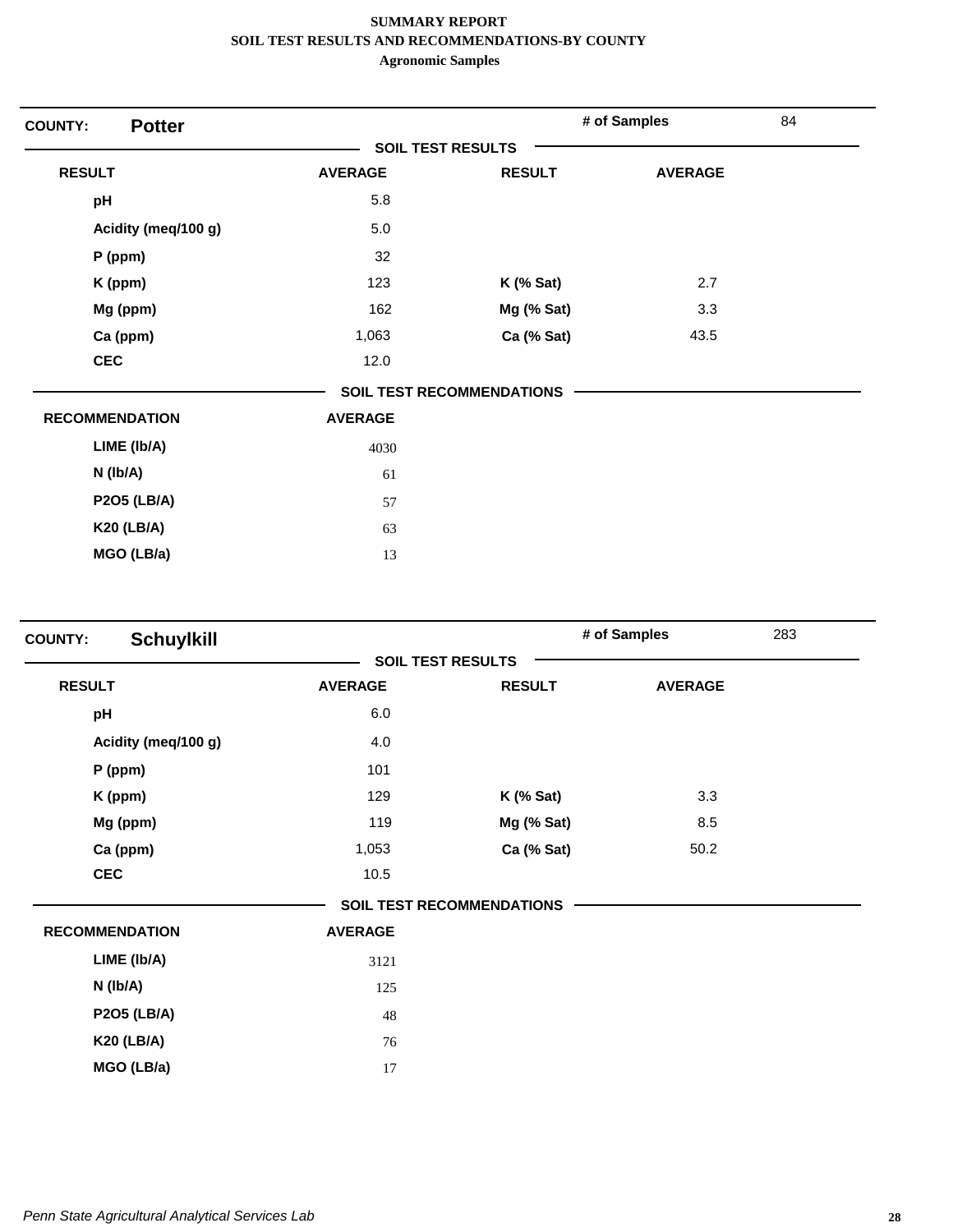| <b>COUNTY:</b>        | <b>Snyder</b>       |                          |                                  | # of Samples   | 340 |
|-----------------------|---------------------|--------------------------|----------------------------------|----------------|-----|
|                       |                     | <b>SOIL TEST RESULTS</b> |                                  |                |     |
| <b>RESULT</b>         |                     | <b>AVERAGE</b>           | <b>RESULT</b>                    | <b>AVERAGE</b> |     |
| pH                    |                     | 6.3                      |                                  |                |     |
|                       | Acidity (meq/100 g) | 2.9                      |                                  |                |     |
| $P$ (ppm)             |                     | 96                       |                                  |                |     |
| K (ppm)               |                     | 176                      | $K$ (% Sat)                      | 3.7            |     |
|                       | Mg (ppm)            | 151                      | Mg (% Sat)                       | 11.6           |     |
|                       | Ca (ppm)            | 1,510                    | Ca (% Sat)                       | 61.0           |     |
| <b>CEC</b>            |                     | 12.1                     |                                  |                |     |
|                       |                     |                          | <b>SOIL TEST RECOMMENDATIONS</b> |                |     |
| <b>RECOMMENDATION</b> |                     | <b>AVERAGE</b>           |                                  |                |     |
|                       | LIME (Ib/A)         | 1821                     |                                  |                |     |
| $N$ ( $lb/A$ )        |                     | 112                      |                                  |                |     |
|                       | <b>P2O5 (LB/A)</b>  | 54                       |                                  |                |     |
|                       | <b>K20 (LB/A)</b>   | 117                      |                                  |                |     |
|                       | MGO (LB/a)          | 17                       |                                  |                |     |

| <b>Somerset</b><br><b>COUNTY:</b> |                          | # of Samples                     | 273            |
|-----------------------------------|--------------------------|----------------------------------|----------------|
|                                   | <b>SOIL TEST RESULTS</b> |                                  |                |
| <b>RESULT</b>                     | <b>AVERAGE</b>           | <b>RESULT</b>                    | <b>AVERAGE</b> |
| pH                                | 6.2                      |                                  |                |
| Acidity (meq/100 g)               | 3.6                      |                                  |                |
| P (ppm)                           | 42                       |                                  |                |
| K (ppm)                           | 138                      | $K$ (% Sat)                      | 2.9            |
| Mg (ppm)                          | 167                      | Mg (% Sat)                       | 6.3            |
| Ca (ppm)                          | 1,397                    | Ca (% Sat)                       | 55.7           |
| <b>CEC</b>                        | 12.2                     |                                  |                |
|                                   |                          | <b>SOIL TEST RECOMMENDATIONS</b> |                |
| <b>RECOMMENDATION</b>             | <b>AVERAGE</b>           |                                  |                |
| LIME (Ib/A)                       | 2487                     |                                  |                |
| $N$ ( $lb/A$ )                    | 125                      |                                  |                |
| <b>P2O5 (LB/A)</b>                | 77                       |                                  |                |
| <b>K20 (LB/A)</b>                 | 116                      |                                  |                |
| MGO (LB/a)                        | 20                       |                                  |                |
|                                   |                          |                                  |                |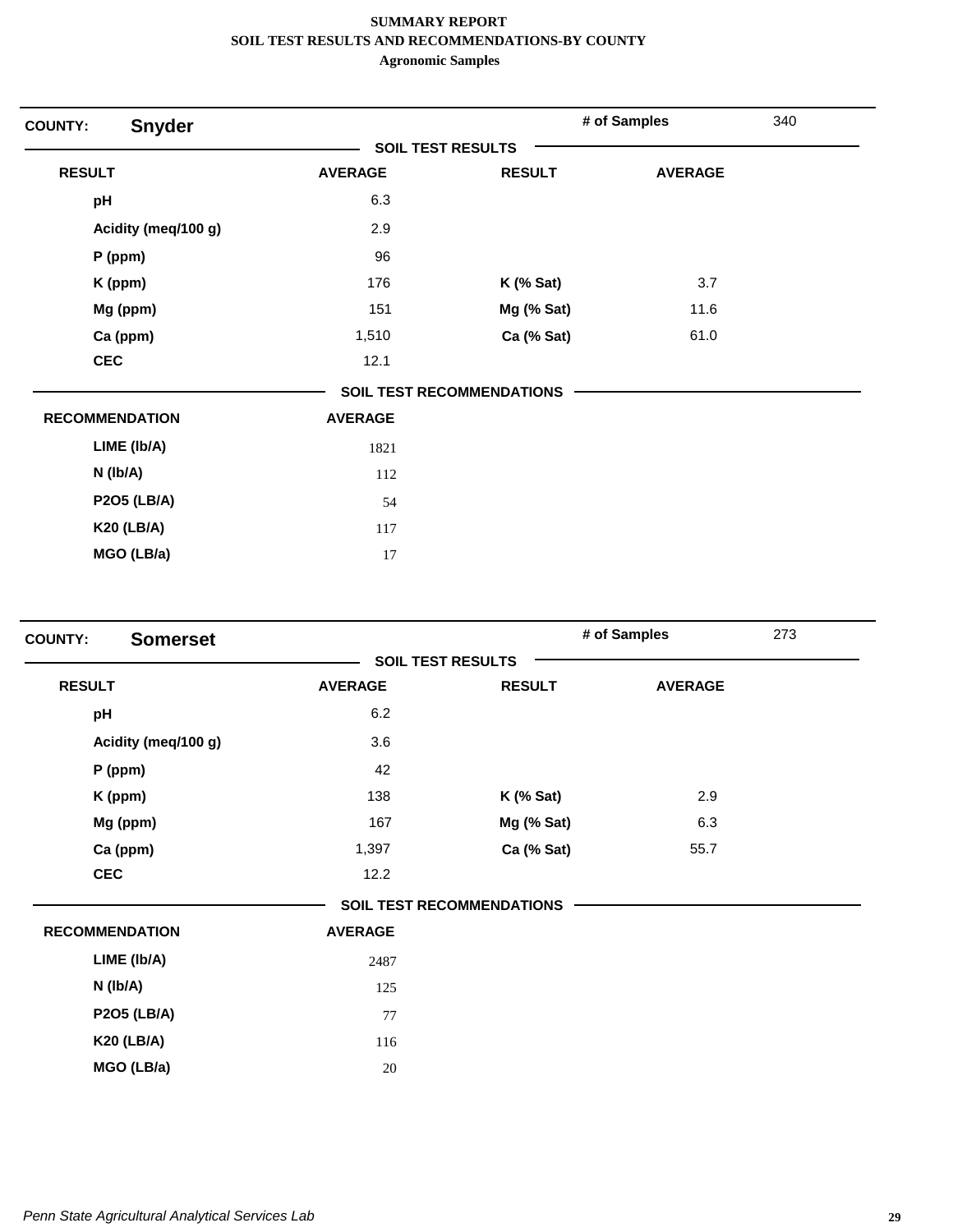| <b>COUNTY:</b>        | <b>Sullivan</b>     |                          |                                  | # of Samples   | 133 |
|-----------------------|---------------------|--------------------------|----------------------------------|----------------|-----|
|                       |                     | <b>SOIL TEST RESULTS</b> |                                  |                |     |
| <b>RESULT</b>         |                     | <b>AVERAGE</b>           | <b>RESULT</b>                    | <b>AVERAGE</b> |     |
| pH                    |                     | 6.0                      |                                  |                |     |
|                       | Acidity (meq/100 g) | 4.0                      |                                  |                |     |
| $P$ (ppm)             |                     | 76                       |                                  |                |     |
| K (ppm)               |                     | 95                       | $K$ (% Sat)                      | 1.9            |     |
|                       | Mg (ppm)            | 146                      | Mg (% Sat)                       | 4.9            |     |
|                       | Ca (ppm)            | 1,355                    | Ca (% Sat)                       | 53.6           |     |
| <b>CEC</b>            |                     | 12.2                     |                                  |                |     |
|                       |                     |                          | <b>SOIL TEST RECOMMENDATIONS</b> |                |     |
| <b>RECOMMENDATION</b> |                     | <b>AVERAGE</b>           |                                  |                |     |
|                       | LIME (Ib/A)         | 2883                     |                                  |                |     |
| $N$ ( $lb/A$ )        |                     | 123                      |                                  |                |     |
|                       | <b>P2O5 (LB/A)</b>  | 82                       |                                  |                |     |
|                       | <b>K20 (LB/A)</b>   | 156                      |                                  |                |     |
|                       | MGO (LB/a)          | 23                       |                                  |                |     |

| <b>COUNTY:</b> | Susquehanna           |                |                                  | # of Samples   | 401 |
|----------------|-----------------------|----------------|----------------------------------|----------------|-----|
|                |                       |                | <b>SOIL TEST RESULTS</b>         |                |     |
| <b>RESULT</b>  |                       | <b>AVERAGE</b> | <b>RESULT</b>                    | <b>AVERAGE</b> |     |
| pH             |                       | 6.0            |                                  |                |     |
|                | Acidity (meq/100 g)   | 4.5            |                                  |                |     |
|                | $P$ (ppm)             | 59             |                                  |                |     |
|                | K (ppm)               | 151            | $K$ (% Sat)                      | 2.9            |     |
|                | Mg (ppm)              | 230            | Mg (% Sat)                       | 4.4            |     |
|                | Ca (ppm)              | 1,121          | Ca (% Sat)                       | 44.4           |     |
|                | <b>CEC</b>            | 12.3           |                                  |                |     |
|                |                       |                | <b>SOIL TEST RECOMMENDATIONS</b> |                |     |
|                | <b>RECOMMENDATION</b> | <b>AVERAGE</b> |                                  |                |     |
|                | LIME (Ib/A)           | 2943           |                                  |                |     |
|                | $N$ (lb/A)            | 146            |                                  |                |     |
|                | <b>P2O5 (LB/A)</b>    | 64             |                                  |                |     |
|                | <b>K20 (LB/A)</b>     | 152            |                                  |                |     |
|                | MGO (LB/a)            | 24             |                                  |                |     |
|                |                       |                |                                  |                |     |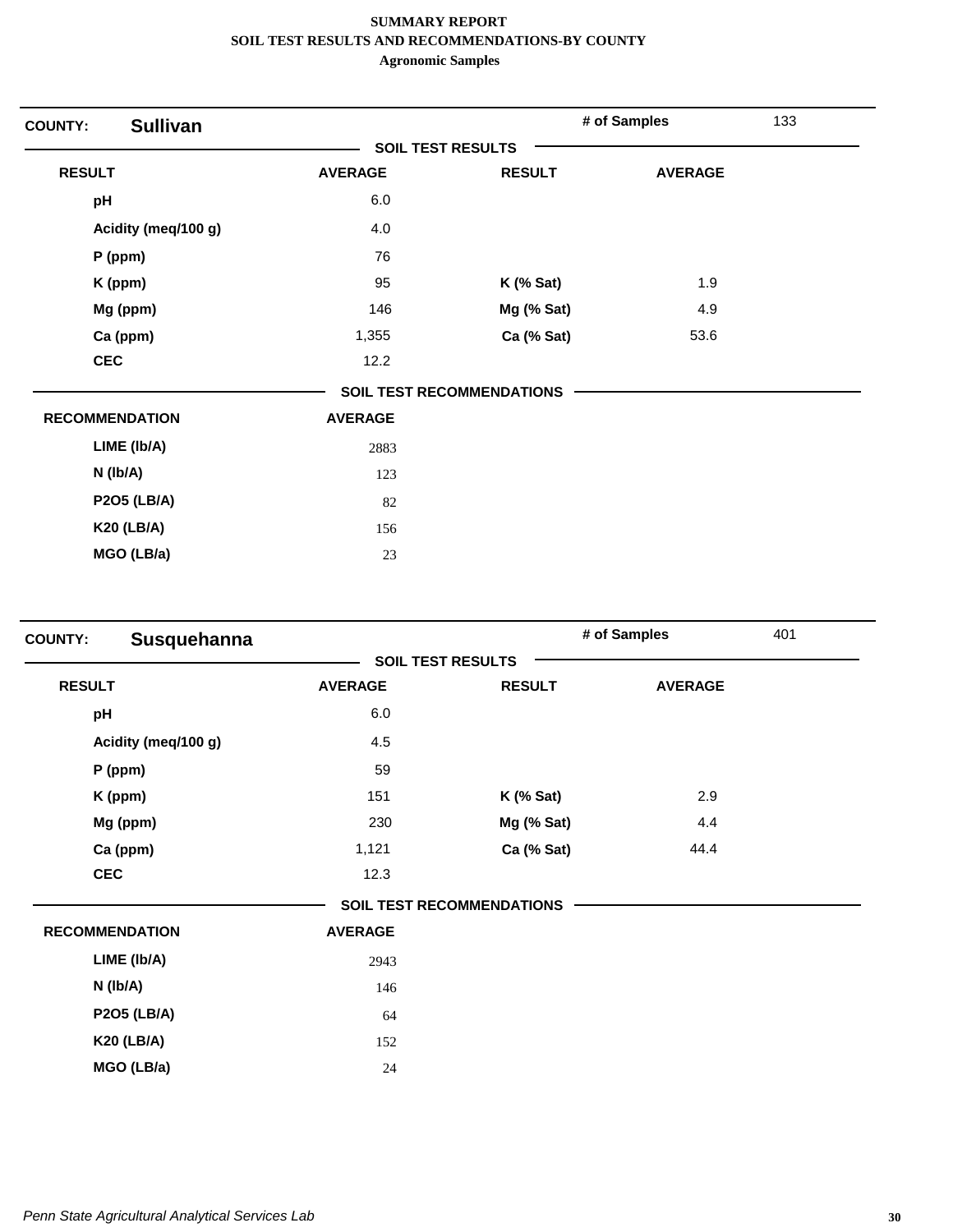| <b>Tioga</b><br><b>COUNTY:</b> |                |                           | # of Samples   | 419 |
|--------------------------------|----------------|---------------------------|----------------|-----|
|                                |                | <b>SOIL TEST RESULTS</b>  |                |     |
| <b>RESULT</b>                  | <b>AVERAGE</b> | <b>RESULT</b>             | <b>AVERAGE</b> |     |
| pH                             | 6.1            |                           |                |     |
| Acidity (meq/100 g)            | 3.8            |                           |                |     |
| $P$ (ppm)                      | 54             |                           |                |     |
| K (ppm)                        | 136            | $K$ (% Sat)               | 2.7            |     |
| Mg (ppm)                       | 212            | Mg (% Sat)                | 15.4           |     |
| Ca (ppm)                       | 1,396          | Ca (% Sat)                | 52.8           |     |
| <b>CEC</b>                     | 12.8           |                           |                |     |
|                                |                | SOIL TEST RECOMMENDATIONS |                |     |
| <b>RECOMMENDATION</b>          | <b>AVERAGE</b> |                           |                |     |
| LIME (Ib/A)                    | 2731           |                           |                |     |
| $N$ ( $lb/A$ )                 | 85             |                           |                |     |
| <b>P2O5 (LB/A)</b>             | 48             |                           |                |     |
| <b>K20 (LB/A)</b>              | 119            |                           |                |     |
| MGO (LB/a)                     | 9              |                           |                |     |

| <b>Union</b><br><b>COUNTY:</b> |                          |                                  | # of Samples   | 299 |
|--------------------------------|--------------------------|----------------------------------|----------------|-----|
|                                | <b>SOIL TEST RESULTS</b> |                                  |                |     |
| <b>RESULT</b>                  | <b>AVERAGE</b>           | <b>RESULT</b>                    | <b>AVERAGE</b> |     |
| pH                             | 6.5                      |                                  |                |     |
| Acidity (meq/100 g)            | 2.2                      |                                  |                |     |
| P (ppm)                        | 87                       |                                  |                |     |
| K (ppm)                        | 139                      | <b>K</b> (% Sat)                 | 3.3            |     |
| Mg (ppm)                       | 147                      | Mg (% Sat)                       | 4.3            |     |
| Ca (ppm)                       | 1,352                    | Ca (% Sat)                       | 63.0           |     |
| <b>CEC</b>                     | 10.6                     |                                  |                |     |
|                                |                          | <b>SOIL TEST RECOMMENDATIONS</b> |                |     |
| <b>RECOMMENDATION</b>          | <b>AVERAGE</b>           |                                  |                |     |
| LIME (Ib/A)                    | 1181                     |                                  |                |     |
| $N$ (lb/A)                     | 113                      |                                  |                |     |
| <b>P2O5 (LB/A)</b>             | 56                       |                                  |                |     |
| <b>K20 (LB/A)</b>              | 103                      |                                  |                |     |
| MGO (LB/a)                     | $\overline{7}$           |                                  |                |     |
|                                |                          |                                  |                |     |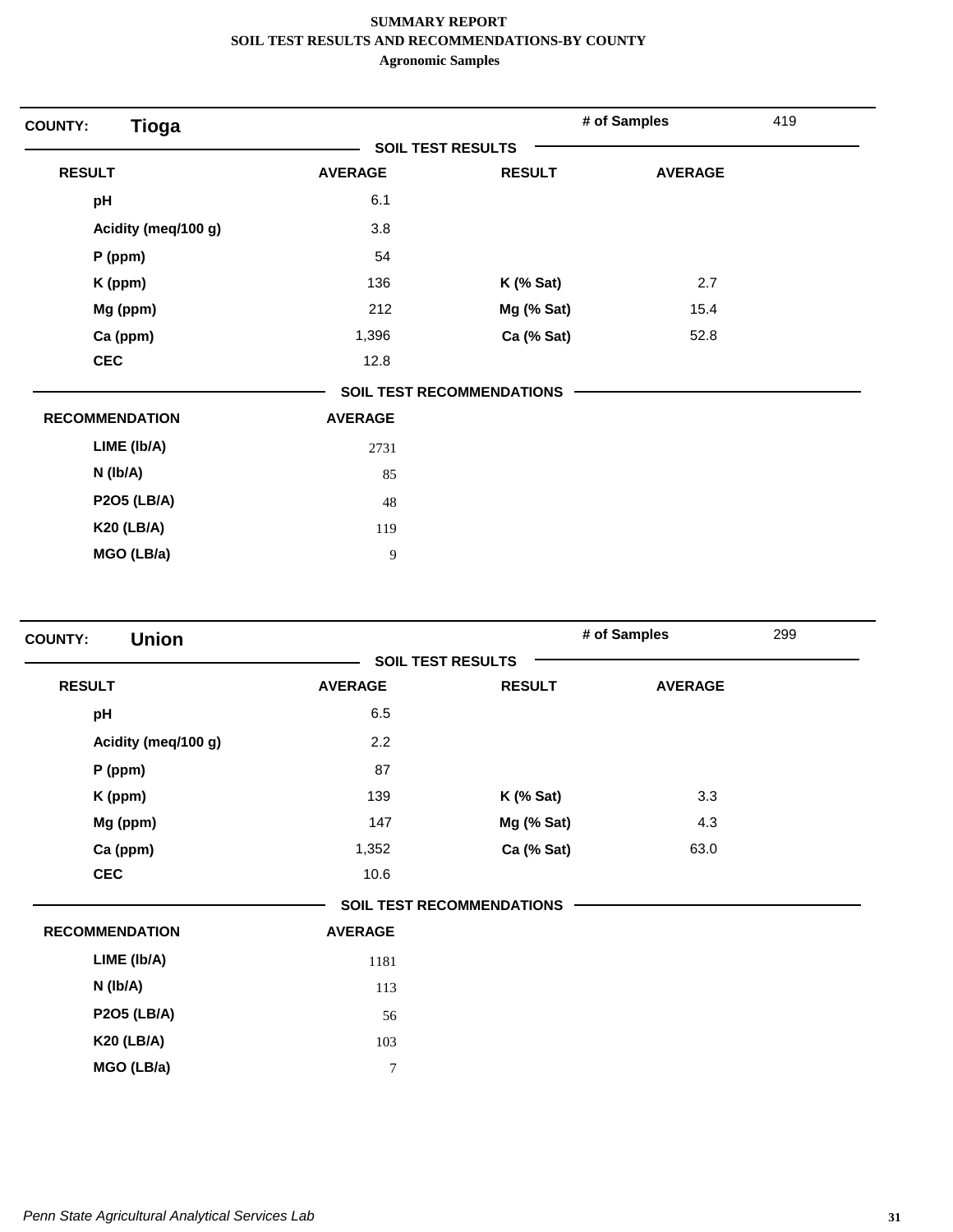| Venango<br><b>COUNTY:</b> |                          |                                  | # of Samples   | 62 |
|---------------------------|--------------------------|----------------------------------|----------------|----|
|                           | <b>SOIL TEST RESULTS</b> |                                  |                |    |
| <b>RESULT</b>             | <b>AVERAGE</b>           | <b>RESULT</b>                    | <b>AVERAGE</b> |    |
| pH                        | 5.9                      |                                  |                |    |
| Acidity (meq/100 g)       | 4.2                      |                                  |                |    |
| P (ppm)                   | 26                       |                                  |                |    |
| K (ppm)                   | 103                      | $K$ (% Sat)                      | 2.7            |    |
| Mg (ppm)                  | 108                      | Mg (% Sat)                       | 3.5            |    |
| Ca (ppm)                  | 927                      | Ca (% Sat)                       | 45.7           |    |
| <b>CEC</b>                | 10.0                     |                                  |                |    |
|                           |                          | <b>SOIL TEST RECOMMENDATIONS</b> |                |    |
| <b>RECOMMENDATION</b>     | <b>AVERAGE</b>           |                                  |                |    |
| LIME (Ib/A)               | 3258                     |                                  |                |    |
| N (Ib/A)                  | 133                      |                                  |                |    |
| <b>P2O5 (LB/A)</b>        | 79                       |                                  |                |    |
| <b>K20 (LB/A)</b>         | 101                      |                                  |                |    |
| MGO (LB/a)                | 28                       |                                  |                |    |

| <b>Warren</b><br><b>COUNTY:</b> |                |                                  | # of Samples   | 114 |
|---------------------------------|----------------|----------------------------------|----------------|-----|
|                                 |                | <b>SOIL TEST RESULTS</b>         |                |     |
| <b>RESULT</b>                   | <b>AVERAGE</b> | <b>RESULT</b>                    | <b>AVERAGE</b> |     |
| pH                              | 6.1            |                                  |                |     |
| Acidity (meq/100 g)             | 4.0            |                                  |                |     |
| $P$ (ppm)                       | 58             |                                  |                |     |
| K (ppm)                         | 143            | $K$ (% Sat)                      | 2.9            |     |
| Mg (ppm)                        | 187            | Mg (% Sat)                       | 7.9            |     |
| Ca (ppm)                        | 1,332          | Ca (% Sat)                       | 51.5           |     |
| <b>CEC</b>                      | 12.6           |                                  |                |     |
|                                 |                | <b>SOIL TEST RECOMMENDATIONS</b> |                |     |
| <b>RECOMMENDATION</b>           | <b>AVERAGE</b> |                                  |                |     |
| LIME (Ib/A)                     | 2754           |                                  |                |     |
| N (lb/A)                        | 154            |                                  |                |     |
| <b>P2O5 (LB/A)</b>              | 70             |                                  |                |     |
| <b>K20 (LB/A)</b>               | 144            |                                  |                |     |
| MGO (LB/a)                      | 30             |                                  |                |     |
|                                 |                |                                  |                |     |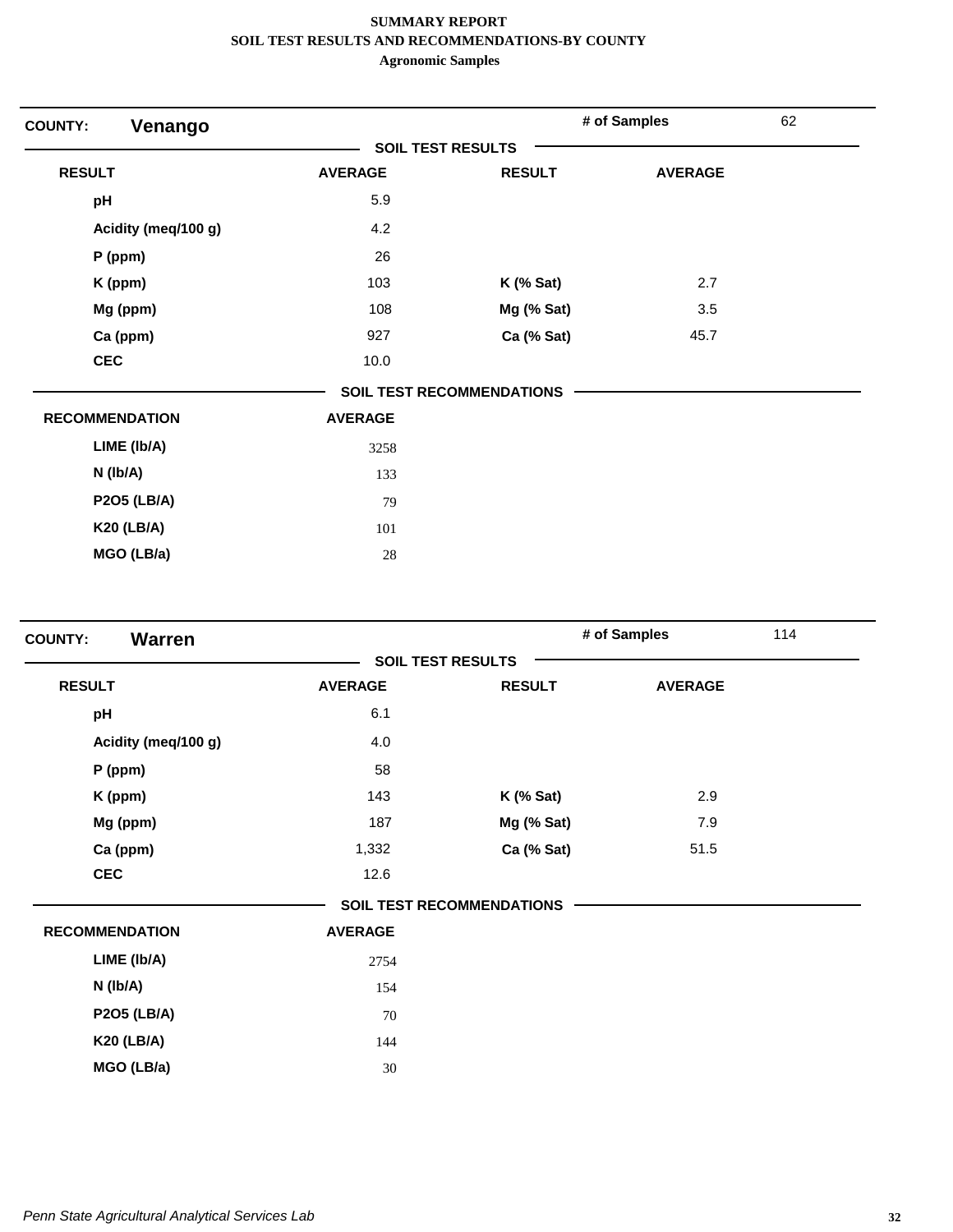| Washington<br><b>COUNTY:</b> |                |                                  | # of Samples   | 316 |
|------------------------------|----------------|----------------------------------|----------------|-----|
|                              |                | <b>SOIL TEST RESULTS</b>         |                |     |
| <b>RESULT</b>                | <b>AVERAGE</b> | <b>RESULT</b>                    | <b>AVERAGE</b> |     |
| pH                           | 6.2            |                                  |                |     |
| Acidity (meq/100 g)          | 3.6            |                                  |                |     |
| P (ppm)                      | 33             |                                  |                |     |
| K (ppm)                      | 152            | $K$ (% Sat)                      | 2.9            |     |
| Mg (ppm)                     | 238            | Mg (% Sat)                       | 8.1            |     |
| Ca (ppm)                     | 1,548          | Ca (% Sat)                       | 54.0           |     |
| <b>CEC</b>                   | 13.6           |                                  |                |     |
|                              |                | <b>SOIL TEST RECOMMENDATIONS</b> |                |     |
| <b>RECOMMENDATION</b>        | <b>AVERAGE</b> |                                  |                |     |
| LIME (Ib/A)                  | 2467           |                                  |                |     |
| N (Ib/A)                     | 91             |                                  |                |     |
| <b>P2O5 (LB/A)</b>           | 62             |                                  |                |     |
| <b>K20 (LB/A)</b>            | 97             |                                  |                |     |
| MGO (LB/a)                   | $17\,$         |                                  |                |     |

| Wayne<br><b>COUNTY:</b> |                          |                                  | # of Samples   | 94 |
|-------------------------|--------------------------|----------------------------------|----------------|----|
|                         | <b>SOIL TEST RESULTS</b> |                                  |                |    |
| <b>RESULT</b>           | <b>AVERAGE</b>           | <b>RESULT</b>                    | <b>AVERAGE</b> |    |
| pH                      | 5.9                      |                                  |                |    |
| Acidity (meq/100 g)     | 4.6                      |                                  |                |    |
| $P$ (ppm)               | 105                      |                                  |                |    |
| K (ppm)                 | 90                       | $K$ (% Sat)                      | 2.2            |    |
| Mg (ppm)                | 128                      | Mg (% Sat)                       | 3.2            |    |
| Ca (ppm)                | 993                      | Ca (% Sat)                       | 43.7           |    |
| <b>CEC</b>              | 10.8                     |                                  |                |    |
|                         |                          | <b>SOIL TEST RECOMMENDATIONS</b> |                |    |
| <b>RECOMMENDATION</b>   | <b>AVERAGE</b>           |                                  |                |    |
| LIME (Ib/A)             | 3196                     |                                  |                |    |
| N (Ib/A)                | 101                      |                                  |                |    |
| <b>P2O5 (LB/A)</b>      | 33                       |                                  |                |    |
| <b>K20 (LB/A)</b>       | 141                      |                                  |                |    |
| MGO (LB/a)              | 46                       |                                  |                |    |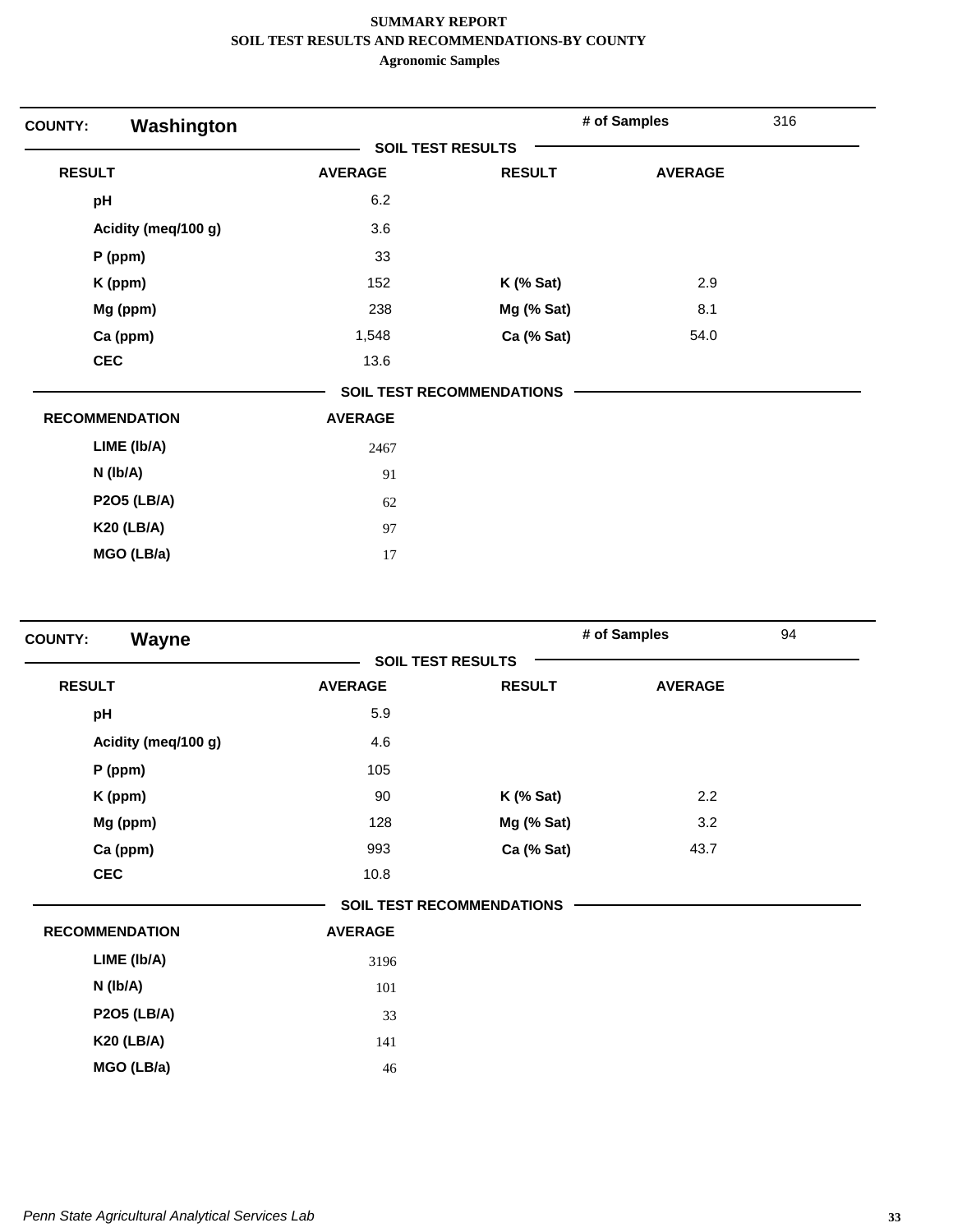| Westmoreland<br><b>COUNTY:</b> |                |                                  | # of Samples   | 537 |
|--------------------------------|----------------|----------------------------------|----------------|-----|
|                                |                | <b>SOIL TEST RESULTS</b>         |                |     |
| <b>RESULT</b>                  | <b>AVERAGE</b> | <b>RESULT</b>                    | <b>AVERAGE</b> |     |
| pH                             | 6.4            |                                  |                |     |
| Acidity (meq/100 g)            | 3.0            |                                  |                |     |
| P (ppm)                        | 49             |                                  |                |     |
| K (ppm)                        | 144            | $K$ (% Sat)                      | 3.0            |     |
| Mg (ppm)                       | 192            | Mg (% Sat)                       | 6.9            |     |
| Ca (ppm)                       | 1,742          | Ca (% Sat)                       | 59.6           |     |
| <b>CEC</b>                     | 12.9           |                                  |                |     |
|                                |                | <b>SOIL TEST RECOMMENDATIONS</b> |                |     |
| <b>RECOMMENDATION</b>          | <b>AVERAGE</b> |                                  |                |     |
| LIME (Ib/A)                    | 1976           |                                  |                |     |
| $N$ (lb/A)                     | 112            |                                  |                |     |
| <b>P2O5 (LB/A)</b>             | 71             |                                  |                |     |
| <b>K20 (LB/A)</b>              | 91             |                                  |                |     |
| MGO (LB/a)                     | 14             |                                  |                |     |

| Wyoming<br><b>COUNTY:</b> |                |                                  | # of Samples   | 328 |
|---------------------------|----------------|----------------------------------|----------------|-----|
|                           |                | <b>SOIL TEST RESULTS</b>         |                |     |
| <b>RESULT</b>             | <b>AVERAGE</b> | <b>RESULT</b>                    | <b>AVERAGE</b> |     |
| pH                        | 6.1            |                                  |                |     |
| Acidity (meq/100 g)       | 4.0            |                                  |                |     |
| P (ppm)                   | 85             |                                  |                |     |
| K (ppm)                   | 140            | <b>K</b> (% Sat)                 | 3.1            |     |
| Mg (ppm)                  | 158            | Mg (% Sat)                       | 6.7            |     |
| Ca (ppm)                  | 1,183          | Ca (% Sat)                       | 47.2           |     |
| <b>CEC</b>                | 10.8           |                                  |                |     |
|                           |                | <b>SOIL TEST RECOMMENDATIONS</b> |                |     |
| <b>RECOMMENDATION</b>     | <b>AVERAGE</b> |                                  |                |     |
| LIME (Ib/A)               | 2664           |                                  |                |     |
| N (Ib/A)                  | 129            |                                  |                |     |
| <b>P2O5 (LB/A)</b>        | 52             |                                  |                |     |
| <b>K20 (LB/A)</b>         | 125            |                                  |                |     |
| MGO (LB/a)                | 41             |                                  |                |     |
|                           |                |                                  |                |     |